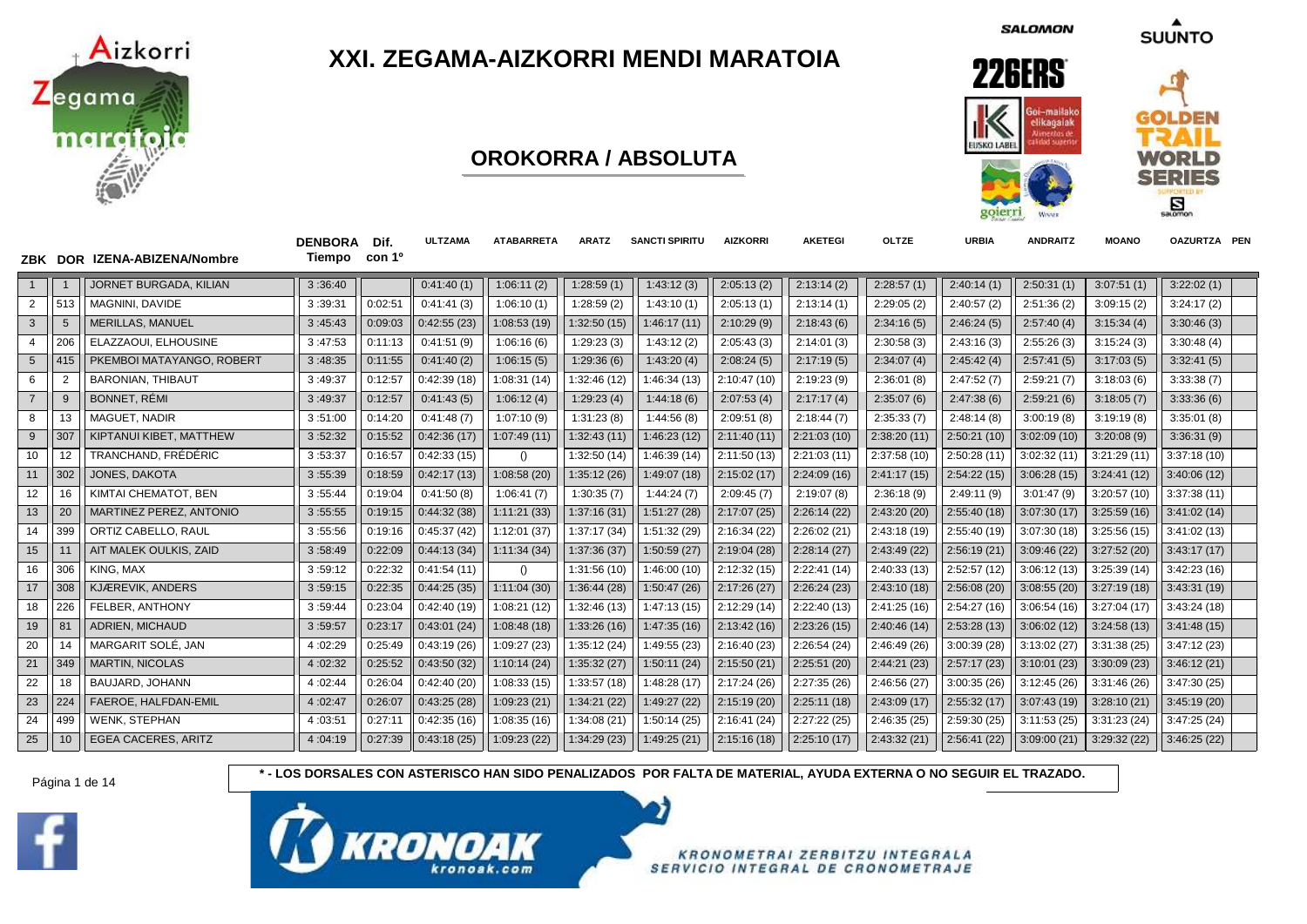DENBORA Dif. Tiempo con 1º

**ULTZAMA ATABARRETA ARATZ SANCTI SPIRITU AIZKORRI AKETEGI OLTZE URBIA ANDRAITZ MOANO OAZURTZA PEN**

| 26 | 471            | SOMOHANO PERAMATO, JUAN JOSE | 4:06:20 | 0:29:40 | 0:43:19(27) | 1:10:17(26)  | 1:37:16 (33) | 1:51:43(30)  | 2:19:05 (29) | 2:28:46(28)  | 2:47:19 (28) | 3:00:38(27) | 3:13:02(28) | 3:33:32(27)  | 3:49:54(27)  |
|----|----------------|------------------------------|---------|---------|-------------|--------------|--------------|--------------|--------------|--------------|--------------|-------------|-------------|--------------|--------------|
| 27 | 149            | <b>BOSTROEM, MARTEN</b>      | 4:07:47 | 0:31:07 | 0:43:39(29) | 1:10:55(29)  | 1:37:16(32)  | 1:52:36(33)  | 2:19:41 (33) | ()           | 2:48:52(30)  | 3:01:28(29) | 3:14:00(29) | 3:34:53(28)  | 3:51:15(28)  |
| 28 | 15             | UEDA, RUY                    | 4:09:41 | 0:33:01 | 0:41:42(4)  | 1:06:53(8)   | 1:31:23(9)   | 1:45:32(9)   | 2:11:49(12)  | 2:21:33(12)  | 2:40:07(12)  | 2:53:32(14) | 3:06:19(14) | 3:27:24(19)  | 3:49:16(26)  |
| 29 | 19             | DELORENZI, ROBERTO           | 4:10:33 | 0:33:53 | 0:44:32(37) | 1:11:16(31)  | 1:36:46(29)  | 1:52:07(31)  | 2:19:26 (32) | ()           | 2:49:39(31)  | 3:02:59(31) | 3:15:15(30) | 3:35:40(29)  | 3:53:04(29)  |
| 30 | 310            | KUBICA, MARCIN               | 4:11:01 | 0:34:21 | 0:44:29(36) | 1:11:35(35)  | 1:38:04(38)  | 1:53:26(35)  | 2:20:45 (34) | 2:30:58 (30) | 2:49:39 (32) | 3:03:10(32) | 3:16:48(32) | 3:39:22 (32) | 3:54:41(32)  |
| 31 | 316            | LARRUZEA FERNANDEZ, ASIER    | 4:11:10 | 0:34:30 | 0:46:09(51) | 1:14:22(48)  | 1:40:28(43)  | 1:55:40 (39) | 2:23:12 (37) | 2:32:58 (33) | 2:51:28(33)  | 3:04:51(33) | 3:17:37(33) | 3:36:43(31)  | 3:54:04(30)  |
| 32 | 365            | MICHELON, JULIEN             | 4:11:32 | 0:34:52 | 0:43:49(31) | 1:10:31 (28) | 1:36:57(30)  | 1:52:15 (32) | 2:19:23 (31) | 2:29:32 (29) | 2:48:43 (29) | 3:02:32(30) | 3:15:31(31) | 3:36:43(30)  | 3:54:13(31)  |
| 33 | 6              | IÑARRA OLAZIREGI, ANDER      | 4:12:12 | 0:35:32 | 0:46:32(55) | 1:14:38(52)  | 1:41:46(50)  | 1:57:28(42)  | 2:24:51(41)  | 2:34:45(37)  | 2:53:06(36)  | 3:05:43(34) | 3:18:13(34) | 3:39:46(35)  | 3:55:27(33)  |
| 34 | 167            | CASTILLO FERNANDEZ, DANIEL   | 4:12:23 | 0:35:43 | 0:45:19(41) | 1:12:57 (38) | 1:40:07(41)  | 1:54:58 (37) | 2:23:28 (39) | 2:34:18 (36) | 2:53:14 (37) | 3:06:44(36) | 3:19:28(37) | 3:39:32(33)  | 3:56:00(34)  |
| 35 | 389            | OLANO ORBEGOZO, IÑAKI        | 4:13:04 | 0:36:24 | 0:48:26(69) | 1:17:53(67)  | 1:45:33(63)  | 2:00:40 (58) | 2:27:59 (51) | 2:37:51(46)  | 2:56:16(40)  | 3:08:52(40) | 3:21:25(39) | 3:40:53 (36) | 3:56:42(35)  |
| 36 | 401            | OSANZ LABORDA, DANIEL        | 4:14:46 | 0:38:06 | 0:46:00(48) | 1:13:30(41)  | 1:39:36 (40) | 1:55:25 (38) | 2:21:44(35)  | 2:32:47 (32) | 2:53:01 (34) | 3:05:58(35) | 3:18:47(35) | 3:40:59 (37) | 3:57:51(37)  |
| 37 | 191            | DEL AGUILA PELLCIER, VICTOR  | 4:15:10 | 0:38:30 | 0:46:31(54) | 1:14:37(51)  | 1:41:57(51)  | 1:57:33(47)  | 2:24:54(43)  | 2:35:17 (39) | 2:54:42 (39) | 3:08:10(38) | 3:20:39(38) | 3:41:04(38)  | 3:57:53(38)  |
| 38 | $\overline{7}$ | HERNANDEZ TEIXIDOR, EDUARD   | 4:16:32 | 0:39:52 | 0:49:07(77) | 1:18:29 (69) | 1:45:55 (69) | 2:00:57 (60) | 2:27:57(50)  | 2:37:51 (45) | 2:56:29(41)  | 3:09:28(41) | 3:22:16(41) | 3:42:36(39)  | 3:59:19(39)  |
| 39 | 24             | <b>BRINKMAN, NIENKE</b>      | 4:16:43 |         | 0:46:11(1)  | 1:14:40(1)   | 1:42:31(1)   | 1:59:01(1)   | 2:26:01(1)   | 2:37:11(1)   | 2:57:12(1)   | 3:10:13(1)  | 3:22:29(1)  | 3:44:25(1)   | 4:00:30(1)   |
| 40 | 366            | <b>MIER TORRAS, VICTOR</b>   | 4:17:31 | 0:40:51 | 0:47:53(66) | 1:17:04 (62) | 1:44:30 (59) | 1:59:31 (52) | 2:29:16 (56) | 2:39:55 (52) | 2:58:13(49)  | 3:11:27(43) | 3:24:37(44) | 3:44:31 (40) | 4:01:13 (40) |
| 41 | 171            | CHERTA BALLESTER, RICARDO    | 4:18:22 | 0:41:42 | 0:46:04(50) | 1:14:16 (46) | 1:40:28(44)  | 1:56:13(41)  | 2:23:13(38)  | 2:33:23(35)  | 2:53:05(35)  | 3:06:51(37) | 3:19:16(36) | 3:39:36 (34) | 3:57:17(36)  |
| 42 | 425            | RAZGA, ISMAIL                | 4:21:19 | 0:44:39 | 0:45:49(45) | 1:13:32 (42) | 1:41:45 (48) | 1:57:30 (44) | 2:27:48 (48) | 2:38:25 (47) | 2:56:50(43)  | 3:10:58(42) | 3:24:27(43) | 3:46:02 (42) | 4:03:45(41)  |
| 43 | 504            | ZARRANZ OSINAGA, XABIER      | 4:21:57 | 0:45:17 | 0:49:12(79) | 1:18:24 (68) | 1:45:33(65)  | 2:01:01(61)  | 2:29:19(57)  | 2:39:43(51)  | 2:58:28(51)  | 3:12:17(48) | 3:25:02(45) | 3:46:21(44)  | 4:04:01 (42) |
| 44 | 3              | FORCADES PUJOL, ALEJANDRO    | 4:22:29 | 0:45:49 | 0:46:02(49) | 1:14:14(44)  | 1:40:27(42)  | 1:55:56 (40) | 2:24:22(40)  | 2:36:11(40)  | 2:57:07 (44) | 3:11:39(45) | 3:24:27(42) | 3:46:40(45)  | 4:04:37 (43) |
| 45 | 182            | CRIADO SÁNCHEZ, RAÚL         | 4:22:43 | 0:46:03 | 0:47:59(68) | 1:16:48(60)  | 1:45:33(64)  | 2:00:48 (59) | 2:30:47 (59) | 2:40:42(54)  | 2:57:32(47)  | 3:11:31(44) | 3:25:38(47) | 3:46:04(43)  | 4:05:09 (44) |
| 46 | 322            | LETE BIAIN, XABIER           | 4:24:38 | 0:47:58 | 0:49:05(75) | 1:18:53 (74) | 1:47:06 (75) | 2:02:33(68)  | 2:32:29(66)  | 2:43:18 (60) | 3:02:19(57)  | 3:16:17(56) | 3:30:21(57) | 3:51:16(53)  | 4:08:15 (50) |
| 47 | 91             | AIT CHAOU, HASSAN            | 4:24:38 | 0:47:58 | 0:46:12(52) | 1:14:36 (49) | 1:42:17(53)  | 1:57:32(45)  | 2:26:27(46)  | 2:36:35(42)  | 2:56:46(42)  | 3:11:41(46) | 3:25:27(46) | 3:48:34(46)  | 4:06:21(45)  |
| 48 | 141            | <b>BARRET, CLEMENT</b>       | 4:24:42 | 0:48:02 | 0:47:47(65) | 1:16:16 (57) | 1:44:19 (58) | 1:59:55 (55) | 2:29:47 (58) | 2:41:02 (56) | 3:01:24(55)  | 3:15:33(55) | 3:29:27(54) | 3:51:13(52)  | 4:08:15(49)  |
| 49 | 261            | GOÑI ARANBURU, IMANOL        | 4:25:32 | 0:48:52 | 0:47:38(63) | 1:16:28 (58) | 1:44:19(57)  | 2:00:37(57)  | 2:28:19(53)  | 2:38:45 (49) | 2:59:15(52)  | 3:14:12(52) | 3:27:57(52) | 3:50:02(48)  | 4:07:47(47)  |
| 50 | 23             | <b>MATHYS, MAUDE</b>         | 4:26:03 | 0:09:20 | 0:47:57(2)  | 1:17:11(2)   | 1:45:41(2)   | 2:02:12(2)   | 2:30:45(2)   | 2:42:05(2)   | 3:01:50(2)   | 3:15:48(2)  | 3:28:50(2)  | 3:50:12(2)   | 4:07:57(2)   |
| 51 | 28             | <b>ALONSO MARTINEZ, SARA</b> | 4:26:40 | 0:09:57 | 0:48:57(4)  | 1:18:59(3)   | 1:48:00(3)   | 2:04:52(3)   | 2:33:40(3)   | 2:44:51(3)   | 3:05:07(3)   | 3:19:08(3)  | 3:32:06(3)  | 3:53:05(3)   | 4:10:08(3)   |
| 52 | 424            | RAMOS PEÑA, ALVARO           | 4:26:44 | 0:50:04 | 0:47:00(59) | 1:16:08 (55) | 1:44:51(61)  | 2:01:12(64)  | 2:31:54(63)  | 2:43:25 (61) | 3:03:46(62)  | 3:18:09(60) | 3:32:13(61) | 3:53:21 (58) | 4:10:04(54)  |
| 53 | 507            | ZUBIZARRETA URIA, BORJA      | 4:27:02 | 0:50:22 | 0:50:26(95) | 1:20:39 (87) | 1:48:58 (82) | 2:04:55(77)  | 2:33:44(71)  | 2:44:41(67)  | 3:04:12(64)  | 3:18:18(62) | 3:31:27(59) | 3:52:31(55)  | 4:09:54(53)  |
| 54 | 194            | DIAZ ALCARAZO, ERLANTZ       | 4:27:11 | 0:50:31 | 0:47:28(60) | 1:16:35 (59) | 1:44:37 (60) | 1:59:46 (54) | 2:28:23(54)  | 2:39:08 (50) | 2:58:19 (50) | 3:12:37(49) | 3:26:38(50) | 3:50:37 (50) | 4:09:23 (52) |
| 55 | 453            | SANTAMARIA BLANCO, ALAIN     | 4:27:17 | 0:50:37 | 0:45:57(47) | 1:14:20(47)  | 1:41:45(49)  | 1:57:33(46)  | 2:25:21(44)  | 2:36:25(41)  | 2:57:31 (46) | 3:12:01(47) | 3:26:08(48) | 3:49:22 (47) | 4:08:05(48)  |
| 56 | 301            | KATARAIN RAZKIN, BEÑAT       | 4:27:58 | 0:51:18 | 0:49:40(87) | 1:19:45 (78) | 1:48:36 (80) | 2:03:28 (73) | 2:33:49 (72) | 2:44:29 (64) | 3:03:24(61)  | 3:17:34(59) | 3:31:59(60) | 3:52:48 (56) | 4:10:07 (55) |
| 57 | 404            | PAULUZAK, EZEQUIEL           | 4:28:06 | 0:51:26 | 0:48:34(70) | 1:17:45(65)  | 1:47:03 (72) | 2:02:35(69)  | 2:32:15(65)  | 2:43:04 (59) | 3:02:41(58)  | 3:17:04(58) | 3:31:19(58) | 3:52:59(57)  | 4:11:07 (56) |
| 58 | 120            | ARROYO MAZORRA, DIEGO        | 4:28:39 | 0:51:59 | 0:46:37(56) | 1:15:24(54)  | 1:43:53(56)  | 1:59:19 (51) | 2:29:15(55)  | 2:40:27 (53) | 3:00:26(54)  | 3:14:31(53) | 3:28:48(53) | 3:50:46(51)  | 4:09:00 (51) |
| 59 | 229            | FERNÁNDEZ FERNÁNDEZ, BORJA   | 4:28:55 | 0:52:15 | 0:47:44(64) | 1:18:30(72)  | 1:47:52 (78) | 2:02:06(67)  | 2:33:50(74)  | 2:45:01 (69) | 3:05:52(69)  | 3:22:09(70) | 3:34:56(68) | 3:55:28(65)  | 4:12:29(61)  |
| 60 | 187            | DE LA HORRA IRASTORZA, GORKA | 4:29:46 | 0:53:06 | 0:49:06(76) | 1:18:56(75)  | 1:47:32 (77) | 2:04:45 (76) | 2:33:37 (70) | 2:44:37 (66) | 3:05:02(67)  | 3:19:19(65) | 3:33:37(63) | 3:54:49 (64) | 4:12:24 (59) |
| 61 | 380            | NDUNGU, GEOFFREY GIKUNI      | 4:29:59 | 0:53:19 | 0:42:29(14) | 1:08:22(13)  | 1:33:26(17)  | 1:49:23(20)  | 2:19:10(30)  | 2:32:25(31)  | 2:57:29(45)  | 3:13:28(51) | 3:30:12(56) | 3:54:02 (59) | 4:11:38(57)  |
| 62 | 151            | <b>BUCHS, PASCAL</b>         | 4:30:27 | 0:53:47 | 0:42:51(22) | 1:10:17(25)  | 1:37:36 (36) | 1:52:42 (34) | 2:22:21(36)  | 2:33:23(34)  | 2:54:38 (38) | 3:08:17(39) | 3:21:48(40) | 3:45:37(41)  | 4:06:38(46)  |



Página 2 de 14 *\** **- LOS DORSALES CON ASTERISCO HAN SIDO PENALIZADOS POR FALTA DE MATERIAL, AYUDA EXTERNA O NO SEGUIR EL TRAZADO.** 

Y)

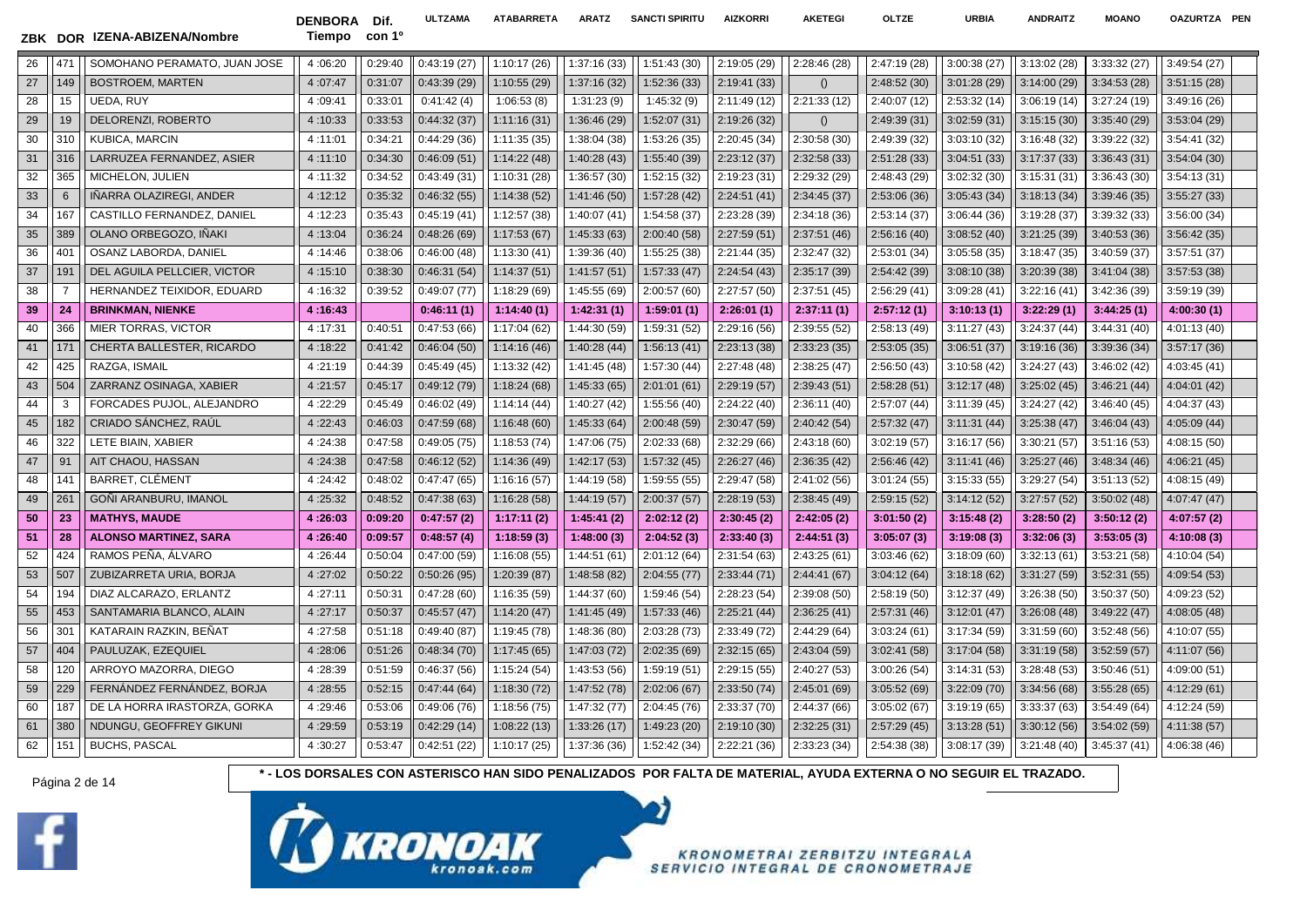DENBORA Dif. Tiempo con 1º **ULTZAMA ATABARRETA ARATZ SANCTI SPIRITU AIZKORRI AKETEGI OLTZE URBIA ANDRAITZ MOANO OAZURTZA PEN**

| 63 | 197             | DIEZ VIRTO, MARTIN                    | 4:30:30 | 0:53:50 | 0:54:52(160) | 1:27:01 (139) | 1:56:24 (124) | 2:12:44 (115) | 2:41:13(95)   | 2:51:06 (86)  | 3:10:00(76)   | 3:23:06(72)  | 3:35:48(71)   | 3:56:39(67)   | 4:13:30 (64) |
|----|-----------------|---------------------------------------|---------|---------|--------------|---------------|---------------|---------------|---------------|---------------|---------------|--------------|---------------|---------------|--------------|
| 64 | 343             | MANCISIDOR, IGON                      | 4:30:31 | 0:53:51 | 0:49:15(81)  | 1:19:06 (76)  | 1:47:32 (76)  | 2:04:44 (75)  | 2:33:13(68)   | 2:44:36 (65)  | 3:05:01(66)   | 3:19:18(64)  | 3:32:32(62)   | 3:54:30(62)   | 4:12:25(60)  |
| 65 | 107             | ANGUITA BAYO, MANUEL                  | 4:30:57 | 0:54:17 | 0:46:39(57)  | 1:16:10(56)   | 1:45:41(67)   | 2:01:48(65)   | 2:33:52(75)   | 2:44:51 (68)  | 3:05:45(68)   | 3:20:25(67)  | 3:33:37(64)   | 3:54:45(63)   | 4:12:30 (62) |
| 66 | 439             | RZESZÓTKO, MARCIN                     | 4:31:53 | 0:55:13 | 0:45:38(43)  | 1:13:32(43)   | 1:41:04(45)   | 1:57:29 (43)  | 2:27:25(47)   | 2:38:38 (48)  | 3:00:06(53)   | 3:15:28(54)  | 3:30:03(55)   | 3:54:08(60)   | 4:12:59 (63) |
| 67 | 479             | THOMAS, DARREN                        | 4:33:00 | 0:56:20 | 0:43:45(30)  | 1:11:17(32)   | 1:38:04 (39)  | 1:54:49 (36)  | ()            | 2:35:12(38)   | 2:57:39 (48)  | 3:13:05(50)  | 3:26:38(49)   | 3:51:59(54)   | 4:12:18 (58) |
| 68 | 17              | PUPPI, FRANCESCO                      | 4:33:15 | 0:56:35 | 0:42:10(12)  | 1:10:24(27)   | 1:35:12 (25)  | 2:01:51(66)   | 2:24:52 (42)  | 2:37:09 (43)  | 3:03:55(63)   | 3:16:35(57)  | 3:27:06(51)   | 4:02:22 (77)  | 4:19:21 (75) |
| 69 | 215             | <b>ESKUDERO PEREZ, IOSEBA</b>         | 4:33:23 | 0:56:43 | 0:53:06(130) | 1:25:32 (119) | 1:55:15(115)  | 2:11:50 (106) | 2:41:41 (98)  | 2:52:00(90)   | 3:11:25(81)   | 3:25:26(78)  | 3:38:15(74)   | 3:58:19(70)   | 4:15:54 (66) |
| 70 | 260             | GOMEZ COBO, ANDRES                    | 4:33:58 | 0:57:18 | 0:55:20(170) | 1:27:52 (150) | 1:57:42 (133) | 2:14:12 (122) | 2:44:03 (108) | 2:55:44 (107) | 3:15:44(99)   | 3:29:41(88)  | 3:42:42(85)   | 4:01:50 (76)  | 4:17:52 (73) |
| 71 | 259             | GOITIA OMAECHEVARRIA, JAVIER          | 4:34:18 | 0:57:38 | 0:45:46(44)  | 1:14:36(50)   | 1:42:52(54)   | 1:59:38 (53)  | 2:31:20(61)   | 2:43:38(63)   | 3:06:05(71)   | 3:21:19(69)  | 3:35:16(69)   | 3:57:21(68)   | 4:16:05 (67) |
| 72 | 275             | HERNANDEZ CRUZ, ABRAHAM               | 4:34:28 | 0:57:48 | 0:46:30(53)  | 1:15:13(53)   | 1:43:53(55)   | 1:59:05 (50)  | 2:31:53(62)   | 2:43:04 (58)  | 3:03:08(59)   | 3:18:20(63)  | 3:34:12(65)   | 3:56:30(66)   | 4:15:33 (65) |
| 73 | 201             | DOMINGUEZ LEDO, JAVIER                | 4:35:02 | 0:58:22 | 0:51:34(108) | 1:22:53 (101  | 1:52:42 (98)  | 2:08:46 (94)  | 2:38:50 (88)  | 2:50:13(82)   | 3:10:40(77)   | 3:25:05(76)  | 3:38:29(76)   | 4:00:02 (75)  | 4:17:39 (72) |
| 74 | 334             | LUJANBIO APEZETXEA, HODEI             | 4:35:17 | 0:58:37 | 0:50:31(98)  | 1:21:31 (92)  | 1:50:33 (88)  | 2:06:04(80)   | 2:36:31 (79)  | 2:47:44 (76)  | 3:07:55(72)   | 3:22:35(71)  | 3:36:59(73)   | 3:59:00 (73)  | 4:17:23 (70) |
| 75 | 196             | DIAZ PANDO, DIEGO                     | 4:36:01 | 0:59:21 | 0:50:29(97)  | 1:20:37 (86)  | 1:48:49(81)   | 2:04:59 (78)  | 2:33:50(73)   | 2:45:32 (71)  | 3:06:04(70)   | 3:20:30(68)  | 3:34:34(67)   | 3:58:53(72)   | 4:17:21 (69) |
| 76 | 255             | <b>GIL GARCIA, JESUS</b>              | 4:36:29 | 0:59:49 | 0:49:02 (74) | 1:20:19 (84)  | 1:50:32 (86)  | 2:07:45 (86)  | 2:37:52 (84)  | 2:50:44 (84)  | 3:13:33(87)   | 3:28:26 (86) | 3:41:33(79)   | 4:03:01 (80)  | 4:19:44 (76) |
| 77 | 67              | PINEDA CORNEJO, PATRICIA              | 4:36:31 | 0:19:48 | 0:49:19(5)   | 1:20:02(6)    | 1:50:39(7)    | 2:07:51(6)    | 2:38:27(7)    | 2:50:47(6)    | 3:12:27(6)    | 3:26:55(6)   | 3:40:33(6)    | 4:02:12 (5)   | 4:20:01 (5)  |
| 78 | 41              | <b>CONTI, FABIOLA</b>                 | 4:36:43 | 0:20:00 | 0:49:58(7)   | 1:19:31(5)    | 1:48:36(4)    | 2:04:52(4)    | 2:34:30(4)    | 2:45:39(4)    | 3:06:01(4)    | 3:20:24(4)   | 3:34:54(4)    | 3:58:35(4)    | 4:17:42 (4)  |
| 79 | 50 <sup>°</sup> | ZAMORA PEREZ, PAU                     | 4:37:26 | 1:00:46 | 0:50:15(93)  | 1:20:12(81)   | 1:49:22 (83)  | 2:06:21(81)   | 2:36:16 (78)  | 2:47:36 (74)  | 3:08:41(73)   | 3:23:17(73)  | 3:36:19(72)   | 3:59:06(74)   | 4:17:13 (68) |
| 80 | 223             | EZEIZA JAUREGI, UNAI                  | 4:38:15 | 1:01:35 | 0:47:58(67)  | 1:17:11(63)   | 1:44:51 (62)  | 2:00:06(56)   | 2:31:10(60)   | 2:42:14 (57)  | 3:03:13(60)   | 3:18:15(61)  | 3:34:27(66)   | 3:58:39 (71)  | 4:18:51 (74) |
| 81 | 517             | <b>BERGER, ROMAIN</b>                 | 4:38:24 | 1:01:44 | 0:48:52(72)  | 1:18:36 (73)  | 1:47:03 (74)  | 2:03:06 (72)  | 2:32:38(67)   | 2:43:38 (62)  | 3:04:34(65)   | 3:19:46(66)  | 3:35:18(70)   | 3:58:15(69)   | 4:17:39 (71) |
| 82 | 159             | CANGAS MORILLAS, ANDER                | 4:38:34 | 1:01:54 | 0:51:06(103) | 1:22:25 (100) | 1:52:43 (99)  | 2:09:27 (99)  | 2:40:09 (91)  | 2:52:13 (91)  | 3:13:56(90)   | 3:28:13(83)  | 3:42:19(82)   | 4:03:54 (83)  | 4:21:18 (80) |
| 83 | 277             | <b>HERNANDO SARACIBAR, JOSE MIGUE</b> | 4:38:35 | 1:01:55 | 0:52:19(120) | 1:23:04 (103) | 1:51:39 (93)  | 2:08:49 (95)  | 2:37:13(80)   | 2:48:53 (79)  | 3:10:42(78)   | 3:25:14(77)  | 3:38:50(77)   | 4:02:23 (78)  | 4:20:21 (77) |
| 84 | 35              | <b>GIL CLAPERA, NÚRIA</b>             | 4:39:11 | 0:22:28 | 0:49:30(6)   | 1:20:23(7)    | 1:50:33(6)    | 2:07:52(7)    | 2:38:15(6)    | 2:51:06(7)    | 3:13:27(8)    | 3:27:56(8)   | $\theta$      | 4:04:39 (8)   | 4:21:51(6)   |
| 85 | 509             | <b>ZUNZUNEGI TAPIA, AITOR</b>         | 4:39:39 | 1:02:59 | 0:49:56(89)  | 1:20:27 (85)  | 1:50:11(85)   | 2:07:26 (84)  | 2:38:00(85)   | 2:50:20 (83)  | 3:11:24(80)   | 3:27:11(80)  | 3:42:29 (84)  | 4:03:44 (82)  | 4:21:11 (78) |
| 86 | 327             | LOPETEGUI NIETO, GOAR                 | 4:39:39 | 1:02:59 | 0:52:07(119) | 1:24:23 (112) | 1:54:11 (108) | 2:11:07 (103) | 2:42:13 (99)  | 2:53:40 (97)  | 3:13:33(88)   | 3:27:56(81)  | 3:42:19(83)   | 4:03:42 (81)  | 4:21:11 (79) |
| 87 | 62              | <b>LEBOEUF, THERES</b>                | 4:39:55 | 0:23:12 | 0:52:07(14)  | 1:23:06 (10)  | 1:52:57(9)    | 2:09:58(9)    | 2:40:23(9)    | 2:51:43(8)    | 3:12:51(7)    | 3:27:32(7)   | 3:41:38(7)    | 4:04:09 (7)   | 4:21:56(7)   |
| 88 | 21              | <b>KORTAZAR ARANZETA, OIHANA</b>      | 4:41:41 | 0:24:58 | 0:51:35(10)  | 1:24:02 (11)  | 1:55:01 (11)  | 2:11:57(11)   | 2:42:53(10)   | 2:54:39 (10)  | 3:15:21(9)    | 3:29:55(9)   | 3:43:57(8)    | 4:06:26 (9)   | 4:24:28 (9)  |
| 89 | 315             | LARRAZABAL PALACIO, JOSE FELIPE       | 4:42:03 | 1:05:23 | 0:53:05(129) | 1:25:43 (121) | 1:56:01 (118) | 2:12:32 (111) | 2:44:10 (109) | 2:55:02 (103) | 3:15:15(93)   | 3:29:52(89)  | 3:44:55 (92)  | 4:06:25(87)   | 4:24:34 (84) |
| 90 | 309             | KORTABARRIA RAJADO, ARITZ             | 4:42:05 | 1:05:25 | 0:46:42(58)  | 1:17:52 (66)  | 1:47:03 (73)  | 2:03:55(74)   | 2:34:48 (76)  | 2:46:53 (72)  | 3:08:44(74)   | 3:23:56(74)  | 3:38:21(75)   | 4:02:54 (79)  | 4:22:27 (81) |
| 91 | 254             | GIJARRO IRURETAGOIENA, JOKIN          | 4:42:24 | 1:05:44 | 0:53:58(142) | 1:25:59 (128) | 1:56:12 (122) | 2:12:43 (113) | 2:43:41 (107) | 2:54:52 (101) | 3:15:42(97)   | 3:30:03(91)  | 3:44:06(88)   | 4:06:47 (88)  | 4:24:33 (83) |
| 92 | 173             | CIPRES CASTILLO, CIPRI                | 4:42:38 | 1:05:58 | 0:49:16(82)  | 1:19:11(77)   | 1:48:00 (79)  | 2:05:13 (79)  | 2:37:20 (81)  | 2:49:33 (81)  | 3:12:55(83)   | 3:28:17(85)  | 3:42:08(81)   | 4:05:15 (84)  | 4:24:13 (82) |
| 93 | 211             | ERRASTI ARRUTI, JOXE MARI             | 4:43:13 | 1:06:33 | 0:54:03(144) | 1:26:01 (130) | 1:56:11(120)  | 2:12:36 (112) | 2:43:41 (106) | 2:55:01 (102) | 3:15:43(98)   | 3:30:03(90)  | 3:44:20 (90)  | 4:06:49 (89)  | 4:24:57 (86) |
| 94 | 354             | MARTINEZ DE ESTIBARIZ PEREZ DE \      | 4:43:37 | 1:06:57 | 0:52:05(117) | 1:23:47 (109) | 1:53:27 (103) | 2:09:23 (97)  | 2:43:03 (104) | 2:54:42 (100) | 3:16:39 (103) | 3:32:06 (99) | 3:46:36 (98)  | 4:08:06 (91)  | 4:25:52 (88) |
| 95 | 388             | OLALDE BERASALUZE, IGOR               | 4:43:45 | 1:07:05 | 0:50:27(96)  | 1:21:41 (93)  | 1:52:00 (97)  | 2:08:08 (90)  | 2:40:16 (92)  | 2:51:35(88)   | 3:12:23(82)   | 3:28:16(84)  | 3:44:07 (89)  | 4:06:23 (86)  | 4:25:30 (87) |
| 96 | -77             | <b>VASINOVA, MARCELA</b>              | 4:44:10 | 0:27:27 | 0:50:53(8)   | 1:21:51 (8)   | 1:50:53(8)    | 2:08:12(8)    | 2:35:54(5)    | 2:46:51(5)    | 3:08:11(5)    | 3:24:19(5)   | 3:40:06(5)    | 4:03:46 (6)   | 4:23:20 (8)  |
| 97 | 112             | ARANTZAMENDI ALKORTA, INIGO           | 4:44:21 | 1:07:41 | 0:49:14(80)  | 1:19:53 (79)  | 1:50:33 (87)  | 2:06:40 (83)  | 2:40:46 (94)  | 2:53:10 (95)  | 3:15:29(95)   | 3:31:36(98)  | 3:48:36 (103) | 4:11:06 (100) | 4:27:59 (90) |
| 98 | 472             | STANGBYE, PATRICK                     | 4:44:24 | 1:07:44 | 0:49:27(86)  | 1:20:15 (82)  | 1:49:23 (84)  | 2:06:24(82)   | 2:37:49 (83)  | 2:49:19 (80)  | 3:10:59(79)   | 3:26:31(79)  | 3:41:58(80)   | 4:05:52 (85)  | 4:24:57 (85) |
| 99 | 27              | <b>DAUWALTER, COURTNEY</b>            | 4:45:34 | 0:28:51 | 0:52:16(15)  | 1:24:17 (14)  | 1:55:15(14)   | 2:13:56(15)   | 2:46:00 (13)  | 2:58:24(13)   | 3:20:18(13)   | 3:34:40(13)  | 3:48:53(11)   | 4:11:04 (11)  | 4:28:49 (11) |



Página 3 de 14 **1999 12 12 13 de 14 \* - LOS DORSALES CON ASTERISCO HAN SIDO PENALIZADOS POR FALTA DE MATERIAL, AYUDA EXTERNA O NO SEGUIR EL TRAZADO.** 

D)

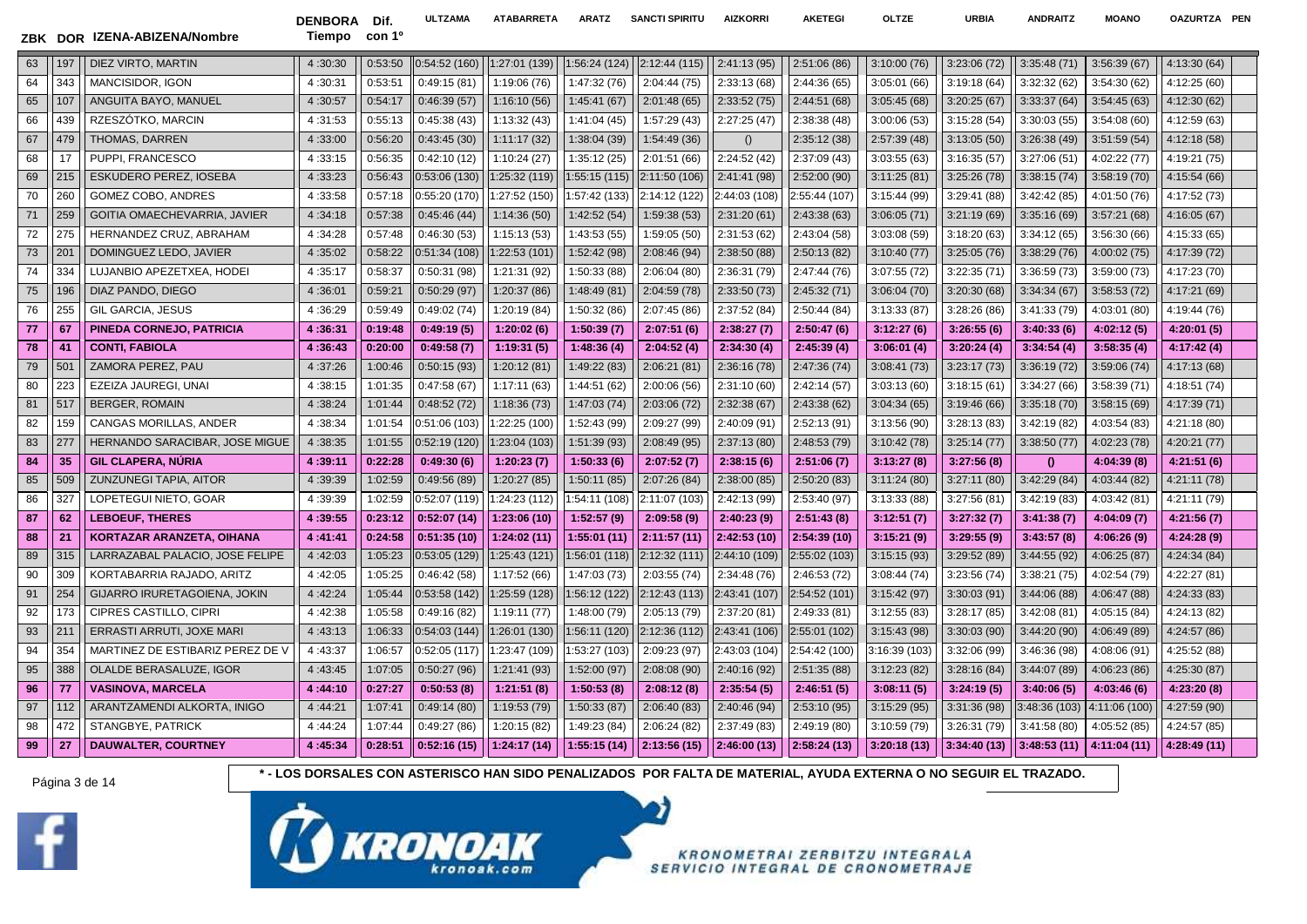DENBORA Dif. Tiempo con 1º **ULTZAMA ATABARRETA ARATZ SANCTI SPIRITU AIZKORRI AKETEGI OLTZE URBIA ANDRAITZ MOANO OAZURTZA PEN**

| 100 | 498 | VILLALOBOS BAZAGA, PABLO            | 4:45:39 | 1:08:59 | 0:52:01 (115) | 1:23:18 (105) | 1:53:41 (105) | 2:09:26 (98)  | 2:41:20 (96)  | 2:53:10 (94)  | 3:13:32(86)   | 3:28:04(82)   | 3:43:54(87)                 | 4:08:08 (92)                                 | 4:27:47 (89)  |  |
|-----|-----|-------------------------------------|---------|---------|---------------|---------------|---------------|---------------|---------------|---------------|---------------|---------------|-----------------------------|----------------------------------------------|---------------|--|
| 101 | 34  | <b>FIELDER, CAITLIN</b>             | 4:45:42 | 0:28:59 | 0:52:26(16)   | 1:24:33(15)   | 1:55:56(15)   | 2:13:54(14)   | 2:46:43(15)   | 2:59:05(15)   | 3:20:56(14)   | 3:35:25(14)   | 3:49:48(13)                 | 4:11:25 (12)                                 | 4:28:54 (12)  |  |
| 102 | 36  | <b>ALBON, HENRIETTE</b>             | 4:46:10 | 0:29:27 | 0:52:06(13)   | 1:24:15(13)   | 1:55:06(13)   | 2:12:17 (12)  | 2:43:16(11)   | 2:54:45(11)   | 3:15:31(10)   | 3:30:40(10)   | 3:45:22(9)                  | 4:08:41 (10)                                 | 4:27:41 (10)  |  |
| 103 | 429 | RIOJA LLERENA, DAVID                | 4:46:22 | 1:09:42 | 0:49:20(84)   | 1:20:11 (80)  | 1:50:33 (90)  | 2:08:00 (89)  | 2:38:19(87)   | 2:50:55(85)   | 3:13:32(85)   | 3:29:10(87)   | 3:43:54(86)                 | 4:09:20 (96)                                 | 4:28:27 (95)  |  |
| 104 | 387 | OLAIZOLA IZAGUIRRE, JULEN           | 4:46:24 | 1:09:44 | 0:53:03 (128) | 1:25:56 (127) | 1:56:12 (121) | 2:13:14 (119) | 2:44:39 (110) | 2:56:36 (110) | 3:18:00 (106) | 3:33:47 (104) | 3:47:58 (101)               | 4:10:21 (99)                                 | 4:28:25 (93)  |  |
| 105 | 292 | IRURETAGOYENA, GOTZON               | 4:46:31 | 1:09:51 | 0:54:09(146)  | 1:26:04 (131) | 1:57:05 (128) | 2:12:49 (116) | 2:45:26 (113) | 2:56:36 (111) | 3:17:13 (105) | 3:32:14(100)  | 3:47:38 (100)               | 4:09:02 (93)                                 | 4:28:18 (92)  |  |
| 106 | 351 | MARTIN OLABARRIAGA, ARITZ           | 4:46:32 | 1:09:52 | 0:52:43 (122) | 1:25:29 (118) | 1:55:56 (116) | 2:12:43 (114) | 2:45:04 (111) | 2:56:26 (109) | 3:17:12 (104) | 3:32:42 (103) | 3:47:31 (99)                | 4:10:15 (98)                                 | 4:28:26 (94)  |  |
| 107 | 214 | <b>ESCUDERO MENDIZABAL, OIER</b>    | 4:47:11 | 1:10:31 | 0:51:34(107)  | 1:23:24 (106) | 1:53:41 (104) | 2:10:51 (101) | 2:42:53(102)  | 2:53:57 (98)  | 3:15:09(92)   | 3:30:07(94)   | 3:45:05(93)                 | 4:09:13 (94)                                 | 4:28:31 (96)  |  |
| 108 | 337 | MADINA AIZKORBE. IBAI               | 4:47:32 | 1:10:52 | 0:52:07(118)  | 1:24:27 (113) | 1:55:06 (114) | 2:11:50 (107) | 2:42:28 (100) | 2:54:07 (99)  | 3:15:37(96)   | 3:30:30(95)   | 3:46:05(95)                 | 4:09:42 (97)                                 | 4:28:14 (91)  |  |
| 109 | 460 | SEGOVIA ALIAS, NINI                 | 4:48:58 | 1:12:18 | 0:54:14(149)  | 1:27:06 (141) | 1:58:07(135)  | 2:14:28 (126) | 2:46:44 (120) | 2:58:14 (113) | 3:19:04 (111) | 3:34:20 (107) | 3:49:24 (104)               | 4:11:27 (102)                                | 4:30:04 (98)  |  |
| 110 | 205 | EGURBIDE ARRIOLA, JOKIN             | 4:49:26 | 1:12:46 | 0:53:46(138)  | 1:25:55 (126) | 1:56:11 (119) | 2:12:50 (117) | 2:45:29 (114) | 2:56:40 (112) | 3:18:33 (107) | 3:34:09 (106) | 3:49:43 (105)               | 4:12:10 (104)                                | 4:30:46 (99)  |  |
| 111 | 105 | AMUNARRIZ GARCÍA, JOXE              | 4:50:30 | 1:13:50 | 0:51:02(102)  | 1:21:56 (94)  | 1:51:43 (96)  | 2:08:30 (92)  | 2:41:35(97)   | 2:53:40 (96)  | 3:15:47 (100) | 3:30:52(96)   | 3:45:52(94)                 | 4:09:17 (95)                                 | 4:29:04 (97)  |  |
| 112 | 228 | FERNANDEZ ARIN, JULEN               | 4:51:13 | 1:14:33 | 0:50:49(100)  | 1:21:57 (95)  | 1:51:39 (92)  | 2:08:40 (93)  | 2:39:36 (89)  | 2:51:28 (87)  | 3:13:41(89)   | 3:30:05(92)   | 3:46:15(96)                 | 4:11:46 (103)                                | 4:31:33 (100) |  |
| 113 | 437 | ROY, JORDI                          | 4:51:37 | 1:14:57 | 0:47:35(61)   | 1:17:02 (61)  | 1:46:05 (70)  | 2:02:56 (71)  | 2:38:06 (86)  | 2:52:13(92)   | 3:21:17(114)  | 3:39:34 (114) | 3:55:39 (116) 4:18:59 (112) |                                              | 4:35:28 (106) |  |
| 114 | 176 | CODOLÀ DUCH, ZOEL                   | 4:51:48 | 1:15:08 | 0:49:18(83)   | 1:20:17 (83)  | 1:50:33 (89)  | 2:07:58 (88)  | 2:39:57 (90)  | 2:52:19 (93)  | 3:15:50 (101) | 3:32:18 (101) | 3:50:00 (106)               | 4:14:24 (106)                                | 4:33:27 (102) |  |
| 115 | 78  | <b>WITOWSKA, MIROSŁAWA</b>          | 4:52:03 | 0:35:20 | 0:53:32(20)   | 1:26:10 (18)  | 1:57:24(16)   | 2:15:06 (16)  | 2:47:25 (16)  | 2:59:36 (16)  | 3:21:31(15)   | 3:36:24(15)   | $3:51:20(14)$ 4:13:56 (14)  |                                              | 4:32:43 (14)  |  |
| 116 | 38  | <b>ÁSTRÖM, JOHANNA</b>              | 4:52:05 | 0:35:22 | 0:51:07(9)    | 1:22:46(9)    | 1:53:54(10)   | 2:11:22 (10)  | 2:44:47 (12)  | 2:56:40 (12)  | 3:19:10(12)   | 3:34:07(12)   | $3:48:10(10)$ 4:11:54 (13)  |                                              | 4:31:26 (13)  |  |
| 117 | 161 | CARR, RYAN                          | 4:52:25 | 1:15:45 | 0:50:15(92)   | 1:22:18 (99)  | 1:52:56 (101) | 2:09:18(96)   | 2:42:59 (103) | 2:55:07 (104) | 3:18:34 (109) | 3:35:04 (108) | 3:50:00 (107)               | 4:14:01 (105)                                | 4:33:34 (103) |  |
| 118 | 30  | <b>OMOSA, TERESIAH KWAMBOKA</b>     | 4:53:30 | 0:36:47 | 0:48:57(3)    | 1:19:21(4)    | 1:49:24(5)    | 2:07:43(5)    | 2:39:33(8)    | 2:53:22(9)    | 3:16:51(11)   | 3:32:46(11)   | 3:49:02(12)                 | 4:14:35(15)                                  | 4:33:39 (15)  |  |
| 119 | 465 | SERRANO CALVO, SERGIO               | 4:53:37 | 1:16:57 | 0:54:57(163)  | 1:27:42 (147) | 1:59:35 (144) | 2:16:47 (133) | 2:49:12 (125) | 3:01:34 (121) | 3:22:59 (117) | 3:38:29(113)  | 3:53:33 (112) 4:16:09 (107) |                                              | 4:34:46 (105) |  |
| 120 | 32  | <b>GERMAIN, LUCILLE</b>             | 4:53:51 | 0:37:08 | 0:53:28(18)   | 1:26:53 (22)  | 1:59:36 (24)  | 2:17:31(21)   | 2:51:53(23)   | 3:04:02(23)   | 3:25:14(21)   | 3:40:19(20)   | 3:54:54(18)                 | 4:16:55(16)                                  | 4:35:20 (16)  |  |
| 121 | 446 | SAMANIEGO BOUSO, HODEI              | 4:54:32 | 1:17:52 | 0:51:48(113)  | 1:22:02 (97)  | 1:50:36(91)   | 2:07:53(87)   | 2:37:27 (82)  | 2:48:53 (78)  | 3:09:41(75)   | 3:24:57(75)   | 3:38:52(78)                 | 4:08:03 (90)                                 | 4:34:42 (104) |  |
| 122 | 22  | <b>AZKORBEBEITIA URIZAR, OIHANA</b> | 4:56:01 | 0:39:18 | 0:54:28(26)   | 1:27:25(23)   | 1:59:34 (23)  | 2:17:39 (22)  | 2:49:37 (19)  | 3:01:34(19)   | 3:23:53(18)   | 3:39:33(17)   | 3:54:23(16)                 | 4:18:08 (17)                                 | 4:37:08 (17)  |  |
| 123 | 350 | <b>MARTIN MARTIN, DAVID</b>         | 4:56:06 | 1:19:26 | 0:50:57(101)  | 1:22:11 (98)  | 1:52:56 (102) | 2:09:44 (100) | 2:43:11 (105) | 2:55:40 (105) | 3:19:02 (110) | 3:35:39 (109) |                             | 3:51:47 (109) 4:17:26 (108)                  | 4:37:03 (107) |  |
| 124 | 288 | INZA GUISASOLA. IMANOL              | 4:56:30 | 1:19:50 | 0:54:17(152)  | 1:26:52 (136) | 1:57:34 (132) | 2:14:20 (123) | 2:46:41 (119) | 2:59:26 (116) | 3:21:17(113)  | 3:37:47 (111) |                             | 3:53:16 (111) 4:17:46 (109)                  | 4:37:06 (108) |  |
| 125 | 447 | SAN SEBASTIAN ELOLA, AITOR          | 4:57:05 | 1:20:25 | 0:54:15(150)  | 1:27:20 (143) | 1:59:25 (139) | 2:16:34 (132) | 2:50:49 (130) | 3:02:51 (125) | 3:24:07 (119) | 3:39:39(116)  |                             | $3:55:30(115)$ 4:18:56 (111)                 | 4:38:32 (109) |  |
| 126 | 64  | <b>NORDSKAR, SYLVIA</b>             | 4:57:53 | 0:41:10 | 0:53:34(21)   | 1:26:32(21)   | 1:58:27 (19)  | 2:16:38 (19)  | 2:50:20(20)   | 3:02:07(20)   | 3:25:13(20)   | 3:40:24(21)   | $3:55:10(19)$ 4:18:58 (19)  |                                              | 4:38:28 (18)  |  |
| 127 | 458 | SAURA CORMA, JOSÉ                   | 4:58:18 | 1:21:38 | 0:55:21(171)  | 1:29:32 (166) | 2:03:43 (167) | 2:22:10 (167) | 2:55:07 (155) | 3:07:50 (147) | 3:30:50 (143) | 3:45:58 (136) | 4:00:29 (130)               | 4:23:05 (125)                                | 4:40:29 (112) |  |
| 128 | 488 | URTEAGA ALBERDI, JON                | 4:58:55 | 1:22:15 | 0:56:18 (184) | 1:30:02 (172) | 2:01:57 (158) | 2:19:28 (152) | 2:52:29 (135) | 3:04:44 (131) | 3:27:04 (125) | 3:42:20 (120) | 3:57:43 (120)               | 4:20:59 (118)                                | 4:40:10 (111) |  |
| 129 | 49  | <b>EUSTACHE, ESTHER</b>             | 4:59:51 | 0:43:08 | 0:54:43(28)   | 1:29:04 (26)  | 2:01:02 (26)  | 2:19:42 (25)  | 2:51:06(21)   | 3:03:48(21)   | 3:26:45(23)   | 3:42:36(22)   |                             | $3:57:53(21)$ 4:22:21 (22)                   | 4:41:21 (21)  |  |
| 130 | 297 | IZTUETA AGUIRRE, IKER               | 5:00:15 | 1:23:35 | 0:55:48 (177) | 1:29:21 (164) | 2:01:02 (147) | 2:17:33 (140) | 2:52:52 (138) | 3:05:12 (132) | 3:26:35 (122) | 3:42:22 (121) |                             | $3:58:37(123)$ 4:22:08 (120)                 | 4:41:22 (114) |  |
| 131 | 470 | SOLANAS DIEZ. FELICISIMO            | 5:00:26 | 1:23:46 | 0:49:58(90)   | 1:21:21 (91)  | 1:51:42 (95)  | 2:08:20 (91)  | 2:42:36 (101) | 2:55:40 (106) | 3:20:27 (112) | 3:38:01 (112) |                             | $3:53:46(113)$ 4:20:03 (115)                 | 4:40:08 (110) |  |
| 132 | -47 | ERKKILÄ, ANNA-STIINA                | 5:00:26 | 0:43:43 | 0:53:45(22)   | 1:26:23 (19)  | 1:57:44(17)   | 2:15:41 (18)  | 2:48:27 (18)  | 3:01:20(18)   | 3:23:55(19)   | 3:39:53(19)   | 3:54:49(17)                 | 4:19:26 (20)                                 | 4:39:32 (19)  |  |
| 133 | 31  | <b>SHIKANOVA, VARVARA</b>           | 5:00:41 | 0:43:58 | 0:54:13(24)   | 1:27:36 (24)  | 1:59:25 (22)  | 2:17:09 (20)  | 2:51:08(22)   | 3:03:55(22)   | 3:26:19(22)   | 3:42:38(23)   | 3:59:30(22)                 | 4:23:16 (23)                                 | 4:42:29 (23)  |  |
| 134 | 413 | PINYOL MASANA, JORDI                | 5:00:43 | 1:24:03 | 0:52:50 (125) | 1:25:26 (117) | 1:57:24 (129) | 2:15:16 (128) | 2:48:50 (124) | 3:01:23 (120) | 3:25:27 (120) | 3:42:24 (122) | 3:57:13 (119)               | 4:22:30 (122)                                | 4:41:27 (115) |  |
| 135 | 376 | MUGIKA LETAMENDIA, XABIER           | 5:00:43 | 1:24:03 | 0:56:17(183)  | 1:30:02 (171) | 2:01:56 (157) | 2:18:55 (150) | 2:54:11(147)  | 3:06:15(138)  | 3:28:02 (129) | 3:43:57(125)  |                             | $3:58:56(124)$ 4:23:01 (124)                 | 4:41:52 (118) |  |
| 136 | 515 | ARTOLA SAN MIGUEL, IBON             | 5:00:51 | 1:24:11 | 0:53:58(141)  | 1:26:40 (134) | 1:58:28 (136) | 2:16:49 (135) | 2:50:07 (128) | 3:02:50(124)  | 3:26:36 (123) | 3:42:33(123)  |                             | $3:58:23(122)$ 4:21:59 (119)   4:41:17 (113) |               |  |



Página 4 de 14 **\* - LOS DORSALES CON ASTERISCO HAN SIDO PENALIZADOS POR FALTA DE MATERIAL, AYUDA EXTERNA O NO SEGUIR EL TRAZADO.**



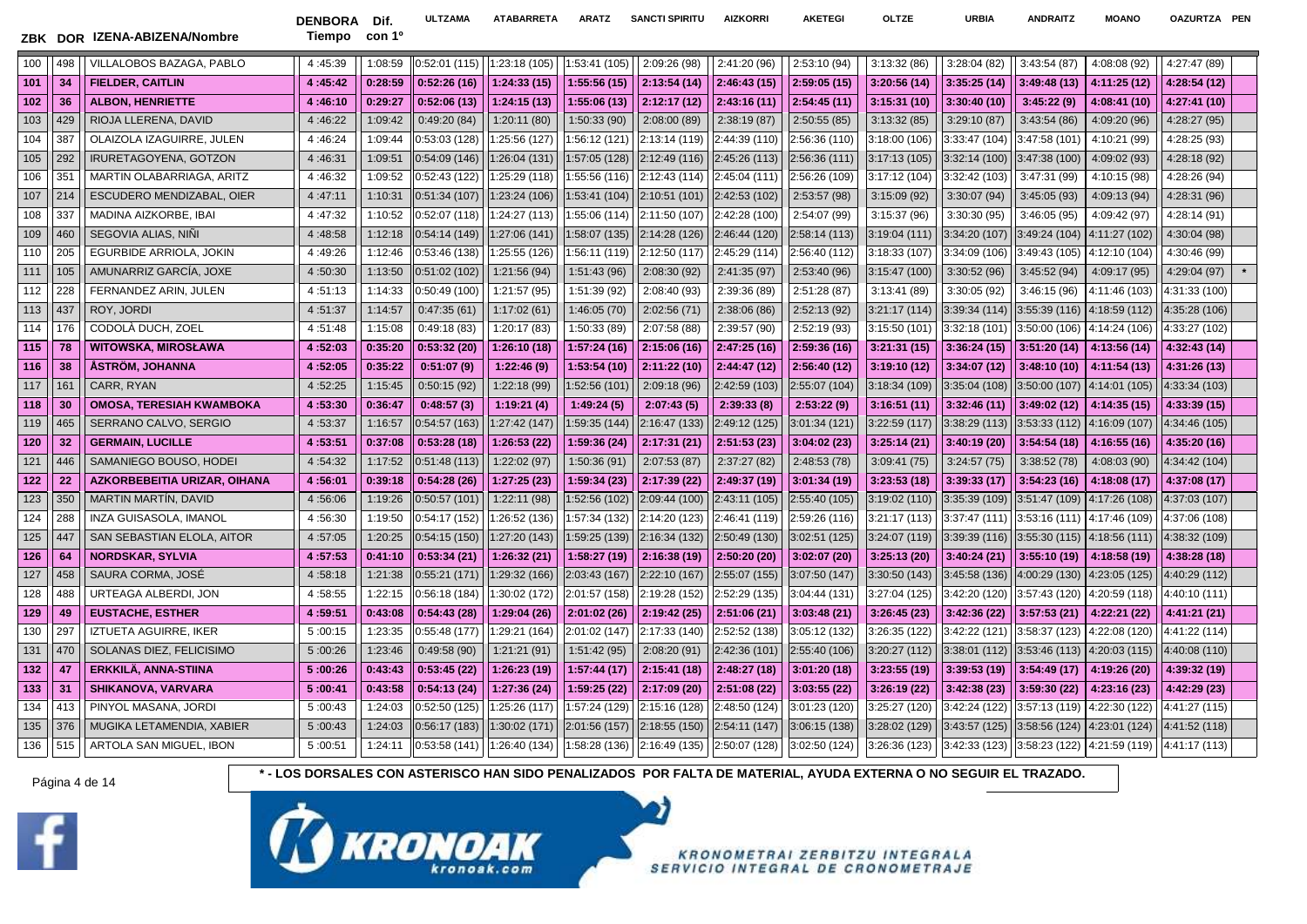DENBORA Dif. Tiempo con 1º

**ULTZAMA ATABARRETA ARATZ SANCTI SPIRITU AIZKORRI AKETEGI OLTZE URBIA ANDRAITZ MOANO OAZURTZA PEN**

| 137 | 137 | BARANDIARAN LARREA, ZORION       | 5:01:05 | 1:24:25 | 0:55:58(180)  | 1:29:51 (169) | 2:01:57 (159) | 2:19:43 (155) | 2:54:03 (145) | 3:06:15 (137) | 3:28:16(130)  | 3:43:57(124)  | $3:59:38(126)$ 4:22:29 (121)                  |              | 4:41:46 (117) |
|-----|-----|----------------------------------|---------|---------|---------------|---------------|---------------|---------------|---------------|---------------|---------------|---------------|-----------------------------------------------|--------------|---------------|
| 138 | 168 | CAZCARRO ARASANZ, SERGIO         | 5:01:05 | 1:24:25 | 0:53:35(135)  | 1:26:59 (138) | 1:59:28 (142) | 2:17:02 (137) | 2:53:55 (143) | 3:05:57 (136) | 3:28:01 (128) | 3:44:35 (127) | 4:00:22 (129) 4:24:04 (130)                   |              | 4:43:08 (122) |
| 139 | 450 | SANCHIS PEDRAZA, OSCAR           | 5:01:33 | 1:24:53 | 0:56:24(188)  | 1:32:20 (190) | 2:05:14 (176) | 2:23:14 (173) | 2:56:44 (164) | 3:10:07 (161) | 3:32:31 (154) | 3:47:58(142)  | 4:02:26 (137) 4:26:09 (134)                   |              | 4:43:53 (124) |
| 140 | 150 | <b>BRICOLLE SANCHO, JORDI</b>    | 5:01:39 | 1:24:59 | 0:54:45 (159) | 1:28:15 (153) | 1:59:28 (141) | 2:17:37 (142) | 2:51:54 (134) | 3:04:39 (130) | 3:28:52 (133) | 3:44:38(128)  | 3:59:25 (125) 4:23:24 (126)                   |              | 4:42:25 (119) |
| 141 | 50  | <b>FERTIN, CANDICE</b>           | 5:02:22 | 0:45:39 | 0:52:56(17)   | 1:26:30 (20)  | 1:57:50 (18)  | 2:15:07(17)   | 2:48:15(17)   | 3:00:53(17)   | 3:22:16(16)   | 3:38:08(16)   | 3:53:33 (15)    4:18:13 (18)                  |              | 4:39:59 (20)  |
| 142 | 250 | <b>GARMENDIA PRADILLO, JULEN</b> | 5:02:34 | 1:25:54 | 0:55:02 (165) | 1:29:16 (163) | 2:01:57 (161) | 2:19:31 (153) | 2:54:06 (146) | 3:05:57 (135) | 3:28:00 (127) | 3:44:30 (126) | 4:00:02 (127) 4:23:46 (128)                   |              | 4:43:14 (123) |
| 143 | 246 | GARCÍA RODRÍGUEZ, ESTEBAN        | 5:03:26 | 1:26:46 | 0:52:02 (116) | 1:24:14 (111) | 1:55:01(113)  | 2:13:42 (120) | 2:45:49 (115) | 2:58:39 (114) | 3:22:49 (116) | 3:39:39(115)  | $3:54:44(114)$ 4:20:09 (116)                  |              | 4:41:45 (116) |
| 144 | 210 | EPINEY, LUCIEN                   | 5:03:48 | 1:27:08 | 0:51:48 (112) | 1:24:05 (110) | 1:55:01 (112) | 2:12:21 (110) | 2:46:16 (117) | 2:58:39 (115) | 3:22:01(115)  | 3:40:22 (117) | 3:56:44 (118) 4:23:41 (127)                   |              | 4:44:09 (126) |
| 145 | 245 | <b>GARCIA RECONDO, CARLOS</b>    | 5:04:47 | 1:28:07 | 0:52:45(123)  | 1:25:54 (124) | 1:58:36 (137) | 2:17:34(141)  | 2:51:09 (132) | 3:05:16 (133) | 3:29:01 (136) | 3:45:04 (130) | 4:00:21 (128) 4:25:08 (131)                   |              | 4:45:18 (128) |
| 146 | 241 | <b>GANZARAIN LEUNDA, MIKEL</b>   | 5:05:33 | 1:28:53 | 0:54:56 (162) | 1:27:40 (146) |               | 2:16:48 (134) | 2:49:51 (126) | 3:02:07 (122) | 3:26:20 (121) | 3:42:14(119)  | 3:58:11 (121) 4:23:52 (129)                   |              | 4:43:55 (125) |
| 147 | 83  | AGIRRE MUJIKA, KOLDO             | 5:05:45 | 1:29:05 | 0:53:54(139)  | 1:27:14 (142) | 1:59:27 (140) | 2:17:03 (138) | 2:53:30 (139) | 3:06:41 (140) | 3:30:18 (140) | 3:46:11 (137) | 4:03:16 (140) 4:27:05 (135)                   |              | 4:46:13 (130) |
| 148 | 423 | RAMÍREZ MARTÍNEZ, CARLOS         | 5:06:07 | 1:29:27 | 0:57:26 (202) | 1:32:09 (187) | 2:04:01 (169) | 2:21:35 (164) | 2:54:42 (151) | 3:06:52 (143) | 3:29:54 (139) | 3:45:35 (132) | 4:01:16 (132) 4:25:11 (132)                   |              | 4:45:25 (129) |
| 149 | 85  | AGIRREZABALA ITURRALDE. IBAN     | 5:06:15 | 1:29:35 | 0:53:23(132)  | 1:26:06 (132) | 1:56:35 (125) | 2:13:08 (118) | 2:45:23 (112) | 2:56:26 (108) | 3:16:31 (102) | 3:31:17(97)   | 3:46:36(97)                                   | 4:11:07(101) | 4:32:26 (101) |
| 150 | 33  | <b>CARSOLIO, KARINA</b>          | 5:06:40 | 0:49:57 | 0:55:51(31)   | 1:30:52 (32)  | 2:04:08(29)   | 2:22:31(27)   | 2:57:54 (28)  | 3:10:04(26)   | 3:30:51(25)   | 3:47:27(25)   | 4:03:45 (24)                                  | 4:26:56 (24) | 4:47:00 (24)  |
| 151 | 25  | <b>FORSBERG, EMELIE</b>          | 5:06:41 | 0:49:58 | 0:51:56(11)   | 1:24:13 (12)  | 1:55:03(12)   | 2:12:24(13)   | 2:46:18(14)   | 2:58:32 (14)  | 3:22:22(17)   | 3:39:49(18)   | 3:55:45(20)                                   | 4:20:58 (21) | 4:42:15 (22)  |
| 152 | 271 | GUTIERREZ, JULIO ENRIQUE         | 5:06:58 | 1:30:18 | 0:55:24 (172) | 1:29:06 (161) | 2:01:26 (154) | 2:18:08 (146) | 2:55:01 (154) | 3:07:59 (150) | 3:31:34 (148) | 3:49:14 (147) | 4:04:49 (147) 4:29:13 (147)                   |              | 4:49:08 (137) |
| 153 | 433 | ROCHA, PEDRO                     | 5:07:05 | 1:30:25 | 0:52:01(114)  | 1:25:22 (116) | 1:58:36 (138) | 2:17:10 (139) | 2:51:28 (133) | 3:04:24 (128) | 3:29:00 (135) | 3:45:28 (131) | 4:01:34 (134) 4:25:45 (133)                   |              | 4:46:36 (131) |
| 154 | 243 | <b>GARATE AYESTARAN, XABIER</b>  | 5:07:38 | 1:30:58 | 0:55:09 (167) | 1:28:46 (156) | 2:01:02 (146) | 2:18:39 (148) | 2:54:38 (150) | 3:07:31 (144) | 3:30:18 (141) | 3:46:35 (138) | 4:03:32 (142) 4:29:01 (145)                   |              | 4:48:20 (132) |
| 155 | 420 | PRIETO ALONSO, XABIER            | 5:08:03 | 1:31:23 | 0:57:52(204)  | 1:32:35 (192) | 2:05:14 (177) | 2:22:35 (170) | 2:57:31 (165) | 3:10:01 (159) | 3:32:22 (151) | 3:48:23 (144) | 4:04:28 (146) 4:28:29 (141)                   |              | 4:48:34 (133) |
| 156 | 198 | DIONISIO, AITOR                  | 5:08:23 | 1:31:43 | 0:58:04 (206) | 1:31:42 (183) | 2:04:23 (172) | 2:23:20 (174) | 2:54:50 (153) | 3:08:29 (157) | 3:33:14 (158) | 3:49:40 (152) | 4:04:11 (145) 4:29:02 (146)                   |              | 4:49:04 (136) |
| 157 | 375 | <b>MOYA RODRIGUEZ, ERIC</b>      | 5:09:25 | 1:32:45 | 0:50:45(99)   | 1:22:56 (102) | 1:52:56 (100) | 2:11:01 (102) | 2:47:19 (121) | 2:59:37 (117) | 3:23:59(118)  | 3:41:28(118)  | 3:56:44 (117)   4:22:43 (123)                 |              | 4:45:16 (127) |
| 158 | 26  | <b>NILSSON, IDA</b>              | 5:09:29 | 0:52:46 | 0:51:59(12)   | 1:25:00 (16)  | 1:58:50(21)   | 2:17:45 (23)  | 2:53:22(25)   | 3:07:23(25)   | 3:31:05(26)   | 3:48:06(26)   | $4:04:49(25)$ 4:31:00 (26)                    |              | 4:50:57 (26)  |
| 159 | 495 | <b>VIDAL PUIGDEMONT, TONI</b>    | 5:10:05 | 1:33:25 | 0:53:18(131)  | 1:26:46 (135) | 2:14:16 (214) | 2:33:02 (214) | 3:05:24 (185) | 3:17:34 (181  | 3:39:48 (175) | 3:55:07 (165) | 4:09:16 (159) 4:33:25 (156)                   |              | 4:51:27 (143) |
| 160 | 232 | FERNÁNDEZ MARTÍNEZ, PEDRO        | 5:10:06 | 1:33:26 | 0:55:39 (174) | 1:30:00 (170) | 2:03:13 (166) | 2:22:23 (168) | 2:56:13 (160) | 3:08:20 (154) | 3:31:13 (146) | 3:48:13 (143) | 4:03:11 (139) 4:28:25 (140)                   |              | 4:48:53 (135) |
| 161 | 45  | EL KOTT HELANDER, LINA           | 5:10:11 | 0:53:28 | 0:54:09(23)   | 1:28:40 (25)  | 2:01:02(25)   | 2:20:36 (26)  | 2:53:05(24)   | 3:05:43(24)   | 3:29:39(24)   | 3:46:50(24)   | $4:01:36(23)$ 4:28:19 (25)                    |              | 4:49:36 (25)  |
| 162 | 164 | CASAS MOMEÑE, ALEXANDER          | 5:10:19 | 1:33:39 | 0:58:25 (213) | 1:33:09 (196) | 2:05:57 (180) | 2:23:57 (180) | 2:58:01 (169) | 3:10:33 (163) | 3:32:31 (155) | 3:48:57 (146) | 4:04:01 (144) 4:27:44 (138)                   |              | 4:49:26 (138) |
| 163 | 305 | <b>KABICHER, MICHAEL</b>         | 5:10:46 | 1:34:06 | 0:51:33 (106) | 1:23:33 (108) | 1:54:22(111)  | 2:11:48 (105) | 2:46:22 (118) | 3:02:29 (123) | 3:28:30(131)  | 3:45:01 (129) | 4:01:22 (133) 4:27:26 (136)                   |              | 4:50:53 (142) |
| 164 | 154 | CABRERA MONTAÑA, GUILLEM         | 5:11:05 | 1:34:25 | 0:50:07(91)   | 1:23:08 (104) | 1:56:19 (123) | 2:15:06 (127) | 2:53:40 (140) | 3:06:37 (139) | 3:29:40 (138) | 3:47:02 (139) | 4:03:35 (143) 4:28:30 (142)                   |              | 4:50:06 (139) |
| 165 | 86  | AGUIRRE ARDANAZ, DANIEL          | 5:11:41 | 1:35:01 | 0:54:06 (145) | 1:27:57 (151) | 2:01:20 (150) | 2:19:32 (154) | 2:53:44 (141) | 3:08:16 (153) | 3:32:30(153)  | 3:49:31 (149) | 4:06:03 (153) 4:32:14 (152)                   |              | 4:51:58 (144) |
| 166 | 221 | ETXEBERRIA OKARIZ, ANDER         | 5:11:49 | 1:35:09 | 0:59:01 (220) | 1:35:14 (208) | 2:08:08 (191) | 2:27:08 (189) | 3:01:30 (179) | 3:14:47 (174) | 3:39:45 (174) | 3:56:13 (170) | 4:11:35 (165) 4:35:57 (160)                   |              | 4:54:25 (152) |
| 167 | 258 | <b>GOIKOETXEA GURIDI, MIKEL</b>  | 5:12:19 | 1:35:39 | 0:54:23 (154) | 1:27:50 (149) | ()            | 2:17:45 (144) | 2:52:46 (137) | 3:06:42 (141) | 3:30:28 (142) | 3:47:44(140)  | 4:03:30 (141) 4:28:46 (143)                   |              | 4:50:49 (141) |
| 168 | 100 | ALONSO CORCOSTEGUI, ASIER        | 5:12:45 | 1:36:05 | 0:49:53(88)   | 1:21:06 (88)  | 1:51:39 (94)  | 2:07:40 (85)  | 2:40:39 (93)  | 2:52:00 (89)  | 3:14:21(91)   | 3:32:30 (102) | 3:48:35 (102) 4:19:23 (113)                   |              | 4:42:54 (120) |
| 169 | 116 | ARIZNABARRETA AGUIRRE, OIER      | 5:12:46 | 1:36:06 | 0:44:51(40)   | 1:13:19(40)   | 1:41:04(46)   | ()            | 2:27:52 (49)  | 2:47:17(73)   | 3:18:33(108)  |               | 3:37:30 (110)   3:51:28 (108)   4:19:24 (114) |              | 4:42:54 (121) |
| 170 | 222 | ETXEBERRIA ZUBIMENDI, OIER       | 5:13:38 | 1:36:58 | 0:56:22(186)  | 1:30:11 (174) | 2:01:57 (160) | 2:20:01 (158) | 2:55:11 (156) | 3:07:54 (149) | 3:31:26 (147) | 3:47:58(141)  | 4:02:54 (138) 4:28:22 (139)                   |              | 4:50:16 (140) |
| 171 | 328 | LOPEZ CASTILLO, HELIO            | 5:13:50 | 1:37:10 | 0:55:41(175)  | 1:30:37 (176) | ()            | 2:22:25 (169) | 2:56:44 (163) | 3:10:24 (162) | 3:34:12 (161) | 3:50:34(157)  | 4:05:51 (152) 4:32:38 (154)                   |              | 4:53:24 (148) |
| 172 | 46  | EL KOTT HELANDER, SANNA          | 5:14:05 | 0:57:22 | 0:54:24(25)   | 1:30:31 (30)  | 2:05:25(31)   | 2:25:12 (30)  | 3:01:12(30)   | 3:14:46 (29)  | 3:38:14 (27)  | 3:54:29(27)   | 4:09:54 (26)                                  | 4:34:12 (27) | 4:54:41 (27)  |
| 173 | 270 | GURRUTXAGA ARRUTI, IÑIGO         | 5:14:57 | 1:38:17 | 0:53:00(127)  | 1:26:00 (129) | 1:57:30(131)  | 2:16:18(130)  | 2:50:38 (129) | 3:04:03 (127) | 3:28:53 (134) | 3:45:39(133)  | 4:01:49 (135)   4:30:51 (148)                 |              | 4:52:02 (145) |



Página 5 de 14 **\* - LOS DORSALES CON ASTERISCO HAN SIDO PENALIZADOS POR FALTA DE MATERIAL, AYUDA EXTERNA O NO SEGUIR EL TRAZADO.**

ท่



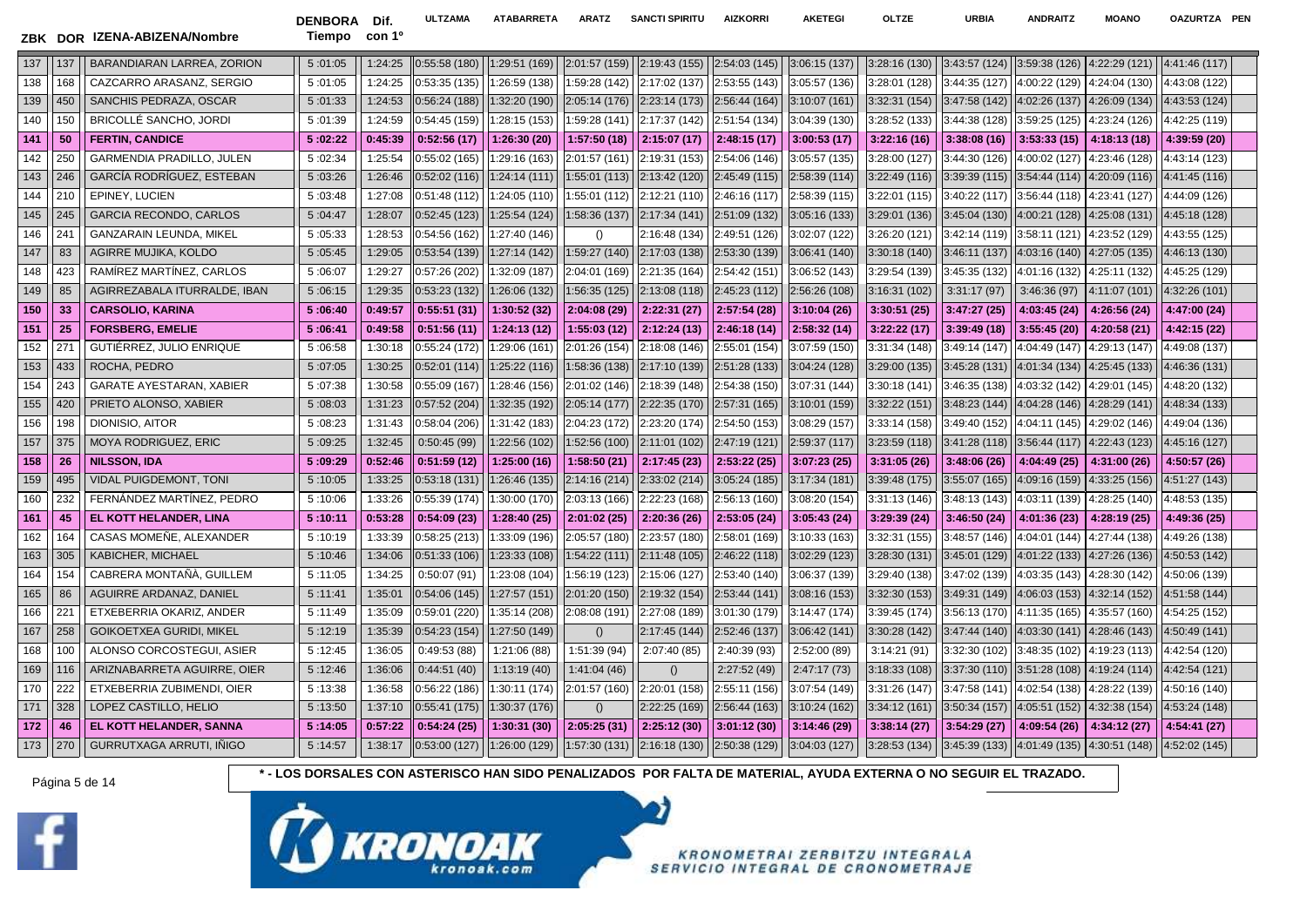



**KRONOMETRAI ZERBITZU INTEGRALA** SERVICIO INTEGRAL DE CRONOMETRAJE

Página 6 de 14 **\* - LOS DORSALES CON ASTERISCO HAN SIDO PENALIZADOS POR FALTA DE MATERIAL, AYUDA EXTERNA O NO SEGUIR EL TRAZADO.**

179 | 319 | LEGARRETA ASTIASARAN, MIKEL | 5:16:38 | 1:39:58 | 0:55:07 (166) | 1:29:36 (167) | 2:02:35 (164) | 2:02:12 (159) | 2:56:00 (159) | 3:08:25 (156) | 3:31:01 (144) | 3:48:46 (145) | 4:05:43 (150) | 4:32:20 (153) | 180 ||131 || AZURMENDI AGUIRRE, ENEKO || 5 :16:43 || 1:40:03 ||0:55:53 (179) ||1:30:39 (177) ||2:04:00 (168) ||2:22:56 (172) ||2:59:44 (172) ||3:14:20 (171) ||3:39:50 (176) ||3:55:47 (169) ||4:11:11 (162) ||4:37:11 (166) | 181 || 75 || MARAVILLA, JORGE || 5:17:43 || 5:17:43 || 1:41:03 || 0:48:51 (71) || 1:21:21 (90) ||1:53:54 (106)||2:11:31 (104)||2:47:54 (122)||3:03:01 (126)| 3:28:42 (132)||3:45:51 (135)||4:02:26 (136)||4:02:26 (136)||4:31: 182 ||474 || SUAREZ GARCIA, DAVID || 5 :18:03 || 1:41:23 ||0:53:36 (136)||1:25:54 (125)||1:57:02 (127)||2:15:24 (129)||2:48:07 (123)||3:01:19 (119)||3:29:06 (137)||3:45:40 (134)||4:00:44 (131)||4:30:53 (149)||4:52:57 (146) 183 || 8 || REICHERT, FLO || 5 :19:56 || 1:43:16 || 0:48:56 (73) || 1:18:30 (71) || 1:45:39 (66) || 2:01:09 (63) || 2:32:12 (64) || 2:45:14 (70) || 3:15:28 (94) ||3:33:48 (105)||3:52:21 (110)||4:28:59 ( 184 ||190 || DE LA VARGA LUCAS, DAVID || 5 :21:32 || 1:44:52 ||0:54:12 (148)||1:27:21 (144)||2:01:02 (145)||2:19:13 (151)||2:56:34 (162)||3:10:34 (164)||3:36:19 (164)||3:54:10 (161)||4:11:17 (163)||4:37:00 (164)||4:58:55 ( 185 ||274 || HERNAN CASES, XAVIER || 5:21:34 || 1:44:54 ||0:58:14 (209) ||1:33:53 (201) ||2:08:04 (186) ||3:01:49 (186) ||3:01:49 (180) ||3:14:56 (177) ||3:38:18 (169) ||3:55:15 (166) ||4:12:02 (167) ||4:38:31 (167) ||5:01 186 230 FERNÁNDEZ GONZÁLEZ, MARCOS 5 :21:56 1:45:16 0:51:18 (105) 1:23:25 (107) 1:54:21 (110) 2:11:53 (108) 2:46:04 (116) 3:00:21 (118) 3:27:30 (126) 3:49:25 (148) 4:07:42 (156) 4:36:39 (163) 4:59:33 (161) 187 || 417 || POLETTI, MARIO || 5:22:35 || 1:45:55 ||0:58:27 (214)||1:34:14 (203)||2:08:05 (187)||2:27:06 (188)||3:02:56 (181)||3:15:27 (178)||3:38:43 (171)||3:55:27 (167)||4:12:09 (168)||4:38:44 (169 188 ||183 || CRUZ, MIQUEL || 5 :22:43 || 1:46:03 ||0:54:41 (157) ||1:28:53 (158) ||2:01:20 (152) ||2:20:01 (157) ||2:55:17 (157) ||3:08:22 (159) ||3:33:29 (159) ||3:50:43 (158) ||4:07:41 (155) ||4:3 189 ||289 || IPARRAGIRRE ITURRIA, DANI || 5 :22:44 || 1:46:04 ||0:54:29 (156) ||1:27:03 (140) || () ||2:16:54 (136) ||2:54:14 (149) ||3:07:43 (145) ||3:32:06 (149) ||3:49:32 (150) ||4:06:32 (154) ||4:36:36 (162) ||5:01:3 190 ||262 || GONI MURUA, IOSU || 5 :22:46 || 1:46:06 ||0:56:05 (181) ||1:31:42 (184) ||2:04:24 (173) ||2:23:29 (177) ||2:59:20 (177) ||3:12:00 (166) ||3:36:47 (166) ||3:54:08 (160) ||4:11:17 (164) ||4:3 191 | 487 || URRUTIABEASCOA REQUEJO, IBON || 5:23:30 || 1:46:50 ||0:53:26 (134)||1:28:05 (152)||2:02:18 (163)||2:21:41 (165)||2:58:50 (170)||3:13:39 (168)||3:40:31 (169)||3:40:31 (179)||3:58:08 (177)||4:15:24 (177)||4:41:2 192 || 296 || IZA PEREZ, MELTXOR || 5:23:38 || 1:46:58 ||0:52:58 (126) ||1:25:53 (123) ||1:57:30 (130) ||2:14:26 (124) ||2:54:01 (144) ||3:07:50 (146) ||3:32:58 (157) ||3:56:18 (171) ||4:13:26 (169) ||4:40:33 (170) ||5:01: 193 ||518 || KAMISHOHARA, MASATO || 5 :24:19 || 5:24:19 || 1:47:39 || 0:47:36 (62) || 1:17:13 (64) || 1:46:44 (71) || 2:02:53 (70) || 2:35:34 (77) || 2:47:36 (75) || 3:13:21 (84) || 3:30:06 (93) || 3:44:55 (91) ||4:48:34 ( 194 || 340 || MAIZTEGI PAGALDAI, JON || 5:24:44 || 1:48:04 ||1:00:35 (237) ||1:37:56 (227) ||2:12:06 (203) ||2:30:15 (202) ||3:06:06 (188) ||3:18:19 (183) || 3:18:19 (183) || 3:40:27 (178) || 3:56:52 (172) ||4:14:20 (174) 195 || 502 || ZAMORA PEREZ, MARCEL || 5 :25:02 || 1:48:22 ||0:53:45 (137)||1:29:13 (162)||2:04:05 (170)||2:23:26 (176)||3:00:20 (174)||3:13:56 (169)||3:39:18 (172)||3:56:55 (173)||4:14:03 (173)||4:14:03 (173)||4:14:03 (173 196 ||284 || IDIGORAS, AITOR || 5 :27:06 || 1:50:26 ||0:56:29 (190) ||1:30:56 (179) || () ||2:22:50 (173) ||3:00:12 (173) ||3:14:27 (173) ||3:40:04 (177) ||3:57:51 (175) ||4:14:39 (175) 197 449 SÁNCHEZ SORIANO, JOSÉ MANUEL 5 :27:09 1:50:29 0:54:56 (161) 1:28:52 (157) 2:02:51 (165) 2:21:30 (163) 3:01:00 (178) 3:14:53 (176) 3:41:12 (182) 4:00:23 (180) 4:17:23 (180) 4:45:45 (182) 5:07:45 (176) 198 89 AGUIRRE URTEAGA, GURUTZ 5:27:54 || 1:51:14  $|1:01:20 (242)  $|1:37:58$  (228)  $|2:12:38$  (210)  $|2:31:14$  (207)  $|3:07:56$  (195)  $|3:21:22$  (189)  $|3:45:05$  (183)  $|4:01:52$  (183)  $|4:18:20$  (181)  $|4:43:45$  (176)  $|5$$ 199 ||503 || ZAPIRAIN AIZPURUA, MIKEL || 5 :28:51 || 1:52:11 ||0:54:10 (147) ||1:26:58 (137) ||2:01:56 (155) ||2:19:49 (156) ||2:56:30 (161) ||3:11:43 (165) ||3:11:43 (165) ||3:36:23 (165) ||3:54:08 (159) ||4:13:38 (171) | 200 ||403 || PARDO ECHAURI, INIGO || 5 :29:05 || 1:52:25 ||0:54:26 (155) ||1:28:28 (154) ||2:01:25 (153) ||2:01:25 (153) ||2:21:16 (162) ||2:57:57 (167) ||3:12:23 (167) ||3:40:53 (181) ||4:00:21 (179) ||4: 201 || 66 || PESSEY, IRIS || 5 :29:16 || 1:12:33 || 0:54:38 (27) || 1:30:33 (31) || 2:04:17 (30) || 2:24:55 (29) || 2:57:45 (27) || 3:11:17 (27) || 3:38:26 (28) || 3:56:56 (28) || 4:13:01 (27) || 4:42:11 (28) || 5 202 | 51316 | CAMPOS ODRIOZOLA, IGONE | 5:29:22 | 1:12:39 | 0:58:21 (35) | 1:33:37 (35) | 2:07:48 (34) | 2:27:44 (31) | 2:37:44 (31) | 3:18:02 (31) | 3:18:02 (31) | 3:43:41 (31) | 4:01:30 (30) | 4:17:51 (29) | 4:45:43 (29) 203 ||394 || ONEDERRA AGUIRRE, IBON ||5:10:43 (181)|1:53:36 ||0:58:17 (210)||1:35:47 (212)||2:12:35 (209)||2:32:11 (211)||3:10:47 (207)||3:24:46 (200)||3:49:39 (194)||4:07:12 (187)||4:23:49 (187)||4:50:32 (186)||5:10:43 (1 204 ||486 || URRESTARAZU GARMENDIA, KOLDO || 5:30:26 || 1:53:46 ||0:56:26 (189) ||1:30:23 (175) ||2:04:36 (175) ||2:23:43 (179) ||3:00:45 (177) ||3:15:50 (179) ||3:40:41 (180) ||3:57:33 (174) ||4:14:02 (172) ||4:45:31 (179 205 | 451 | | SANMARTÍN GONZÁLEZ, ALEX | | 5:30:46 | | 1:54:06 | 0:55:17 (168) | 1:29:28 (165) | | 0 | 2:21:44 (166) | 3:00:37 (176) | 3:14:53 (175) | 3:39:39 (173) | 3:57:53 (176) | 4:16:05 (178) | 4:44:51 (177) | 5:07:09 206 ||475 || SUKIA AIERBE, EKHI ||5:30:53 || 5:30:53 || 1:54:13 ||0:56:57 (198)||1:31:30 (181)||2:02:07 (162)||2:21:09 (161)||2:54:46 (152)||3:07:54 (148)||3:32:30 (152)||3:49:40 (153)||4:05:13 (149)||4:33:23 (155)||5:02:1 207 312 LAFUENTE PEMAN, JOSEBA 5:31:15 1:54:35 0:57:01 (199) 1:31:57 (186) 2:05:57 (179) 2:25:24 (183) 3:04:44 (184) 3:17:51 (182) 3:44:01 (184) 4:03:13 (184) 4:03:13 (184) 4:19:32 (183) 4:47:44 (184) 5:09:46 (179) 208 ||466 || SERRANO CALVO, ANDER ||5:11:13 (182) ||1:05:12 ||1:00:40 (238) ||1:37:58 (229) ||2:12:06 (204) ||2:30:16 (203) ||3:06:45 (191) ||3:19:52 (186) ||3:44:16 (185) ||4:01:43 (182) ||4:20:22 (184) ||4:48:22 (185) || 209 ||143 || BELOKI GARMENDIA, IBAI || 5 :32:04 ||1:05:24 ||1:00:05 (232) ||1:37:29 (222) ||2:13:10 (212) ||2:32:06 (210)||3:09:09 (200)||3:09:09 (200)||3:22:52 (196)||3:47:52 (188)||4:06:15 (186)||4:23:30 210 || 53.32:01 || 4:25:01 (32) || 4:25:01 (33) || 4:25:01 (38) || 4:51:14 (38) || 5:32:05 || 5:32:05 || 1:38:02 (42) || 1:38:02 (42) || 2:32:41 (38) || 2:32:41 (38) || 3:03:20 (35) || 3:03:05 || 3:23:16 (35) || 3:48:53 (3

174 | 231 || FERNÁNDEZ GRANERO, GABINO || 5 :15:12 || 1:38:32 ||0:57:07 (200) ||1:31:37 (182) ||2:06:46 (182) ||2:24:43 (181) ||2:58:00 (168) ||3:10:01 (160) ||3:10:01 (160) ||3:42:37 (156) ||3:49:37 (151) ||4:05:51 (151) 175 ||202 || DORRONSORO BALERDI, JULEN || 5 :15:51 || 1:39:11 ||0:59:26 (223)||1:35:39 (211)||2:10:18 (199)||2:28:20 (196)||3:03:57 (182)||3:16:27 (180)||3:16:27 (180)||3:38:36 (170)||3:54:47 (163)||4:10:59 (161)||4:35:15 176 ||441 || SAINZ CANO, JOSE RAMON || 5 :16:20 || 1:39:40 ||0:53:57 (140)||1:27:29 (145)|| () ||2:17:41 (143)||2:52:40 (136)||3:06:47 (142)||3:32:21 (150)||3:32:21 (150)||4:08:12 (158)||4:08:12 (158)||4:04:58 (157)||4:5 177 || 138 || BARAU TOMAS, JOSEP || 5 :16:30 || 1:39:50 ||0:56:20 (185)||1:30:53 (178)||2:04:17 (171)||2:23:42 (178)||3:00:23 (175)||3:14:20 (172)||3:14:20 (172)||3:38:07 (168)||3:54:44 (162)||4:10:15 (160)||4:35:26 (159)| 178 ||129 || AYERZA JAUREGUI, ASIER || 5 :16:34 || 1:39:54 ||0:54:16 (151) ||1:27:45 (148) ||2:01:20 (151) ||2:18:28 (147) ||2:55:20 (158) ||3:09:53 (158) ||3:05:51 (167) ||3:55:04 (164) ||4:11:56 (166) ||4:37:09 (165) ||4

**ZBK DOR IZENA-ABIZENA/Nombre Tiempo**

DENBORA Dif. **con 1º**

**ULTZAMA ATABARRETA ARATZ SANCTI SPIRITU AIZKORRI AKETEGI OLTZE URBIA ANDRAITZ MOANO OAZURTZA PEN**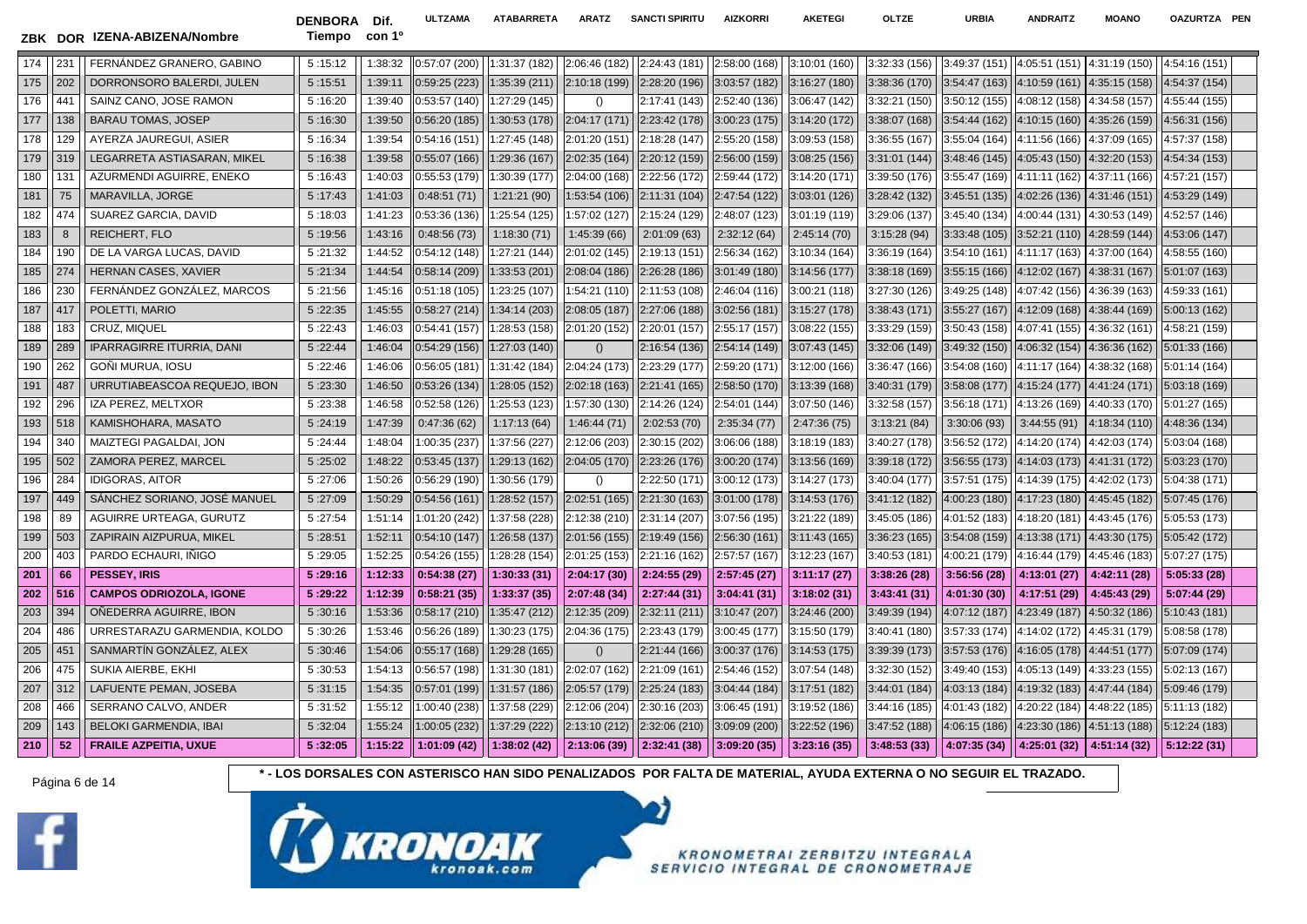|     |                 | ZBK DOR IZENA-ABIZENA/Nombre   | <b>DENBORA</b><br>Tiempo | Dif.<br>con 1º | ULTZAMA       | <b>ATABARRETA</b> | <b>ARATZ</b>  | <b>SANCTI SPIRITU</b> | <b>AIZKORRI</b> | <b>AKETEGI</b> | <b>OLTZE</b>  | URBIA         | <b>ANDRAITZ</b>             | <b>MOANO</b>                   | OAZURTZA PEN  |  |
|-----|-----------------|--------------------------------|--------------------------|----------------|---------------|-------------------|---------------|-----------------------|-----------------|----------------|---------------|---------------|-----------------------------|--------------------------------|---------------|--|
| 211 | 298             | JAVALOYAS MOLINA, DANI         | 5:33:21                  | 1:56:41        | 0:56:44(193)  | 1:34:39 (206)     | 2:10:13 (196) | 2:30:12 (201)         | 3:08:15 (197)   | 3:22:25 (194)  | 3:50:14 (196) | 4:08:18 (194) |                             | 4:25:31 (191) 4:52:07 (190)    | 5:13:39 (185) |  |
| 212 | -37             | <b>AMAT VALERO, SONIA</b>      | 5:33:31                  | 1:16:48        | 0:58:57(38)   | 1:35:59(38)       | 2:11:47 (37)  | 2:31:10 (35)          | 3:08:26(33)     | 3:22:16(33)    | 3:47:52(32)   | 4:05:46 (32)  | 4:22:50 (31)                | 4:50:57 (31)                   | 5:12:28 (32)  |  |
| 213 | 54              | <b>FUERTES MOLINA, IRENE</b>   | 5:33:50                  | 1:17:07        | 0:55:52(32)   | 1:30:16 (29)      | 2:03:43(27)   | 2:23:15 (28)          | 2:59:32 (29)    | 3:15:24(30)    | 3:41:42(29)   | 4:00:23 (29)  | 4:17:05 (28)                | 4:47:57 (30)                   | 5:11:25(30)   |  |
| 214 | 22C             | ETXEBERRIA GARCIA, JOSU        | 5:33:54                  | 1:57:14        | 0:55:00(164)  | :28:58 (159)      | 2:01:56 (156) | 2:20:59 (160)         | 3:10:40 (204)   | 3:28:19 (206)  | 3:53:22 (201) | 4:11:35 (197) | 4:27:48 (194)               | 4:52:04 (189)                  | 5:13:30 (184) |  |
| 215 | 514             | MEIER, CHRISTIAN               | 5:34:17                  | 1:57:37        | 0:49:22(85)   | 1:21:14(89)       | 1:54:11(107)  | 2:12:18 (109)         | 2:50:52 (131)   | 3:04:38 (129)  | 3:33:33 (160) | 3:58:55 (178) | 4:15:15 (176) 4:45:34 (181) |                                | 5:08:54 (177) |  |
| 216 | 179             | CONDE ARANTZAMENDI. IORITZ     | 5:35:01                  | 1:58:21        | 0:52:47(124)  | 1:25:45 (122)     | 1:58:00 (134) | 2:16:23 (131)         | 2:53:46 (142)   | 3:08:02 (151)  | 3:34:35 (162) | 3:49:46 (154) |                             | 4:05:03 (148)    4:27:35 (137) | 4:53:39 (150) |  |
| 217 | 418             | PONT FALOMÍ, ROC               | 5:35:59                  | 1:59:19        | 1:03:09 (260) | 1:40:56 (245)     | 2:15:48 (228) | 2:36:26 (227)         | 3:11:37 (208)   | 3:25:17 (202)  | 3:50:16 (197) | 4:07:55 (192) |                             | 4:25:01 (190) 4:52:09 (191)    | 5:13:45 (186) |  |
| 218 | 414             | PÍŠEK, JAROSLAV                | 5:35:59                  | 1:59:19        | 0:54:19(153)  | 1:29:44 (168)     | 2:05:25 (178) | 2:23:22 (175)         | 3:05:57 (186)   | 3:20:49 (187)  | 3:47:58 (189) | 4:07:20 (189) | 4:30:14 (200)               | 4:56:47 (197)                  | 5:18:03 (191) |  |
| 219 | 73              | <b>TOMAJCZYK, RACHEL</b>       | 5:36:53                  | 1:20:10        | 0:53:31(19)   | 1:25:57(17)       | 1:58:42 (20)  | 2:18:37 (24)          | 2:57:37 (26)    | 3:14:21(28)    | 3:41:57(30)   | 4:02:13 (31)  | 4:22:27 (30)                | 4:52:41 (33)                   | 5:15:49 (33)  |  |
| 220 | 101             | ALONSO LOPEZ, SERGIO           | 5:37:49                  | 2:01:09        | 0:53:23 (133) | 1:26:29 (133)     | 1:59:29 (143) | 2:18:48 (149)         | 2:54:13 (148)   | 3:08:15 (152)  | 3:35:13 (163) | 3:55:40 (168) | 4:13:38 (170)               | 4:45:31 (180)                  | 5:10:40 (180) |  |
| 221 | 347             | <b>MARTI PUIG, ANDRES</b>      | 5:37:53                  | 2:01:13        | 0:58:28(215)  | 1:34:10 (202)     | 2:09:38 (194) | 2:29:25 (198)         | 3:06:00 (187)   | 3:19:52 (185)  | 3:47:25 (187) | 4:05:19 (185) | 4:21:50 (185)               | 4:51:11 (187)                  | 5:13:50 (187) |  |
| 222 | 76              | <b>UGARTE MIRANDA, SARAH</b>   | 5:38:49                  | 1:22:06        | 1:00:48(41)   | 1:37:26 (40)      | 2:11:47 (38)  | 2:31:05(34)           | 3:08:48(34)     | 3:23:11(34)    | 3:49:13 (34)  | 4:07:27 (33)  | 4:25:15 (33)                | 4:53:20 (34)                   | 5:16:05(34)   |  |
| 223 | 333             | LUIS SALAS, SITO               | 5:38:53                  | 2:02:13        | 0:56:44(194)  | 1:31:48 (185)     | 2:06:46 (181) | 2:26:26 (185)         | 3:06:12 (189)   | 3:21:22 (188)  | 3:49:24 (193) | 4:07:13 (188) |                             | 4:25:01 (189) 4:53:40 (193)    | 5:16:39 (189) |  |
| 224 | 118             | ARRIEN MUNIOZGUREN, IKER       | 5:39:39                  | 2:02:59        | 1:00:18 (233) | 1:37:31 (223)     | 2:12:35 (207) | 2:30:52 (205)         | 3:11:59 (209)   | 3:27:01 (205)  | 3:53:26 (202) | 4:11:46 (198) | 4:28:59 (197)               | 4:56:11 (196)                  | 5:18:47 (193) |  |
| 225 | 435             | RODRIGUEZ BAUTISTA, JORGE      | 5:41:16                  | 2:04:36        | 0:56:31(191)  | 1:33:16 (197)     | 2:08:06 (188) | 2:29:09 (197)         | 3:07:38 (193)   | 3:22:08 (191)  | 3:49:23 (192) | 4:07:55 (191) |                             | 4:24:34 (188)    4:54:32 (195) | 5:18:13 (192) |  |
| 226 | 113             | ARBULU BERNAOLA, AITOR         | 5:41:21                  | 2:04:41        | 1:03:16 (262) | 1:42:07 (253)     | 2:18:48 (236) | 2:38:53 (241)         | 3:17:01 (220)   | 3:31:45 (218)  | 3:58:57 (216) | 4:16:43 (209) |                             | 4:32:33 (206) 4:59:53 (201)    | 5:20:37 (196) |  |
| 227 | 434             | RODR8GUEZ BATISTA, SERGI       | 5:41:25                  | 2:04:45        | 0:51:44(110)  | 1:24:48 (115)     | 1:56:35(126)  | 2:14:04 (121)         | 2:49:51 (127)   | 3:05:26 (134)  | 3:31:13(145)  | 3:50:26 (156) |                             | 4:08:00 (157) 4:45:30 (178)    | 5:15:58 (188) |  |
| 228 | 181             | COTS SOTOCA, SERGI             | 5:41:37                  | 2:04:57        | 0:55:19(169)  | 1:30:59 (180)     | 2:06:54 (183) | 2:26:43 (187)         | 3:07:48 (194)   | 3:22:16 (193)  | 3:49:18 (191) | 4:07:21 (190) |                             | 4:25:47 (192) 4:54:22 (194)    | 5:17:54 (190) |  |
| 229 | 69              | ROCHA VIEIRA, MARISA ALEXANDRA | 5:41:39                  | 1:24:56        | 0:58:24(37)   | 1:35:04(37)       | 2:15:03(41)   | 2:36:04 (40)          | 3:14:28 (38)    | 3:29:27(37)    | 3:58:17(37)   | 4:14:41 (37)  | 4:31:29 (36)                | 5:00:47 (36)                   | 5:21:56(36)   |  |
| 230 | 208             | ELIAS ORTIZ, UGAITZ            | 5:42:26                  | 2:05:46        | 1:03:54 (274) | 1:42:30 (257)     | 2:19:01 (241) | 2:38:41 (239)         | 3:16:05 (218)   | 3:30:29 (213)  | 3:56:34 (209) | 4:16:22 (208) |                             | 4:34:18 (207) 5:02:20 (207)    | 5:22:18 (199) |  |
| 231 | 204             | DURAN RUIZ DE EGUINO, AITOR    | 5:42:44                  | 2:06:04        | 0:56:51(196)  | 1:32:31 (191)     | 2:07:30 (184) | 2:27:35 (190)         | 3:08:32 (198)   | 3:22:59 (197)  | 3:51:32 (198) | 4:10:54 (196) |                             | 4:28:37 (195)    4:57:04 (198) | 5:20:31 (195) |  |
| 232 | 247             | GARCÍA RODRÍGUEZ. JUAN         | 5:43:34                  | 2:06:54        | 0:57:43(203)  | 1:34:19 (204)     | 2:10:43 (200) | 2:30:37 (204)         | 3:09:30 (201)   | 3:25:17 (201)  | 3:53:54 (203) | 4:13:05 (202) |                             | 4:30:41 (201) 5:01:37 (204)    | 5:23:41 (201) |  |
| 233 | 117             | ARRANZ TAGARRO, GORKA          | 5:44:15                  | 2:07:35        | 0:54:43(158)  | 1:29:00 (160)     | 2:01:02 (148) | 2:18:05 (145)         | 2:57:54 (166)   | 3:13:56 (170)  | 3:41:43 (183) | 4:01:31 (181) |                             | 4:19:32 (182) 4:52:32 (192)    | 5:19:00 (194) |  |
| 234 | 294             | IURREBASO OIANGUREN, EKAIN     | 5:44:17                  | 2:07:37        | 1:01:24 (243) | 1:39:56 (239)     | 2:16:08 (231) | 2:36:17 (225)         | 3:14:29 (214)   | 3:29:29 (210)  | 3:57:26 (211) | 4:15:39 (206) |                             | 4:31:45 (204)   5:00:49 (202)  | 5:22:48 (200) |  |
| 235 | 122             | ARTETXE URROSOLO, JON          | 5:45:17                  | 2:08:37        | 1:02:50 (254) | 1:40:03 (241)     | 2:14:16 (215) | 2:34:20 (216)         | 3:10:47 (206)   | 3:25:25 (203)  | 3:52:59 (200) | 4:12:08 (199) |                             | 4:28:48 (196) ∥ 4:57:07 (199)  | 5:21:16 (197) |  |
| 236 | 359             | MARTÍNEZ SANTAMARÍA, IVÁN      | 5:45:50                  | 2:09:10        | 0:59:57(231)  | 1:37:54 (226)     | 2:14:25 (219) | 2:35:28 (218)         | 3:14:11 (212)   | 3:28:22 (208)  | 3:56:05 (208) | 4:15:17 (205) | 4:32:23 (205)               | 5:01:46 (205)                  | 5:24:19 (202) |  |
| 237 | 94              | ALCORTA AZCUE, HODEI           | 5:46:02                  | 2:09:22        | 0:55:49(178)  | 1:33:49 (199)     | 2:12:06(205)  | 2:32:03 (209)         | 3:14:22(213)    | 3:29:05 (209)  | 3:58:51 (215) | 4:17:39 (211) |                             | 4:36:08 (213) 5:03:27 (209)    | 5:25:30 (204) |  |
| 238 | 74              | <b>TRACZ, PAULINA</b>          | 5:46:09                  | 1:29:26        | 0:58:22(36)   | 1:34:46 (36)      | 2:10:51 (36)  | 2:31:27(36)           | 3:13:35(37)     | 3:31:29(38)    | 4:02:17 (39)  | 4:20:28 (39)  | 4:37:24 (38)                | 5:06:03(39)                    | 5:26:13 (39)  |  |
| 239 | 43              | DE MORAGAS JOVER, BERTA        | 5:46:36                  | 1:29:53        | 0:56:56(34)   | 1:33:33 (34)      | 2:09:36 (35)  | 2:29:32 (33)          | 3:09:28(36)     | 3:24:21(36)    | 3:52:26(35)   | 4:10:49 (35)  | 4:27:37 (34)                | 4:56:52 (35)                   | 5:21:26 (35)  |  |
| 240 | 132             | AZURMENDI ALUSTIZA, XABIER     | 5:46:48                  | 2:10:08        | 1:06:11 (313) | 1:44:18 (274)     | 2:20:18 (254) | 2:39:31 (243)         | 3:17:20 (223)   | 3:30:29 (212)  | 3:54:03 (204) | 4:12:14 (200) | 4:29:41 (199)               | 4:57:18 (200)                  | 5:22:05 (198) |  |
| 241 | 63              | <b>LOBERA GRAU, PALOMA</b>     | 5:47:27                  | 1:30:44        | 0:59:43(40)   | 1:37:30 (41)      | 2:15:11 (42)  | 2:37:07 (41)          | 3:16:05 (40)    | 3:31:42(40)    | 3:58:33(38)   | 4:16:54 (38)  | 4:34:39 (37)                | 5:03:30(38)                    | 5:25:53 (38)  |  |
| 242 | 483             | UGARTEMENDIA ADURIZ, IMANOL    | 5:47:44                  | 2:11:04        | 0:58:58(219)  | 1:36:04 (214)     | 2:11:47 (202) | 2:31:12 (206)         | 3:09:56 (202)   | 3:23:41 (198)  | 3:52:22 (199) | 4:12:22 (201) | 4:31:40 (203)               | 5:02:11 (206)                  | 5:24:35 (203) |  |
| 243 | -71             | <b>STABERG, GRACE</b>          | 5:48:39                  | 1:31:56        | 0:56:53(33)   | 1:32:17 (33)      | 2:07:01(33)   | 2:32:15 (37)          | 3:05:03(32)     | 3:21:37 (32)   | 3:56:02(36)   | 4:14:06 (36)  | 4:28:27(35)                 | 5:02:06(37)                    | 5:25:27 (37)  |  |
| 244 | 130             | AZORÍN MOLINA, CÉSAR           | 5:48:42                  | 2:12:02        | 1:00:35 (236) | 1:37:41 (225)     | 2:14:22 (216) | 2:36:00 (223)         | 3:14:38 (215)   | 3:29:42 (211)  | 3:58:34 (212) | 4:18:08 (212) |                             | 4:35:50 (212) 5:05:28 (215)    | 5:27:57 (210) |  |
| 245 | 170             | CHAMORRO GARCÍA, CARLOS        | 5:48:47                  | 2:12:07        | 0:57:16(201)  | 1:33:07 (195)     | 2:08:06 (189) | 2:27:40 (191)         | 3:07:57 (196)   | 3:22:38 (195)  | 3:49:42 (195) | 4:09:43 (195) |                             | 4:29:13 (198)    5:02:30 (208) | 5:26:47 (206) |  |
| 246 | 41 <sub>C</sub> | PÉREZ GUTIÉRREZ, SANTI         | 5:49:29                  | 2:12:49        | 1:02:06 (245) | 1:42:23 (256)     | 2:19:40 (247) | 2:40:21 (247)         | 3:20:04 (235)   | 3:33:37 (222)  | 3:59:18 (217) | 4:17:10 (210) |                             | 4:35:32 (211)    5:03:47 (212) | 5:27:52 (209) |  |
| 247 | 186             | DE LA FUENTE ECHEVESTE, IGOR   | 5:49:39                  | 2:12:59        | 1:03:42 (270) | 1:41:42(251)      | 2:18:58(239)  | 2:38:35 (238)         | 3:20:33 (236)   | 3:35:03 (227)  | 4:01:17 (220) | 4:19:39 (217) | 4:37:05 (216) 5:06:19 (217) |                                | 5:28:33 (213) |  |

Página 7 de 14 **\* - LOS DORSALES CON ASTERISCO HAN SIDO PENALIZADOS POR FALTA DE MATERIAL, AYUDA EXTERNA O NO SEGUIR EL TRAZADO.**



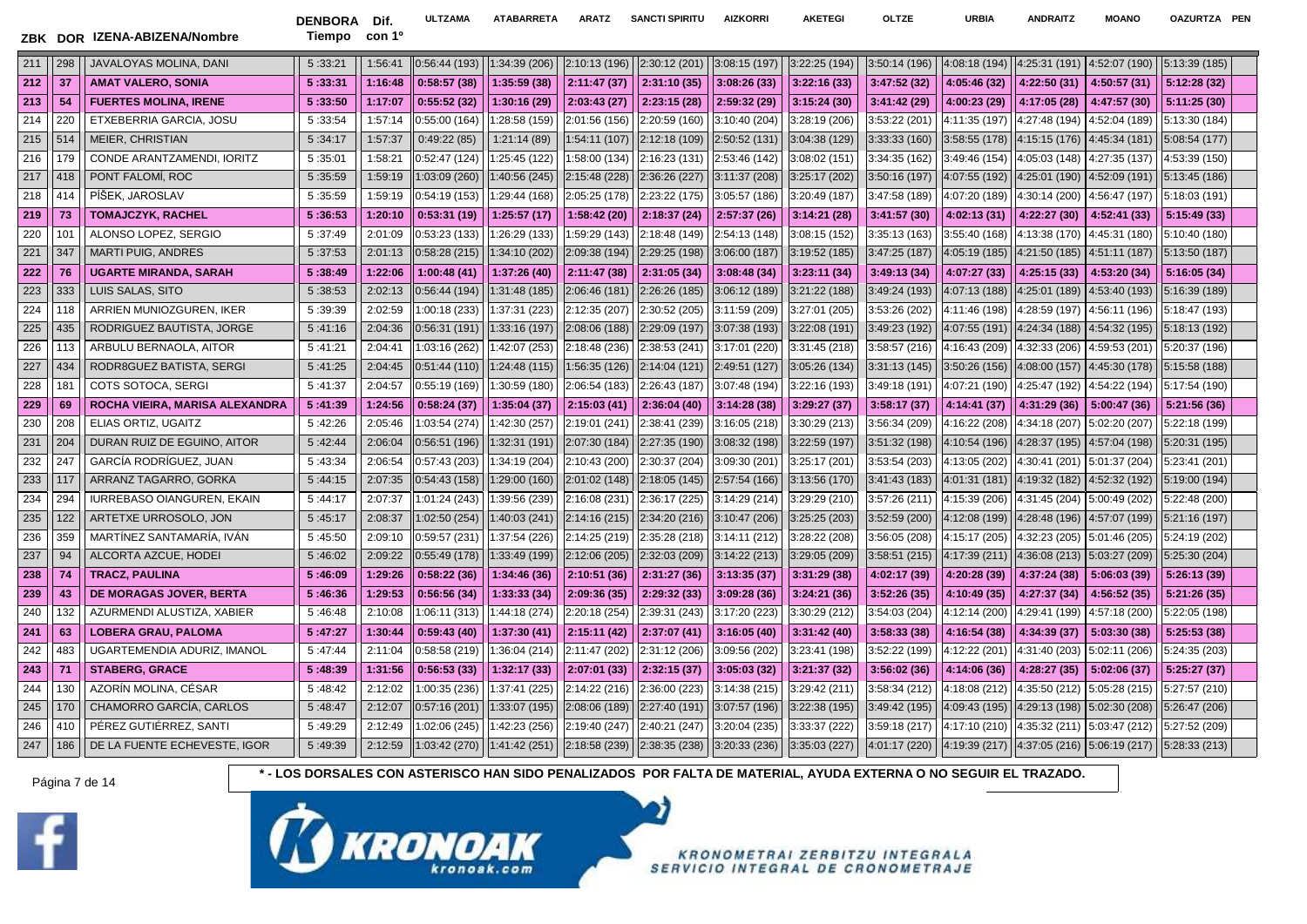DENBORA Dif. Tiempo con 1º **ULTZAMA ATABARRETA ARATZ SANCTI SPIRITU AIZKORRI AKETEGI OLTZE URBIA ANDRAITZ MOANO OAZURTZA PEN**

| 248 | 432 | RIVELA JARDON, ODILO             | 5:49:58 | 2:13:18 | 1:01:15(241)  | 1:38:02 (230) | 2:14:26 (220) | 2:33:53 (215) | 3:13:28 (210) | 3:28:19 (207)    | 3:55:41 (206) | 4:16:19 (207) | 4:34:51 (208)                         | 5:03:35 (210) | 5:26:57 (207) |  |
|-----|-----|----------------------------------|---------|---------|---------------|---------------|---------------|---------------|---------------|------------------|---------------|---------------|---------------------------------------|---------------|---------------|--|
| 249 | 360 | MASGRAU MAIRELES, JUAN JOSE      | 5:49:58 | 2:13:18 | 0:58:08(207)  | 1:34:32 (205) | 2:10:13 (197) | 2:30:09 (200) | 3:10:41(205)  | 3:26:11 (204)    | 3:55:52 (207) | 4:15:12 (204) | $4:34:58(209)$ 5:03:37 (211)          |               | 5:26:02 (205) |  |
| 250 | 240 | <b>FUENTES ECHEGOYEN, IORITZ</b> | 5:50:01 | 2:13:21 | 0:58:09(208)  | 1:35:52 (213) | 2:12:35 (208) | 2:32:37 (213) | 3:15:59(217)  | 3:31:29 (216)    | 3:59:50 (219) | 4:19:37 (216) | 4:40:04 (220) 5:07:41 (221)           |               | 5:30:29 (219) |  |
| 251 | 336 | <b>MACIAS DIAZ, ALBERT</b>       | 5:50:13 | 2:13:33 | 0:58:40(217)  | 1:36:28 (217) | 2:14:23(217)  | 2:36:21 (226) | 3:17:37(224)  | 3:34:15 (225)    | 4:04:06 (228) | 4:23:20 (222) | 4:40:04 (219) 5:08:10 (222)           |               | 5:28:34 (214) |  |
| 252 | 478 | <b>TEROL MIRALLES, LUIS</b>      | 5:51:04 | 2:14:24 | 1:03:34 (266) | 1:43:16 (265) | $\Omega$      | 2:42:07 (257) | 3:19:56 (232) | 3:34:10 (224)    | 4:02:10 (222) | 4:20:39 (218) | 4:36:38 (215)                         | 5:05:42 (216) | 5:28:11 (212) |  |
| 253 | 60  | <b>JAUREGI ZUBELDIA, AINHOA</b>  | 5:51:20 | 1:34:37 | 1:03:43(43)   | 1:44:16(43)   | 2:23:42(43)   | 2:43:09 (42)  | 3:24:10(41)   | 3:38:41(41)      | 4:04:00 (41)  | 4:22:06 (40)  | 4:41:06 (40) $\parallel$ 5:07:50 (40) |               | 5:30:07(40)   |  |
| 254 | 353 | MARTINEZ CARUDA, DAVID           | 5:51:22 | 2:14:42 | 1:02:45 (252) | 1:40:31 (243) | 2:15:20 (224) | 2:37:06 (230) | 3:17:18 (222) | 3:32:23 (219)    | 3:59:40 (218) | 4:19:08 (214) | 4:35:20 (210) 5:03:59 (213)           |               | 5:27:11 (208) |  |
| 255 | 381 | NILSEN, DAG-HENRY                | 5:51:33 | 2:14:53 | 0:54:02(143)  | 1:28:46 (155) | ()            | 2:26:14 (184) | 3:06:43(190)  | 3:22:14 (192)    | 3:54:30 (205) | 4:14:57 (203) | 4:31:19 (202) 5:04:27 (214)           |               | 5:27:58 (211) |  |
| 256 | 127 | ATXA ELORZA, IÑIGO               | 5:53:16 | 2:16:36 | 1:04:50 (291) | 1:43:22 (266) | 2:19:28 (246) | 2:40:28 (248) | 3:17:56 (228) | 3:34:00 (223)    | 4:02:51 (223) | 4:21:26 (220) | 4:38:06 (217) 5:07:16 (219)           |               | 5:29:08 (215) |  |
| 257 | 373 | <b>MORAN ALONSO, CARLOS</b>      | 5:53:16 | 2:16:36 | 1:02:03(244)  | 1:39:23 (236) | 2:15:37 (227) | 2:36:43 (229) | 3:17:07(221)  | 3:31:42 (217)    | 3:58:35 (213) | 4:18:29 (213) | 4:36:22(214) 5:07:06(218)             |               | 5:29:33 (216) |  |
| 258 | 140 | <b>BARQUIN DIEZ, JON</b>         | 5:54:20 | 2:17:40 | 0:58:54(218)  | 1:37:23 (221) | 2:15:21 (225) | 2:35:36 (221) | 3:19:53 (231) | 3:35:08 (228)    | 4:03:18 (224) | 4:22:23 (221) | 4:39:18 (218) 5:07:35 (220)           |               | 5:30:25 (218) |  |
| 259 | 329 | LOPEZ DE ALDA, IÑAKI             | 5:56:20 | 2:19:40 | 1:02:10(247)  | 1:40:18 (242) | 2:18:33(235)  | 2:38:29 (236) | 3:22:09 (243) | 3:38:26 (236)    | 4:07:18 (235) | 4:26:40 (231) | $4:44:47(226)$ 5:13:12 (224)          |               | 5:35:13 (220) |  |
| 260 | 145 | BERASAIN GASKUE, MIKEL           | 5:59:02 | 2:22:22 | 1:05:04 (294) | 1:45:53 (288) | 2:25:32 (269) | 2:45:47 (277) | 3:28:18 (268) | 3:43:58 (260)    | 4:10:50 (248) | 4:29:49 (243) | 4:46:58 (236) 5:15:16 (230)           |               | 5:37:57 (222) |  |
| 261 | 136 | BAGET PANADÉS, JOAN              | 5:59:16 | 2:22:36 | 0:59:44(228)  | 1:38:21 (234) | 2:16:40 (233) | 2:37:45 (232) | 3:20:04 (234) | 3:37:44 (234)    | 4:06:00 (232) | 4:25:42 (228) | 4:44:15 (225) 5:12:24 (223)           |               | 5:36:14 (221) |  |
| 262 | 407 | PEREZ BOLINAGA, OIER             | 5:59:37 | 2:22:57 | 1:07:54 (337) | 1:49:55 (333) | 2:29:06 (300) | 2:51:00 (301) | 3:33:00 (283) | 3:47:55 (275)    | 4:14:06 (257) | 4:32:00 (247) | 4:50:27 (246) 5:18:02 (236)           |               | 5:40:04 (227) |  |
| 263 | 59  | <b>IRIGOYEN ODRIOZOLA, UXOA</b>  | 6:00:33 | 1:43:50 | 0:59:24(39)   | 1:37:12 (39)  | 2:14:25 (40)  | 2:34:47 (39)  | 3:14:52(39)   | 3:31:35 (39)     | 4:03:10 (40)  | 4:22:41 (41)  | 4:40:50 (39) $\parallel$ 5:10:28 (41) |               | 5:35:31(41)   |  |
| 264 | 491 | VALLDOSERA SÁNCHEZ, JOEL         | 6:00:48 | 2:24:08 | 0:56:46 (195) | 1:33:03 (194) | 2:08:55 (192) | 2:27:57 (193) | 3:17:55 (227) | 3:34:33 (226)    | 4:04:06 (227) | 4:25:39 (226) | 4:46:18 (233) 5:16:56 (235)           |               | 5:39:29 (223) |  |
| 265 | 412 | PINILLOS RODRIGUEZ, GUILLERMO    | 6:00:58 | 2:24:18 | 1:07:07 (329) | 1:47:22 (302) | 2:26:42 (278) | 2:49:15 (285) | 3:29:04 (270) | 3:44:43 (264)    | 4:13:01 (252) | 4:32:56 (249) | 4:50:44 (247) 5:18:59 (238)           |               | 5:40:04 (228) |  |
| 266 | 385 | ODRIOZOLA URANGA, JOSU           | 6:01:02 | 2:24:22 | 1:03:08 (259) | 1:43:05 (263) | 2:22:09 (258) | 2:43:36 (267) | 3:26:42 (258) | 3:42:05 (249)    | 4:10:05 (244) | 4:29:15 (238) | 4:47:48 (238) 5:16:42 (233)           |               | 5:40:02 (226) |  |
| 267 | 147 | BILBAO MENDIOLA, IÑIGO           | 6:01:22 | 2:24:42 | 0:56:22(187)  | 1:32:13 (188) | 2:08:08 (190) | 2:28:13 (195) | 3:07:15(192)  | 3:22:02 (190)    | 3:48:54 (190) | 4:08:11 (193) | 4:27:36(193) 5:01:31(203)             |               | 5:30:07 (217) |  |
| 268 | 512 | NAVARRO ROS, PABLO               | 6:02:58 | 2:26:18 | 0:59:41(227)  | 1:38:09 (231) | 2:15:11 (223) | 2:38:12 (233) | 3:17:40 (225) | 3:35:21 (229)    | 4:06:40 (233) | 4:26:41 (232) | 4:45:11 (227) 5:15:40 (231)           |               | 5:39:46 (224) |  |
| 269 | 216 | ESPADA DUPLAS, JOSE MARIA        | 6:03:44 | 2:27:04 | 1:03:05(258)  | 1:43:11 (264) | 2:23:04 (260) | 2:44:52 (274) | 3:26:23 (257) | 3:42:52 (254)    | 4:13:05 (253) | 4:32:28 (248) | 4:50:27 (245) 5:21:13 (247)           |               | 5:42:42 (236) |  |
| 270 | 285 | ILES, AARON                      | 6:03:44 | 2:27:04 | 1:06:43 (325) | 1:48:04 (307) | 2:28:11 (291) | 2:47:48 (282) | 3:28:31 (269) | 3:43:06 (257)    | 4:10:22 (246) | 4:29:49 (242) | 4:49:11 (241) 5:19:42 (242)           |               | 5:42:34 (234) |  |
| 271 | 87  | AGUIRRE ECEIZA, AGUSTIN          | 6:03:53 | 2:27:13 | 1:03:42(271)  | 1:41:31 (249) | 2:18:53 (237) | 2:38:30 (237) | 3:22:10 (244) | ()               | 4:15:18 (263) | 4:36:02 (259) | 4:54:28 (258) 5:22:06 (250)           |               | 5:43:30 (241) |  |
| 272 | 392 | OLLOKIEGI BIURRARENA, JULEN      | 6:04:10 | 2:27:30 | 1:02:41 (249) | 1:41:18 (246) | 2:19:17 (245) | 2:39:36 (244) | 3:22:29 (247) | 3:38:34 (239)    | 4:05:58 (231) | 4:26:39 (230) | 4:45:11 (228) 5:15:05 (228)           |               | 5:39:47 (225) |  |
| 273 | 436 | RODRÍGUEZ SABATÉ. PERE           | 6:04:15 | 2:27:35 | 0:59:29(224)  | 1:36:15 (215) | 2:14:23 (218) | 2:35:32 (219) | 3:21:14 (240) | 3:38:26 (237)    | 4:09:02 (241) | 4:27:48 (235) | 4:45:48 (230) 5:16:54 (234)           |               | 5:41:02 (231) |  |
| 274 | 88  | AGUIRRE MENDINUETA, EKAITZ       | 6:04:51 | 2:28:11 | 1:04:45 (290) | 1:43:25 (267) | 2:20:08 (252) | 2:40:47 (250) | 3:21:46 (242) | 3:37:48 (235)    | 4:05:24 (230) | 4:25:28 (225) | 4:45:12 (229) 5:15:44 (232)           |               | 5:40:26 (229) |  |
| 275 | 133 | AZURMENDI BERASATEGI. INIGO      | 6:05:45 | 2:29:05 | 1:06:40 (324) | 1:45:45 (285) | 2:23:04 (261) | 2:43:22 (263) | 3:25:20(253)  | 3:41:42 (247)    | 4:10:11 (245) | 4:29:37 (241) | 4:48:53 (239) 5:19:06 (239)           |               | 5:43:05 (239) |  |
| 276 | 142 | BASTERRETXEA FONTANEDA, IBON     | 6:06:20 | 2:29:40 | 1:05:22 (296) | 1:45:34 (284) | 2:24:49 (266) | 2:45:43 (276) | 3:25:54 (256) | 3:41:26 (243)    | 4:11:41 (249) | 4:30:41 (246) | 4:49:09 (240) 5:20:01 (244)           |               | 5:42:35 (235) |  |
| 277 | 363 | <b>MERCADER, KEPA</b>            | 6:07:03 | 2:30:23 | 0:59:30(225)  | 1:36:50 (218) | 2:13:06 (211) | 2:32:26 (212) | 3:14:11(211)  | 3:30:38 (214)    | 3:58:40 (214) | 4:19:11 (215) | $4:40:06(221)$ 5:13:59 (227)          |               | 5:40:45 (230) |  |
| 278 | 239 | <b>FUENTES BAHON, JAVIER</b>     | 6:07:19 | 2:30:39 | 1:04:09 (282) | 1:42:37 (260) | 2:19:05 (243) | 2:40:35 (249) | 3:19:59 (233) | 3:36:47 (231)    | 4:04:02 (225) | 4:25:05 (223) | 4:44:10 (224) 5:13:54 (225)           |               | 5:41:02 (232) |  |
| 279 | 317 | LASA AGIRRE, IÑAKI               | 6:07:19 | 2:30:39 | 1:04:08 (281) | 1:42:36 (259) | 2:19:05 (244) | 2:40:50 (251) | 3:17:46 (226) | 3:33:06 (221)    | 4:04:05 (226) | 4:25:06 (224) | 4:43:39 (223) 5:13:56 (226)           |               | 5:41:23 (233) |  |
| 280 | 485 | URIBE ETXEBARRIA, INAKI          | 6:07:27 | 2:30:47 | 1:02:44 (251) | 1:40:53 (244) | 2:18:59 (240) | 2:38:50 (240) | 3:20:50 (239) | 3:37:28 (232)    | 4:05:08 (229) | 4:25:39 (227) | 4:46:05 (232) 5:19:24 (240)           |               | 5:43:11 (240) |  |
| 281 | 396 | ORONOZ, EGOITZ                   | 6:07:42 | 2:31:02 | 0:59:11(222)  | 1:36:18 (216) | 2:12:34(206)  | 2:34:30 (217) | 3:14:51(216)  | 3:32:24 (220)    | 4:06:52 (234) | 4:26:42 (233) | 4:45:58 (231) 5:18:28 (237)           |               | 5:42:45 (237) |  |
| 282 | 457 | SARASUA ELIZEGI. INAKI           | 6:07:45 | 2:31:05 | 0:55:28(173)  | 1:30:05 (173) | 2:04:36 (174) | 2:37:39 (231) | 3:24:54 (252) | 3:41:31 (245)    | 4:10:49 (247) | 4:29:34 (240) | 4:51:59 (248) 5:24:45 (257)           |               | 5:46:36 (248) |  |
| 283 | 156 | CACHEIRO CALVIÑO, ROBERTO        | 6:08:33 | 2:31:53 | 1:10:16 (374) | 1:50:20 (339) | 2:29:07 (301) | 2:49:36 (287) | 3:32:48 (281) | 3:46:37 (270)    | 4:14:01 (255) | 4:34:15 (252) | 4:52:47 (251) 5:21:06 (246)           |               | 5:45:12 (243) |  |
| 284 | 90  | AGUSTI CASANOVAS, JORDI          | 6:08:43 | 2:32:03 | 1:04:06 (280) | 1:43:42 (272) | ()            | 2:43:31 (266) | 3:24:00 (250) | $\left( \right)$ | 4:09:33 (243) | 4:28:49 (236) | 4:46:47(235) 5:19:51(243)             |               | 5:45:23 (245) |  |
|     |     |                                  |         |         |               |               |               |               |               |                  |               |               |                                       |               |               |  |



Página 8 de 14 **14 1999 - 1999 - 1999 - 1999 - 1999 - 1999 - 1999 - 1999 - 1999 - 1999 - 1999 - 1999 - 1999 - 1999 - 1999 - 1999 - 1999 - 1999 - 1999 - 1999 - 1999 - 1999 - 1999 - 1999 - 1999 - 1999 - 1999 - 1999 - 1999** 

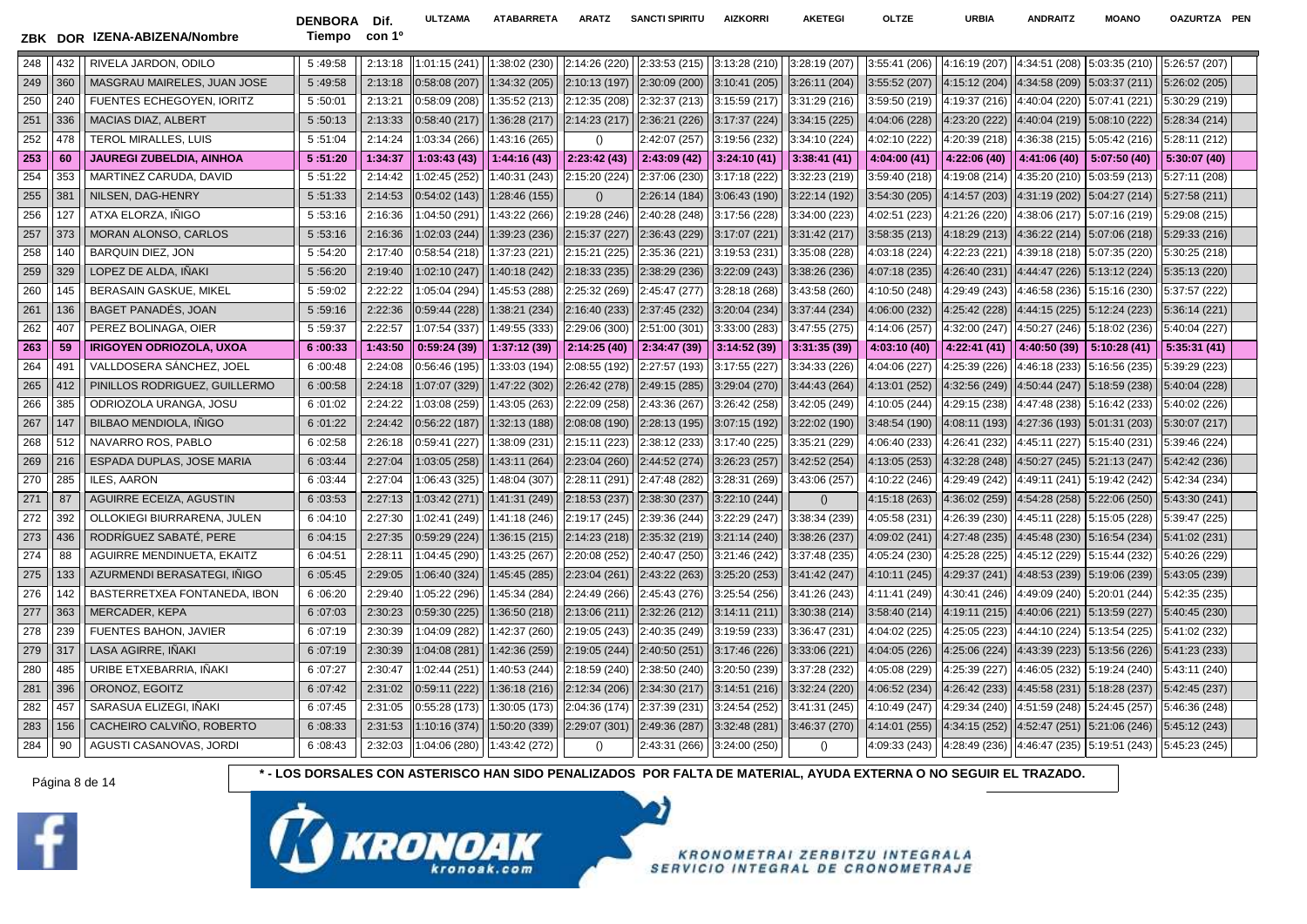DENBORA Dif. Tiempo con 1º

**ULTZAMA ATABARRETA ARATZ SANCTI SPIRITU AIZKORRI AKETEGI OLTZE URBIA ANDRAITZ MOANO OAZURTZA PEN**

| 285 | 253 | <b>GIANOLA, MATTIA</b>           | 6:08:48 | 2:32:08 | 0:58:31(216)  | 1:35:37 (210) | 2:09:44 (195) | 2:28:00 (194) | 3:04:38(183)  | 3:18:25 (184) | 4:01:24 (221) | 4:26:28 (229) |               | 4:42:19 (222) 5:15:07 (229)  | 5:42:53 (238) |  |
|-----|-----|----------------------------------|---------|---------|---------------|---------------|---------------|---------------|---------------|---------------|---------------|---------------|---------------|------------------------------|---------------|--|
| 286 | 393 | ONDOÑO LLORENTE, FRANCISCO       | 6:09:06 | 2:32:26 | 1:02:31 (248) | 1:41:20 (247) | 2:20:13 (253) | 2:42:19 (259) | 3:27:10 (263) | 3:43:49 (258) | 4:15:53 (265) | 4:35:16 (256) | 4:53:50 (253) | 5:21:18 (248)                | 5:45:20 (244) |  |
| 287 | 279 | HERRERO PEÑALVER, FRANCISCO      | 6:09:30 | 2:32:50 | 1:03:46(272)  | 1:42:22 (255) | 2:20:08 (251) | 2:42:08 (258) | 3:21:15(241)  | 3:38:28 (238) | 4:08:48 (239) | 4:29:34 (239) |               | 4:47:09 (237) 5:19:29 (241)  | 5:44:48 (242) |  |
| 288 | 370 | <b>MONROS VILALTA, ROBERT</b>    | 6:10:05 | 2:33:25 | 1:03:39 (268) | 1:42:42 (262) | $\Omega$      | 2:43:26 (264) | 3:27:45 (266) | 3:44:39 (262) | 4:15:02 (259) | 4:34:34 (254) |               | 4:54:14 (257) 5:24:18 (253)  | 5:47:21 (249) |  |
| 289 | 125 | ASURABARRENA ZIPITRIA, EGOITZ    | 6:10:41 | 2:34:01 | 1:09:08 (359) | 1:49:34 (329) | 2:28:49 (297) | 2:51:59 (311) | 3:32:53 (282) | 3:47:52 (274) | 4:16:46 (266) | 4:36:03 (260) |               | $4:54:03(255)$ 5:24:11 (252) | 5:47:41 (250) |  |
| 290 | 273 | <b>HEINS, MAXIME</b>             | 6:10:45 | 2:34:05 | 0:56:52 (197) | 1:32:45 (193) | 2:07:48 (185) | 2:27:51 (192) | 3:08:34 (199) | 3:24:04 (199) | 3:57:25 (210) | 4:21:12 (219) | 4:46:37 (234) | 5:21:33 (249)                | 5:46:19 (246) |  |
| 291 | 511 | <b>ARTOLA BALDA, GARAZI</b>      | 6:12:21 | 1:55:38 | 1:07:04(47)   | 1:48:28(47)   | 2:28:09(45)   | 2:51:17 (46)  | 3:32:51(42)   | 3:48:23(42)   | 4:16:41 (42)  | 4:36:48 (42)  | 4:54:59(41)   | 5:25:30 (42)                 | 5:50:10 (42)  |  |
| 292 | 344 | MARCH GONZÁLEZ, XAVI             | 6:12:23 | 2:35:43 | 0:59:10 (221) | 1:38:16 (232) | 2:15:49 (230) | 2:36:12 (224) | 3:20:37 (237) | 3:37:44 (233) | 4:08:56 (240) | 4:30:20 (245) | 4:49:38 (243) | 5:21:04 (245)                | 5:46:35 (247) |  |
| 293 | 325 | LONBIDE, JON                     | 6:12:38 | 2:35:58 | 1:04:12 (283) | 1:43:39 (271) | 2:22:09 (259) | 2:43:27 (265) | 3:27:07 (262) | 3:44:39 (263) | 4:15:02 (260) | 4:36:54 (263) |               | 4:56:13 (262) 5:26:28 (261)  | 5:49:51 (254) |  |
| 294 | 428 | RIFATERRA GARCIA, MARIO          | 6:12:50 | 2:36:10 | 1:03:53 (273) | 1:43:49 (273) | 2:22:09 (257) | 2:44:03 (269) | 3:26:54 (260) | 3:44:09 (261) | 4:13:42 (254) | 4:34:59 (255) | 4:55:44 (260) | 5:25:34 (259)                | 5:50:06 (255) |  |
| 295 | 80  | ADRIAN GOIKOETXEA, AITOR         | 6:13:24 | 2:36:44 | 1:03:01(256)  | 1:41:28 (248) | 2:20:07 (250) | 2:40:52 (252) | 3:28:01 (267) | 3:43:06 (256) | 4:12:40 (251) | 4:33:54 (251) |               | 4:54:01 (254) 5:23:53 (251)  | 5:49:39 (252) |  |
| 296 | 175 | COBO SEMITIEL, IÑAKI             | 6:13:24 | 2:36:44 | 1:02:43 (250) | 1:41:50 (252) | $\Omega$      | 2:42:57 (260) | 3:26:48 (259) | 3:42:23 (253) | 4:15:06 (262) | 4:36:37 (261) | 4:54:41 (259) | 5:24:38 (256)                | 5:49:44 (253) |  |
| 297 | 53  | <b>FRUTOS GUTIERREZ, ZURINE</b>  | 6:14:09 | 1:57:26 | 1:07:05(48)   | 1:48:45 (48)  | 2:28:35(46)   | 2:50:40 (44)  | 3:32:55(43)   | 3:49:46(43)   | 4:18:15 (43)  | 4:39:13 (43)  | 4:58:58 (42)  | $\parallel$ 5:28:38 (43)     | 5:51:16(43)   |  |
| 298 | 134 | AZURMENDI IRURTZUN, MIKEL        | 6:14:30 | 2:37:50 | 1:08:16 (345) | 1:49:09 (320) | 2:28:34 (292) | 2:50:22 (296) | 3:32:38 (280) | 3:47:51 (273) | 4:17:25 (267) | 4:37:32 (265) | 4:56:12 (261) | 5:26:55 (262)                | 5:50:42 (257) |  |
| 299 | 242 | <b>GARAT, BASTIEN</b>            | 6:15:01 | 2:38:21 | 1:04:04 (279) | 1:43:29 (269) | 2:22:09 (256) | 2:44:04 (270) | 3:27:25(264)  | 3:42:53(255)  | 4:14:05 (256) | 4:34:26 (253) | 4:52:35 (250) | 5:24:35 (254)                | 5:50:09 (256) |  |
| 300 | 219 | ETXEBARRIA ARIZAGA, IBON         | 6:15:06 | 2:38:26 | 1:05:26 (298) | 1:45:56 (290) | 2:23:10 (264) | 2:43:00 (261) | 3:25:22 (254) | $\Omega$      | 4:08:07 (237) | 4:27:32 (234) |               | 4:49:54 (244) 5:24:36 (255)  | 5:48:20 (251) |  |
| 301 | 295 | <b>IVELIC, PABLO</b>             | 6:17:03 | 2:40:23 | 1:08:21 (348) | 1:49:25 (325) | 2:28:09 (289) | 2:49:57 (288) | 3:30:29(273)  | 3:45:42 (265) | 4:15:20 (264) | 4:35:20 (257) |               | 4:53:22 (252) 5:26:24 (260)  | 5:52:27 (258) |  |
| 302 | 148 | BONIKOWSKY, SAMUEL               | 6:19:52 | 2:43:12 | 1:06:45 (326) | 1:48:24 (309) | 2:29:37 (303) | 2:51:17 (304) | 3:42:06 (309) | 3:58:14 (295) | 4:25:18 (288) | 4:46:21 (282) | 5:05:51 (280) | 5:35:25 (271)                | 5:58:24 (265) |  |
| 303 | 199 | DOLS LOPEZ, XAVIER               | 6:20:13 | 2:43:33 | 0:58:19(212)  | 1:35:01 (207) | 2:09:36 (193) | 2:30:01 (199) | 3:10:21 (203) | 3:31:11(215)  | 4:07:56 (236) | 4:30:14 (244) |               | 4:52:16 (249) 5:28:00 (263)  | 5:53:54 (259) |  |
| 304 | 65  | PÉREZ YARZA, JULIA               | 6:21:20 | 2:04:37 | 1:05:49(45)   | 1:46:47(45)   | 2:29:07 (48)  | 2:51:16(45)   | 3:40:32 (47)  | 3:57:06(47)   | 4:27:26 (46)  | 4:47:16 (45)  | 5:06:03(44)   | 5:34:55(44)                  | 5:58:08 (44)  |  |
| 305 | 110 | ARAÑA MORENO, CARLOS             | 6:22:23 | 2:45:43 | 0:59:49(230)  | 1:37:41 (224) | 2:15:03 (221) | 2:35:36 (220) | 3:23:37 (248) | 3:41:34 (246) | 4:12:35 (250) | 4:33:45 (250) | 4:54:14 (256) | 5:28:34 (264)                | 5:56:28 (261) |  |
| 306 | 263 | GONZÁLEZ FERNÁNDEZ, ANGEL ARGI   | 6:22:26 | 2:45:46 | 0:56:07(182)  | 1:33:42 (198) | 2:10:43 (201) | 2:31:20 (208) | 3:19:34 (229) | 3:42:12 (251) | 4:19:30 (275) | 4:41:22 (272) | 4:59:23 (266) | 5:32:39 (266)                | 5:57:31 (263) |  |
| 307 | 454 | SANTOS, FERNANDO                 | 6:22:28 | 2:45:48 | 1:04:02(277)  | 1:43:32 (270) | 2:23:09(263)  | 2:44:14 (271) | 3:31:16 (277) | 3:48:55 (276) | 4:20:17 (277) | 4:43:05 (274) | ()            | 5:34:41 (270)                | 5:58:30 (266) |  |
| 308 | 506 | ZUBILLAGA UGARTEMENDIA, JON      | 6:22:50 | 2:46:10 | 1:03:41 (269) | 1:42:39 (261) | 2:20:07 (249) | 2:41:51 (254) | 3:23:37 (249) | 3:41:27 (244) | 4:08:28 (238) | 4:29:01 (237) | 4:49:38 (242) | 5:25:26 (258)                | 5:55:00 (260) |  |
| 309 | 395 | ORMAZABAL MENDIZABAL, GAIZKA     | 6:22:54 | 2:46:14 | 1:06:58 (327) | 1:49:20 (324) | 2:30:23 (305) | 2:51:45 (309) | 3:37:48 (296) | 3:56:30 (291) | 4:27:28 (293) | 4:48:44 (289) | 5:09:13 (288) | 5:38:08 (280)                | 6:00:45 (270) |  |
| 310 | 178 | COMELLAS BESA, GERARD            | 6:22:56 | 2:46:16 | 1:02:07 (246) | 1:42:19 (254) | 2:19:40 (248) | 2:41:05 (253) | 3:24:41 (251) | 3:42:00 (248) | 4:14:49 (258) | 4:36:55 (264) | 4:57:23 (265) | 5:32:41 (267)                | 5:59:07 (267) |  |
| 311 | 57  | <b>GURRUTXAGA PEREZ, MAIALEN</b> | 6:23:08 | 2:06:25 | 1:04:34(44)   | 1:46:35 (44)  | 2:28:01 (44)  | 2:50:09(43)   | 3:37:07 (45)  | 3:53:58(45)   | 4:25:02 (44)  | 4:46:33 (44)  | 5:05:50(43)   | 5:36:34(45)                  | 6:00:46(45)   |  |
| 312 | 200 | DOMENECH VALLESPI, JAUME         | 6:23:24 | 2:46:44 | 1:00:50 (239) | 1:39:56 (238) | 2:18:33 (234) | 2:40:08 (246) | 3:27:06 (261) | 3:43:56 (259) | 4:17:51 (270) | 4:39:56 (267) | 4:59:56 (267) | 5:34:39 (269)                | 5:59:47 (268) |  |
| 313 | 124 | <b>ASHRAF, SHAHID</b>            | 6:23:27 | 2:46:47 | 1:05:51 (306) | 1:46:30 (298) | 2:26:26(276)  | 2:46:11 (279) | 3:34:09 (287) | 3:50:08 (279) | 4:19:33 (276) | 4:41:01 (271) |               | 5:01:21 (270) 5:35:27 (272)  | 6:01:06 (271) |  |
| 314 | 345 | <b>MARCOS MARTIN, RITXAR</b>     | 6:23:27 | 2:46:47 | 1:08:09 (340) | 1:50:20 (338) | 2:31:20 (316) | 2:55:00 (323) | 3:38:26 (299) | 3:56:34 (292) | 4:27:30 (294) | 4:49:08 (291) | 5:08:23 (283) | 5:39:26 (283)                | 6:02:14 (273) |  |
| 315 | 409 | PEREZ ESPANA, NATAN              | 6:24:10 | 2:47:30 | 1:04:36(287)  | 1:45:28 (283) | 2:24:49 (268) | 2:46:55 (281) | 3:30:44(275)  | 3:47:10 (272) | 4:17:56 (271) | 4:40:25 (270) |               | 5:01:06 (269) 5:32:54 (268)  | 5:57:30 (262) |  |
| 316 | 209 | ELOSUA ODRIOZOLA, ANDONI         | 6:25:11 | 2:48:31 | 1:03:03 (257) | 1:42:34 (258) | $\Omega$      | 2:43:18 (262) | 3:25:29 (255) | 3:42:22 (252) | 4:15:03 (261) | 4:36:46 (262) | 4:56:33 (263) | 5:31:07 (265)                | 5:57:58 (264) |  |
| 317 | 84  | AGIRRE TXOPERENA, URKO           | 6:25:13 | 2:48:33 | 1:08:12(342)  | 1:48:52 (316) | 2:29:19 (302) | 2:51:17 (305) | 3:37:05(295)  | 3:53:49 (288) | 4:25:15 (287) | 4:46:15 (281) |               | 5:05:48 (279) 5:37:59 (279)  | 6:01:51 (272) |  |
| 318 | 256 | GIL RUIZ, JUAN                   | 6:25:16 | 2:48:36 | 1:07:09 (330) | 1:48:33 (311) | 2:28:35 (294) | 2:50:50 (299) | 3:38:09 (298) | 3:54:42 (289) | 4:25:13 (286) | 4:46:51 (284) | 5:04:27 (274) | 5:35:36 (273)                | 6:00:01 (269) |  |
| 319 | 185 | DE JUAN GUTIERREZ, JOSE LUIS     | 6:25:39 | 2:48:59 | 1:05:51(307)  | 1:45:09 (279) | 2:23:29 (265) | 2:44:48 (273) | 3:29:58 (271) | 3:46:33 (268) | 4:18:00 (272) | 4:40:21 (268) | 5:01:41(271)  | 5:36:01 (275)                | 6:02:23 (274) |  |
| 320 | 445 | SALVADOR SANZ, IMANOL            | 6:27:20 | 2:50:40 | 1:10:53 (387) | 1:54:26 (373) | 2:36:51 (342) | 2:58:03 (342) | 3:47:25 (334) | 4:05:01 (324) | 4:33:59 (315) | 4:54:09 (302) | ()            | 5:41:08 (286)                | 6:04:57 (282) |  |
| 321 | 95  | ALDANONDO RUILOPEZ, SIRATZ       | 6:27:27 | 2:50:47 | 1:08:17(346)  | 1:49:11 (321) | 2:28:47 (295) | 2:51:10(303)  | 3:34:24(289)  | 3:51:04 (281) | 4:22:47 (283) | 4:45:11(277)  |               | $5:05:30(276)$ 5:37:26 (277) | 6:03:07 (276) |  |
|     |     |                                  |         |         |               |               |               |               |               |               |               |               |               |                              |               |  |



Página 9 de 14 **\* - LOS DORSALES CON ASTERISCO HAN SIDO PENALIZADOS POR FALTA DE MATERIAL, AYUDA EXTERNA O NO SEGUIR EL TRAZADO.**



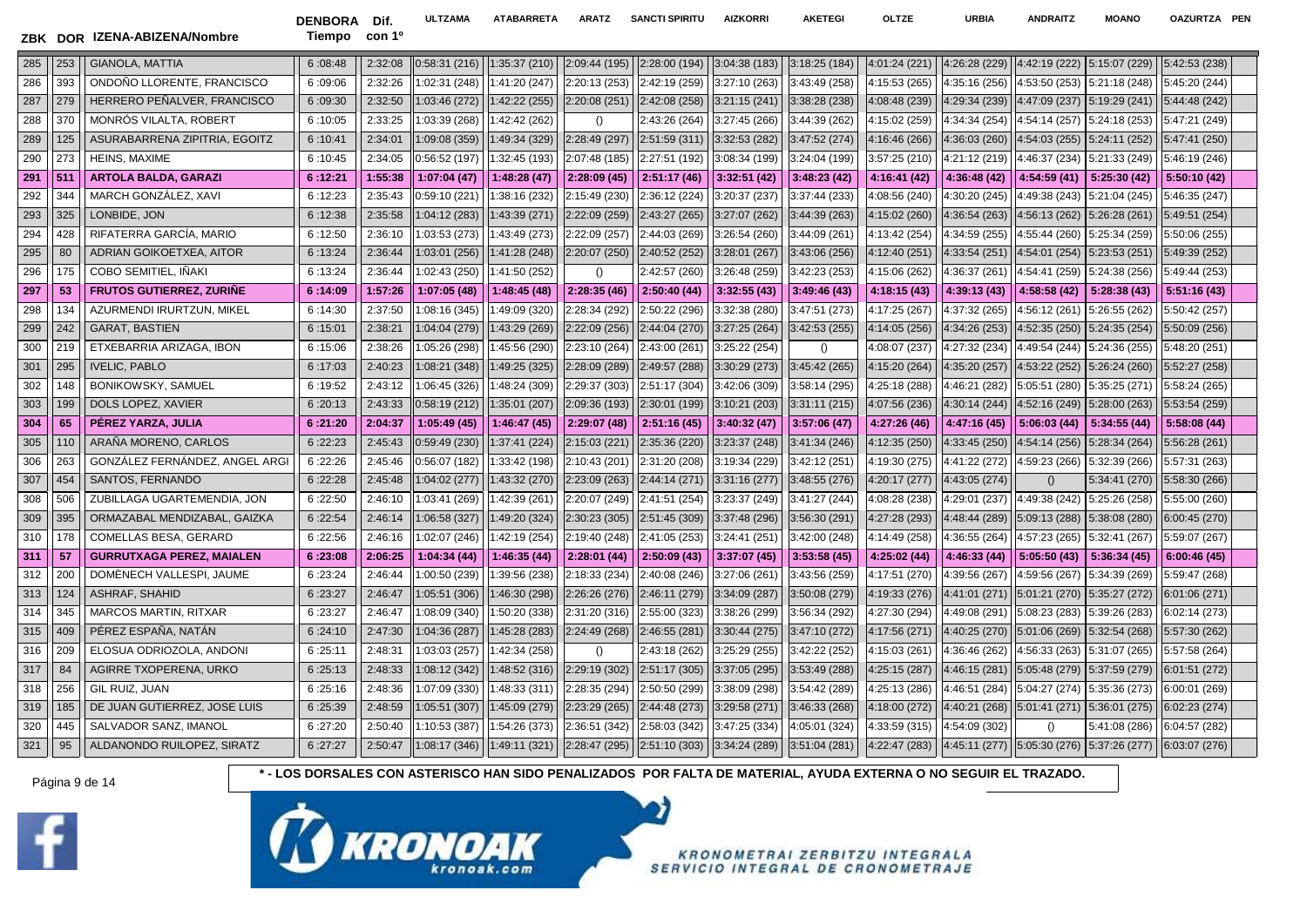

DENBORA Dif. Tiempo con 1º **ULTZAMA ATABARRETA ARATZ SANCTI SPIRITU AIZKORRI AKETEGI OLTZE URBIA ANDRAITZ MOANO OAZURTZA PEN**

| 322 | 257 | GOICOECHEA ASTUDILLO, ARITZ           | 6:27:41 | 2:51:01 | 1:05:49(304)  | 1:45:51 (287) | 2:26:08 (270) | 2:48:24 (284) | 3:32:17 (278) | 3:49:35 (277)    | 4:22:04 (279) | 4:45:49 (279) |                             | 5:05:34 (278) 5:38:19 (282)                                    | 6:04:15 (279) |
|-----|-----|---------------------------------------|---------|---------|---------------|---------------|---------------|---------------|---------------|------------------|---------------|---------------|-----------------------------|----------------------------------------------------------------|---------------|
| 323 | 323 | LILLO TEJEDA. IGNACIO JAVIER          | 6:27:56 | 2:51:16 | 1:09:49 (367) | 1:52:46 (355) | 2:34:01 (326) | 2:56:08 (333) | 3:43:17 (317) | $\left( \right)$ | 4:29:27 (301) | 4:49:44 (294) |                             | 5:09:47 (289) 5:39:44 (284)                                    | 6:03:52 (278) |
| 324 | 467 | SERRANO LASA, IÑAKI                   | 6:28:07 | 2:51:27 | 1:03:25(265)  | 1:41:35 (250) | 2:21:29 (255) | 2:45:34 (275) | 3:30:44 (276) | 3:47:04 (271)    | 4:19:28 (274) | 4:42:18 (273) | 5:02:28(272)                | 5:38:15 (281)                                                  | 6:03:34 (277) |
| 325 | 287 | INTXAUSTI ITURZAETA, JOKIN            | 6:28:11 | 2:51:31 | 1:06:35 (321) | 1:46:45 (301) | 2:27:42 (284) | 2:50:00 (289) | 3:33:39 (285) | 3:50:35 (280)    | 4:22:19 (280) | 4:45:34 (278) |                             | $5:05:34(277)$ 5:36:47 (276)                                   | 6:02:54 (275) |
| 326 | 180 | CORRAL MARTINEZ, JOSEP                | 6:28:31 | 2:51:51 | 1:06:21 (319) | 1:47:40 (303) | 2:28:01 (287) | 2:50:30 (297) | 3:35:22 (291) | 3:53:27 (285)    | 4:25:36 (289) | 4:49:37 (292) |                             | 5:10:16 (296) 5:41:20 (287)                                    | 6:06:02 (284) |
| 327 | 455 | SANZ AGUADO, JORDI                    | 6:28:32 | 2:51:52 | 1:04:35(286)  | 1:45:56 (289) | 2:27:01 (280) | 2:50:17 (294) | 3:34:58 (290) | 3:51:50 (282)    | 4:25:37 (290) | 4:46:34 (283) |                             | $5:06:03(281)$ 5:40:26 (285)                                   | 6:04:37 (281) |
| 328 | 97  | ALDEA RUIZ, GREGOR                    | 6:30:42 | 2:54:02 | 1:04:29 (285) | 1:44:35 (276) | 2:23:04 (262) | 2:43:40 (268) | 3:30:29 (274) | 3:46:33 (269)    | 4:17:29 (268) | 4:40:24 (269) | 5:00:39(268)                | 5:35:38 (274)                                                  | 6:05:21 (283) |
| 329 | 293 | <b>ITURBE AGIRREBALZATEGI, ANDONI</b> | 6:31:37 | 2:54:57 | 1:03:15(261)  | 1:46:18 (293) | 2:28:47 (296) | 2:54:12 (319) | 3:40:08 (303) | 3:58:14 (296)    | 4:30:11 (304) | 4:51:59 (299) |                             | 5:11:24 (297) 5:43:30 (293)                                    | 6:07:27 (285) |
| 330 | 189 | DE LA MATA RODRÍGUEZ, JUAN LUIS       | 6:32:11 | 2:55:31 | 1:08:41 (351) | 1:50:28 (343) | 2:30:48 (306) | 2:54:31 (320) | 3:42:09 (310) | 3:59:52 (303)    | 4:32:47 (311) | 4:53:25 (300) | 5:12:26 (298)               | 5:44:19 (294)                                                  | 6:08:45 (288) |
| 331 | 103 | ÁLVAREZ FERNÁNDEZ DE VALDERRA         | 6:32:59 | 2:56:19 | 0:58:19(211)  | 1:33:50 (200) | 2:13:12(213)  | 2:38:27(235)  | 3:20:42 (238) | 3:41:24 (241)    | 4:17:47 (269) | 4:39:29 (266) |                             | 4:57:22 (264) 5:37:53 (278)                                    | 6:04:30 (280) |
| 332 | 135 | AZURMENDI ORMAZABAL, JON              | 6:33:26 | 2:56:46 | 1:08:15 (344) | 1:49:36 (330) | ()            | 2:55:16 (325) | 3:41:29 (306) | 3:58:51 (299)    | 4:28:36 (298) | 4:49:40 (293) | 5:10:11 (293)               | 5:43:08 (292)                                                  | 6:08:28 (287) |
| 333 | 346 | <b>MARQUES PEREZ, ENRIC</b>           | 6:34:28 | 2:57:48 | 1:04:26 (284) | 1:45:49 (286) | 2:26:23(275)  | 2:50:22 (295) | 3:33:03 (284) | 3:52:41 (283)    | 4:28:09 (295) | 4:48:38 (288) |                             | 5:08:48 (286) 5:41:37 (288)                                    | 6:09:35 (289) |
| 334 | 332 | LOPEZ VAZQUEZ, JUAN PABLO             | 6:35:25 | 2:58:45 | 1:08:11(341)  | 1:49:33 (328) | 2:31:00 (312) | 2:52:10 (313) | 3:38:00 (297) | $\Omega$         | 4:27:28 (292) | 4:48:12 (285) | 5:08:33 (284)               | 5:43:03 (290)                                                  | 6:08:24(286)  |
| 335 | 244 | <b>GARCIA LAVIN, ALBERTO</b>          | 6:36:28 | 2:59:48 | 1:05:42(300)  | 1:46:34 (299) | 2:28:01 (286) | 2:50:10 (290) | 3:35:29 (292) | 3:53:20 (284)    | 4:29:43 (302) | 4:55:18 (307) | 5:14:32 (302) 5:47:18 (301) |                                                                | 6:12:33 (292) |
| 336 | 452 | SANTACREU IVARS, DAVID                | 6:36:32 | 2:59:52 | 1:04:40 (289) | 1:47:43 (305) | 2:30:23 (304) | 2:52:24 (315) | 3:42:22(312)  | 3:59:41 (300)    | 4:31:53 (309) | 4:55:33 (310) | 5:17:04 (309)               | 5:47:22 (302)                                                  | 6:13:15 (294) |
| 337 | 264 | GONZÁLEZ MONGES, LUÍS MARIANO         | 6:36:45 | 3:00:05 | 1:05:33 (299) | 1:48:27 (310) | 2:31:33(320)  | 2:54:49 (322) | 3:39:41 (302) | 3:57:07 (294)    | 4:30:07 (303) | 4:53:38 (301) | 5:13:19(299) 5:48:07(303)   |                                                                | 6:14:17 (298) |
| 338 | 318 | LASAGA TELLETXEA, XABIER              | 6:37:26 | 3:00:46 | 1:09:38 (364) | 1:52:21 (351) | 2:34:56 (332) | 2:56:33 (336) | 3:44:09 (319) | 4:02:19 (312)    | 4:33:23 (313) | 4:55:19 (308) | 5:15:45 (306)               | 5:47:09 (300)                                                  | 6:13:10 (293) |
| 339 | 39  | <b>BARANDIARAN ZURUTUZA, UXUA</b>     | 6:38:15 | 2:21:32 | 1:07:03(46)   | 1:48:08(46)   | 2:28:35 (47)  | 2:51:31(47)   | 3:35:53(44)   | 3:53:43(44)      | 4:27:55 (47)  | 4:50:58 (46)  | $5:09:57(45)$ 5:44:51 (46)  |                                                                | 6:10:59 (46)  |
| 340 | 352 | <b>MARTIN ROSADO, IKER</b>            | 6:38:15 | 3:01:35 | 1:06:40 (323) | 1:47:46 (306) | 2:28:10 (290) | 2:50:52 (300) | 3:35:58 (293) | 3:53:49 (287)    | 4:28:14 (296) | 4:51:00 (297) | 5:09:47 (290)               | 5:44:53 (295)                                                  | 6:10:59 (290) |
| 341 | 398 | ORQUIN CHORRO, JOAN CARLES            | 6:39:32 | 3:02:52 | 1:04:56 (292) | 1:46:23 (296) | 2:26:08 (271) | 2:46:09 (278) | 3:33:45(286)  | 3:50:07 (278)    | 4:22:55 (284) | 4:46:12 (280) |                             | 5:08:48 (285) 5:43:00 (289)                                    | 6:12:31 (291) |
| 342 | 126 | ATIENZA FERNANDEZ, RUBEN              | 6:39:41 | 3:03:01 | 1:05:54 (308) | 1:49:40 (331) | 2:31:00 (311) | 2:52:08 (312) | 3:41:44 (307) | 3:59:50 (301)    | 4:32:44 (310) | 4:54:38 (304) | 5:14:20 (301)               | 5:46:37 (299)                                                  | 6:14:28 (299) |
| 343 | 108 | ARAGOI ELEXPE, ZIGOR                  | 6:39:56 | 3:03:16 | 1:03:23 (263) | 1:44:44 (277) | 2:27:20 (282) | 2:50:16 (293) | 3:41:04(304)  | 3:58:24 (297)    | 4:28:37 (299) | 4:51:56 (298) |                             | 5:13:34 (300) 5:45:39 (298)                                    | 6:13:46 (296) |
| 344 | 282 | <b>IBAÑEZ RUIZ, JUAN</b>              | 6:40:40 | 3:04:00 | 1:03:00 (255) | 1:44:54 (278) | 2:26:09 (272) | 2:49:21 (286) | 3:38:40 (300) | 3:55:50 (290)    | 4:28:15 (297) | 4:50:22 (296) | 5:09:13 (287)               | 5:45:05 (296)                                                  | 6:13:28 (295) |
| 345 | 335 | LUZON MORALES, ANTONIO                | 6:40:45 | 3:04:05 | 1:14:21 (424) | 1:58:11 (398) | 2:40:18 (364) | 3:05:21(376)  | 3:48:37(336)  | 4:04:05 (319)    | 4:35:55 (320) | 4:59:01 (316) |                             | 5:18:01(311) 5:49:56(305)                                      | 6:17:03(303)  |
| 346 | 281 | HIDALGO FERNANDEZ, DAVID              | 6:40:58 | 3:04:18 | 1:09:03 (357) | 1:51:18 (346) | 2:34:24 (328) | 2:56:06 (331) | 3:44:32 (323) | 4:01:14 (308)    | 4:31:49 (308) | 4:54:40 (305) |                             | 5:15:17 (303) 5:51:40 (310)                                    | 6:17:21 (305) |
| 347 | 225 | <b>FARGAS NAVARRO, ARNAU</b>          | 6:41:38 | 3:04:58 | 0:56:36(192)  | 1:35:29 (209) | 2:15:49 (229) | 2:36:33 (228) | 3:27:42 (265) | 3:46:20 (266)    | 4:21:52 (278) | 4:45:00 (276) |                             | 5:03:34(273) 5:43:04(291)                                      | 6:14:04 (297) |
| 348 | 438 | RUIZ DE APODACA ECHAZARRA. RIC        | 6:41:51 | 3:05:11 | 1:08:06 (339) | 1:50:25 (341) | 2:31:33 (319) | 2:57:08 (339) | 3:44:09 (318) | 4:00:47 (305)    | 4:31:47 (307) | 4:55:54 (312) |                             | 5:15:30 (304) 5:50:32 (307)                                    | 6:16:22 (302) |
| 349 | 251 | GAVINA BASTERRA, GORKA                | 6:41:52 | 3:05:12 | 1:07:22 (332) | 1:50:26 (342) | 2:32:28 (321) | 2:57:07 (338) | 3:44:41 (324) | 4:00:48 (306)    | 4:31:47 (306) | 4:54:55 (306) |                             | 5:15:30(305) 5:50:30(306)                                      | 6:16:05 (300) |
| 350 | 111 | ARANA YEREGI, FRAN                    | 6:41:58 | 3:05:18 | 1:05:59 (310) | 1:45:58 (291) | 2:26:21 (274) | 2:46:12 (280) | 3:32:17 (279) | 3:53:31 (286)    | 4:26:06 (291) | 4:48:16 (286) | 5:10:10 (292)               | 5:48:23 (304)                                                  | 6:17:10 (304) |
| 351 | 238 | <b>FRIAS ORTEGA, JORGE</b>            | 6:42:07 | 3:05:27 | 1:10:11(372)  | 1:52:45 (354) | 2:34:39(331)  | 2:56:16 (334) | 3:45:58 (329) | 4:02:30 (314)    | 4:33:14 (312) | 4:55:53 (311) | 5:17:06(310) 5:50:42(308)   |                                                                | 6:17:29 (306) |
| 352 | 276 | HERNANDEZ PIEDRAHITA, DAVID ENR       | 6:45:00 | 3:08:20 | 1:07:37 (335) | 1:50:51 (345) | 2:34:24 (327) | 2:58:51 (346) | 3:44:23 (321) | 4:03:48 (317)    | 4:36:41 (324) | 4:59:07 (317) | 5:19:12(314) 5:53:34(314)   |                                                                | 6:18:24 (307) |
| 353 | 303 | JUNYENT CAPDEVILA, IVAN               | 6:45:27 | 3:08:47 | 1:09:29 (362) | 1:53:07 (360) | 2:36:16 (337) | 3:00:22(351)  | 3:48:46(338)  | 4:05:21 (327)    | 4:40:10 (328) | 5:04:12 (325) |                             | 5:22:40(320) 5:56:55(319)                                      | 6:21:23 (312) |
| 354 | 109 | ARAMENDI AYESTARAN, MIKEL             | 6:46:01 | 3:09:21 | 1:00:31 (235) | 1:40:00 (240) | ()            | 2:41:52 (255) | 3:30:05 (272) | 3:46:32 (267)    | 4:18:36 (273) | 4:44:10 (275) |                             | 5:05:13 (275) 5:45:26 (297)                                    | 6:16:20 (301) |
| 355 | 212 | ESCALA DURAN, ORIOL                   | 6:46:11 | 3:09:31 | 1:06:11(312)  | 1:48:24 (308) | 2:31:24 (318) | 2:55:13 (324) | 3:44:23(322)  | 4:04:43 (320)    | 4:39:11 (325) | 5:03:24 (323) |                             | $5:25:58(326)$ 6:00:20 (326)                                   | 6:24:52 (315) |
| 356 | 153 | CABANAS, JAVIER                       | 6:47:02 | 3:10:22 | 1:05:47 (303) | 1:47:42 (304) | 2:28:50 (298) | 2:51:18 (306) | 3:41:20 (305) | 3:58:34 (298)    | 4:31:05 (305) | 4:55:32 (309) |                             | 5:17:02 (307) 5:52:21 (312)                                    | 6:20:40 (310) |
| 357 | 371 | MONTANER COLOMES, JOAN CARLE          | 6:47:11 | 3:10:31 | 1:07:01 (328) | 1:50:01 (336) | 2:33:27 (324) | 2:58:30 (344) | 3:44:18(320)  | 4:02:12 (311)    | 4:36:16 (322) | 4:59:45 (319) |                             | $5:21:52(319)$ 5:55:12 (316)                                   | 6:22:29 (313) |
| 358 | 55  | <b>GARAIALDE ZEBERIO, AIARA</b>       | 6:47:16 | 2:30:33 | 1:07:46(49)   | 1:49:54(49)   | 2:31:01 (49)  | 2:52:19(48)   | 3:37:43(46)   | 3:54:33(46)      | 4:27:03 (45)  |               |                             | $\vert$ 4:51:36 (47) $\vert$ 5:11:12 (46) $\vert$ 5:47:06 (47) | 6:19:35(47)   |



Página 10 de 14 **\* - LOS DORSALES CON ASTERISCO HAN SIDO PENALIZADOS POR FALTA DE MATERIAL, AYUDA EXTERNA O NO SEGUIR EL TRAZADO.**

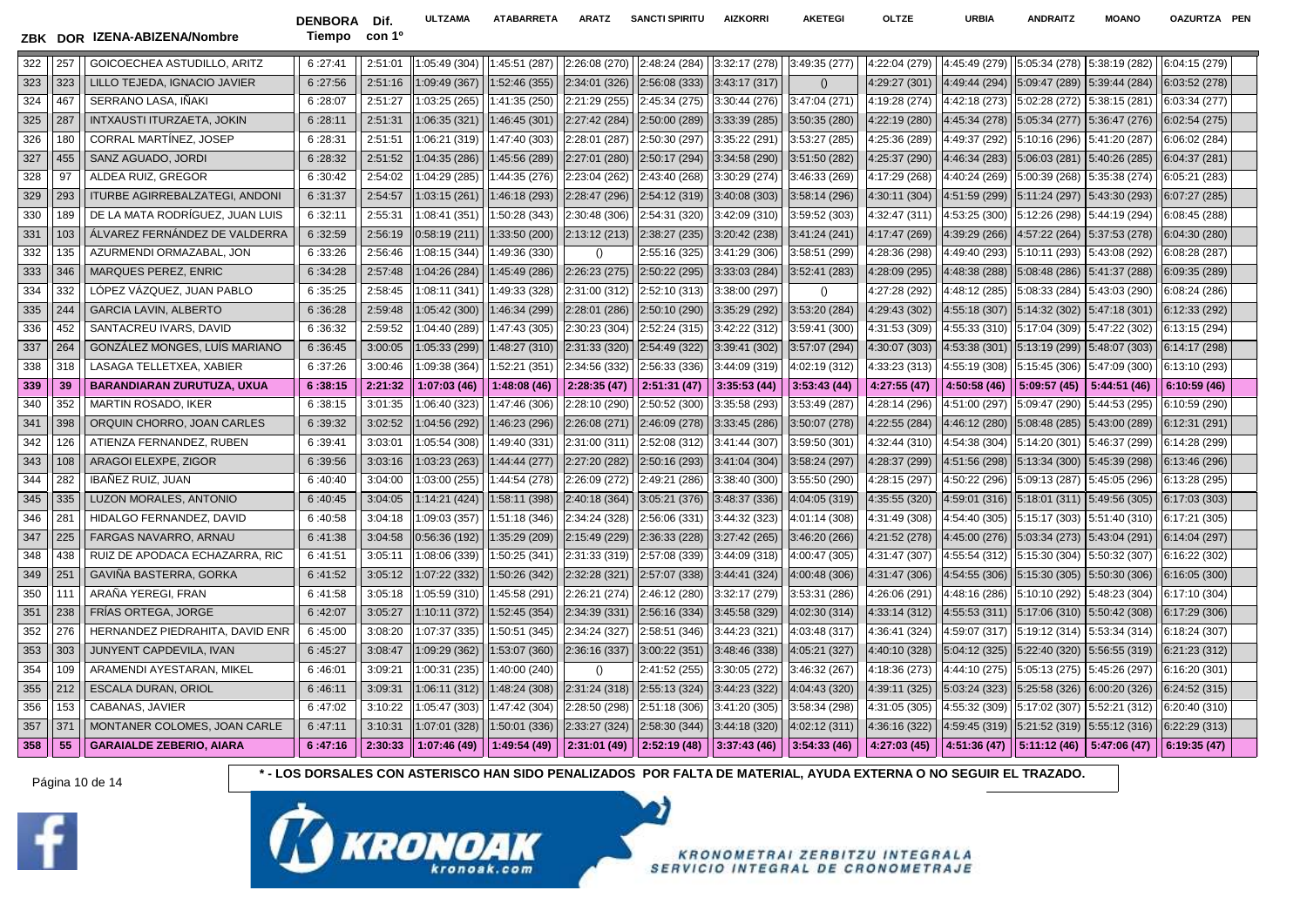DENBORA Dif. Tiempo con 1º **ULTZAMA ATABARRETA ARATZ SANCTI SPIRITU AIZKORRI AKETEGI OLTZE URBIA ANDRAITZ MOANO OAZURTZA PEN**

| 359 | 391             | OLLE CAMPAMA, FRANCESC           | 6:47:27 | 3:10:47 | 1:04:00(276)  | 1:46:28 (297) | 2:28:34 (293)                                                                                                                                                                           | 2:53:12 (317) | 3:43:11(315)                 | 4:01:54 (310) | 4:34:14 (316) | 4:55:56(313)                                                                             | 5:17:03(308) 5:52:59(313)    |                              | 6:19:11 (309)    |
|-----|-----------------|----------------------------------|---------|---------|---------------|---------------|-----------------------------------------------------------------------------------------------------------------------------------------------------------------------------------------|---------------|------------------------------|---------------|---------------|------------------------------------------------------------------------------------------|------------------------------|------------------------------|------------------|
| 360 | 484             | URIARTE, IÑIGO                   | 6:47:46 | 3:11:06 | 1:10:33 (380) | 1:54:51 (376) | 2:38:24 (350)                                                                                                                                                                           | 3:01:24 (357) | 3:48:34 (335)                | 4:06:14 (328) | 4:41:46 (331) | 5:05:15 (328)                                                                            | 5:25:17 (322) 5:59:50 (325)  |                              | 6:25:06 (316)    |
| 361 | 326             | LOPETEGI LABAYEN, XABIER         | 6:48:03 | 3:11:23 | 1:09:21(361)  | 1:49:30 (327) | 2:30:48(307)                                                                                                                                                                            | 2:54:36 (321) | 3:43:11(316)                 | 4:01:04 (307) | 4:35:01 (317) | 4:58:52(315)                                                                             | 5:18:58(313) 5:53:53(315)    |                              | 6:20:52 (311)    |
| 362 | 461             | SEGURA LLORET, ENRIQUE           | 6:48:37 | 3:11:57 | 1:09:30 (363) | 1:53:45 (366) | 2:37:04 (346)                                                                                                                                                                           | 3:02:54 (366) | 3:49:01 (341)                | 4:08:37 (332) | 4:44:37 (338) | 5:08:25(335)                                                                             | 5:28:20 (329) 6:00:42 (329)  |                              | 6:25:09 (318)    |
| 363 | 70              | RUIZ ADELL, MARIA LUISA          | 6:49:05 | 2:32:22 | 1:09:30(50)   | 1:52:02(50)   | 2:34:44 (50)                                                                                                                                                                            | 2:59:39 (49)  | 3:46:58(48)                  | 4:08:17 (48)  | 4:42:50 (48)  | 5:04:18(48)                                                                              | 5:25:30(47)                  | 6:00:02(48)                  | 6:25:36(48)      |
| 364 | 119             | ARRIETA MENDIZABAL, KOSME        | 6:51:02 | 3:14:22 | 1:11:43 (399) | 1:56:16 (387) | 2:39:44 (357)                                                                                                                                                                           | 3:04:07 (371) | 3:49:32 (342)                | 4:06:37 (329) | 4:40:00 (327) | 5:01:54 (322)                                                                            | 5:23:36 (321) 6:00:30 (327)  |                              | 6:25:48 (319)    |
| 365 | 163             | CARRASCO MANCHADO, DAVID         | 6:51:37 | 3:14:57 | 1:06:16(316)  | 1:48:51 (315) | 2:30:48 (308)                                                                                                                                                                           | 2:53:43 (318) | 3:42:23(313)                 | 4:01:24 (309) | 4:35:59 (321) | 5:00:12 (321)                                                                            | 5:21:19(318) 5:56:04(317)    |                              | 6:24:02 (314)    |
| 366 | 144             | BELZUNCE GUTIÉRREZ, FCO JAVIER   | 6:51:44 | 3:15:04 | 1:06:34 (320) | 1:48:54 (317) | $\left( \right)$                                                                                                                                                                        | 2:55:19 (326) | 3:45:58 (328)                | 4:04:46 (321) | 4:40:24 (329) | 5:03:43 (324)                                                                            | 5:25:31 (323) 6:00:35 (328)  |                              | 6:26:15 (321)    |
| 367 | 459             | SEBASTIÀ RIERA, ESTEVE           | 6:53:17 | 3:16:37 | 1:04:38 (288) | 1:49:16 (322) | 2:34:38 (329)                                                                                                                                                                           | 2:58:46(345)  | 3:52:03(350)                 | 4:09:48 (335) | 4:41:14 (330) | 5:06:33 (330)                                                                            |                              | $5:28:43(330)$ 6:02:59 (333) | 6:29:01 (324)    |
| 368 | 421             | PUENTE PELAYO, DIEGO             | 6:54:14 | 3:17:34 | 1:05:01 (293) | 1:46:19 (294) | 2:26:50 (279)                                                                                                                                                                           | 2:50:11 (291) | 3:42:00 (308)                | 4:00:19 (304) | 4:35:45 (318) | 5:00:02 (320)                                                                            |                              | 5:20:55 (317) 5:57:23 (321)  | 6:26:31 (322)    |
| 369 | 426             | REDOLAD GARCIA, POL MAKURI       | 6:55:07 | 3:18:27 | 0:55:42(176)  | 1:32:15 (189) | 2:10:13(198)                                                                                                                                                                            | 2:35:57 (222) | 3:16:57 (219)                | 3:39:12 (240) | 4:22:58 (285) | 4:50:03 (295)                                                                            |                              | $5:09:48(291)$ 5:52:08 (311) | 6:25:08(317)     |
| 370 | 321             | LEKUONA SUSO, ANDONI             | 6:55:31 | 3:18:51 | 1:09:13 (360) | 1:52:06 (349) | 2:36:54 (344)                                                                                                                                                                           | 2:57:25 (341) | 3:54:41(360)                 | 4:13:54 (350) | 4:49:16 (352) | 5:14:19 (350)                                                                            |                              | 5:35:39 (345) 6:07:52 (338)  | 6:33:01 (329)    |
| 371 | 79              | ACHA ASURMENDI, UNAI             | 6:55:48 | 3:19:08 | 1:10:09 (370) | 1:52:55 (357) | 2:35:10 (333)                                                                                                                                                                           | 3:00:15 (348) | 3:48:41 (337)                | 4:04:58 (323) | 4:33:30 (314) | 5:04:52 (327)                                                                            | $\left( \right)$             | ()                           | $\left( \right)$ |
| 372 | 493             | VARELA BUJAN, RUBÉN              | 6:58:35 | 3:21:55 | 1:07:48 (336) | 1:50:04 (337) | $\left( \right)$                                                                                                                                                                        | 2:56:41 (337) | 3:45:13 (326)                | 4:02:54 (315) | 4:36:39 (323) | 4:59:14 (318)                                                                            |                              | 5:19:44 (315) 5:57:07 (320)  | 6:28:50 (323)    |
| 373 | 268             | <b>GRIFOLL BRAVO, ARNAU</b>      | 6:59:04 | 3:22:24 | 1:06:14(314)  | 1:46:37 (300) | 2:28:03 (288)                                                                                                                                                                           | 2:51:23 (307) | 3:39:13 (301)                | 3:56:41 (293) | 4:29:04 (300) | 4:54:33 (303)                                                                            | $5:18:02(312)$ 5:51:36 (309) |                              | 6:18:32 (308)    |
| 374 | 464             | SERNA PAREDES, CARLOS            | 6:59:45 | 3:23:05 | 1:12:36 (407) | 1:56:58 (391) | 2:41:40 (369)                                                                                                                                                                           | 3:06:00 (379) | 3:54:44 (361)                | 4:14:05 (351) | 4:48:17 (346) | 5:12:28 (344)                                                                            | 5:32:56 (337) 6:07:38 (337)  |                              | 6:33:57 (330)    |
| 375 | 304             | K.JUANBELTZ, KARIN               | 6:59:58 | 3:23:18 | 1:12:27(406)  | 1:57:19 (392) | 2:40:52 (365)                                                                                                                                                                           | 3:04:52 (374) | 3:54:44 (362)                | 4:17:49 (365) | 4:57:09 (371) | 5:20:07 (362)                                                                            | 5:39:36(355) 6:11:55(350)    |                              | 6:37:03 (335)    |
| 376 | 34 <sup>°</sup> | MALAGON HERNANDEZ, DAVID         | 7:00:14 | 3:23:34 | 1:10:37 (381) | 1:55:10 (381) | 2:37:57 (349)                                                                                                                                                                           | 3:01:55 (360) | 3:51:41 (348)                | 4:10:15 (337) | 4:42:53 (336) | 5:07:43 (333)                                                                            | 5:27:58 (327) 6:02:26 (330)  |                              | 6:31:21 (325)    |
| 377 | 477             | TEIXEIRA, ALEX                   | 7:01:08 | 3:24:28 | 1:02:47 (253) | 1:45:15 (280) | 2:29:03 (299)                                                                                                                                                                           | 2:51:43 (308) | 3:46:30 (331)                | 4:05:15 (326) | 4:42:59 (337) | 5:06:08 (329)                                                                            | $5:25:44(324)$ 6:02:50 (332) |                              | 6:35:20 (332)    |
| 378 | 444             | SALVADOR MIQUEL, GERARD          | 7:01:22 | 3:24:42 | 1:09:50 (368) | 1:50:01 (335) | 2:31:07 (313)                                                                                                                                                                           | 2:52:24 (316) | 3:46:18 (330)                | 4:04:55 (322) | 4:39:31 (326) | 5:04:47 (326)                                                                            | 5:25:46 (325) 6:02:40 (331)  |                              | 6:31:49 (326)    |
| 379 | 300             | JIMENEZ RUIZ, JOHN               | 7:03:20 | 3:26:40 | 1:12:03(404)  | 1:58:22 (402) | ()                                                                                                                                                                                      |               | $3:11:02(398)$ 3:57:05 (370) | 4:14:36 (352) | 4:49:43 (354) | 5:13:21 (346)                                                                            | 5:34:07(341) 6:09:24(341)    |                              | 6:37:21 (336)    |
| 380 | 98              | ALOMAR OLSON, NIKI               | 7:03:33 | 3:26:53 | 1:04:03 (278) | 1:45:27 (282) | 2:26:29 (277)                                                                                                                                                                           | 2:51:03 (302) | 3:36:58 (294)                | 3:59:50 (302) | 4:42:49 (335) | 5:06:57 (331)                                                                            | 5:28:12(328) 6:06:39(334)    |                              | 6:34:20 (331)    |
| 381 | 207             | ELCINTO ELORDUI, DANIEL          | 7:03:42 | 3:27:02 | 1:09:43 (366) | 1:53:48 (367) | 2:39:56 (358)                                                                                                                                                                           | 3:02:58 (367) | 3:53:16(355)                 | 4:12:42 (347) | 4:48:57 (351) | 5:11:10(343)                                                                             | 5:34:28(342) 6:09:53(342)    |                              | 6:36:40 (334)    |
| 382 | 121             | ARTETXE MAIZTEGI, EKAITZ         | 7:03:50 | 3:27:10 | 1:08:29 (349) | 1:50:41 (344) | 2:32:45 (323)                                                                                                                                                                           | 2:55:52 (330) | 3:42:35(314)                 | 4:05:15 (325) | 4:42:37 (332) | 5:08:06 (334)                                                                            | 5:31:21 (334) 6:07:37 (336)  |                              | 6:36:25 (333)    |
| 383 | 497             | VIGUERA VAZQUEZ, JAVI            | 7:04:59 | 3:28:19 | 1:07:55 (338) | 1:52:50 (356) | 2:36:52 (343)                                                                                                                                                                           | 3:00:59 (356) | 3:50:23(344)                 | 4:10:24 (339) | 4:46:09 (341) | 5:10:37(340)                                                                             | 5:33:55(339) 6:09:56(343)    |                              | 6:39:06 (340)    |
| 384 | 430             | <b>RIUS ROMAN, LLUIS</b>         | 7:06:03 | 3:29:23 | 1:10:51 (385) | 1:55:15 (382) | 2:38:57 (353)                                                                                                                                                                           | 3:04:51 (373) | 3:52:04 (351)                | 4:11:42 (341) | 4:48:13 (344) | 5:10:20 (337)                                                                            | 5:30:51 (332) 6:08:40 (340)  |                              | 6:39:03 (339)    |
| 385 | 162             | CARRASCO GIRALDEZ, OSCAR         | 7:06:28 | 3:29:48 | 0:59:35(226)  | 1:36:59 (219) | 2:15:10(222)                                                                                                                                                                            | 2:39:08 (242) | 3:22:13(245)                 | 3:41:24 (242) | 4:22:20 (281) | 4:48:16(287)                                                                             | 5:10:11(294) 5:57:55(322)    |                              | 6:32:05 (327)    |
| 386 | 356             | MARTÍNEZ DELGADO, ISMA           | 7:06:28 | 3:29:48 | 0:59:47(229)  | 1:37:09 (220) | 2:15:30 (226)                                                                                                                                                                           | 2:39:52 (245) | 3:22:26 (246)                | 3:42:08 (250) | 4:22:31 (282) | 4:48:55 (290)                                                                            | 5:10:11 (295)                | 5:58:07 (323)                | 6:32:08 (328)    |
| 387 | 508             | ZUMARDI, UNAI                    | 7:06:41 | 3:30:01 | 1:05:50(305)  | 1:46:22 (295) | 2:27:20 (283)                                                                                                                                                                           | 2:50:37 (298) | 3:42:22 (311)                | 4:04:04 (318) | 4:42:45 (334) | 5:08:46 (336)                                                                            | $5:31:21(333)$ 6:10:55 (347) |                              | 6:38:46 (338)    |
| 388 | 331             | LÓPEZ SEPÚLVEDA, ALBERTO         | 7:08:11 | 3:31:31 | 1:01:10 (240) | 1:38:34 (235) | 2:16:36 (232)                                                                                                                                                                           | 2:38:27 (234) | 3:19:49 (230)                | 3:36:43 (230) | 4:09:31 (242) | 4:35:49 (258)                                                                            | 5:07:43 (282)                | 5:59:47 (324)                | 6:37:40 (337)    |
| 389 | 280             | HERRERO PRIETO, PEDRO            | 7:09:06 | 3:32:26 | 1:14:50(425)  | 2:00:51 (418) | $\left( \right)$                                                                                                                                                                        | 3:10:00 (395) | 3:53:32 (356)                | 4:11:53 (342) | 4:48:16 (345) | 5:10:37 (341)                                                                            | 5:32:47(336) 6:11:06(349)    |                              | 6:40:54 (343)    |
| 390 | 48              | <b>ESPINOSA SANCHEZ, ROSARIO</b> | 7:09:07 | 2:52:24 | 1:14:37(54)   | 2:00:45(54)   | $\mathbf{0}$                                                                                                                                                                            | 3:10:05(53)   | 3:53:35(49)                  | 4:12:08 (49)  | 4:48:17 (49)  | 5:10:38 (49)                                                                             | 5:32:28(48)                  | 6:10:51(49)                  | 6:40:49 (49)     |
| 391 | 165             | <b>CASELLES SIGNES, DIEGO</b>    | 7:09:14 | 3:32:34 | 1:09:42 (365) | 1:55:30 (384) | 2:40:18 (363)                                                                                                                                                                           | 3:02:53 (365) | 3:56:31 (366)                | 4:12:41 (346) | 4:46:10 (342) | 5:10:40 (342)                                                                            | 5:32:32 (335) 6:08:39 (339)  |                              | 6:40:16 (342)    |
| 392 | 400             | ORTIZ RASET, BERNAT              | 7:09:50 | 3:33:10 | 1:12:53 (409) | 1:55:35 (385) | 2:39:29 (355)                                                                                                                                                                           | 3:02:30 (364) | 3:53:01 (352)                | 4:12:18 (345) | 4:48:29 (349) | 5:13:37 (349)                                                                            |                              | 5:34:50 (343) 6:10:57 (348)  | 6:41:16 (344)    |
| 393 | 386             | OJEDA GIRALDÉS, IVAN             | 7:09:51 | 3:33:11 | 1:10:25 (378) | 1:52:30 (352) | 2:35:44 (336)                                                                                                                                                                           | 2:58:12 (343) | 3:48:47 (339)                | 4:09:14 (333) | 4:42:41 (333) | 5:07:16 (332)                                                                            | 5:29:08 (331) 6:07:32 (335)  |                              | 6:39:21 (341)    |
| 394 | 278             | HERNANDO VILARRODONA, CARLOS     | 7:12:34 | 3:35:54 | 1:10:40 (382) | 1:54:52 (377) | 2:36:46 (340)                                                                                                                                                                           | 3:00:41 (354) | 3:44:51 (325)                | 4:02:27 (313) | 4:35:47 (319) | 4:58:39 (314)                                                                            | 5:20:42 (316) 5:56:49 (318)  |                              | 6:25:55 (320)    |
| 395 | 227             | FERNANDES, PEDRO                 | 7:12:34 | 3:35:54 |               |               | $\vert 1:05:47 \ (302) \ \vert \ \vert 1:49:00 \ (319) \ \vert \ \vert 2:31:22 \ (317) \ \vert \ \vert 2:55:51 \ (329) \ \vert \ \vert 3:47:16 \ (332) \ \vert \ \vert 4:07:55 \ (331)$ |               |                              |               |               | $(4:45:03(340) \mid 5:10:26(338) \mid 5:33:56(340) \mid 6:10:51(346) \mid 6:41:48(347))$ |                              |                              |                  |



Página 11 de 14 *\** **- LOS DORSALES CON ASTERISCO HAN SIDO PENALIZADOS POR FALTA DE MATERIAL, AYUDA EXTERNA O NO SEGUIR EL TRAZADO.** 

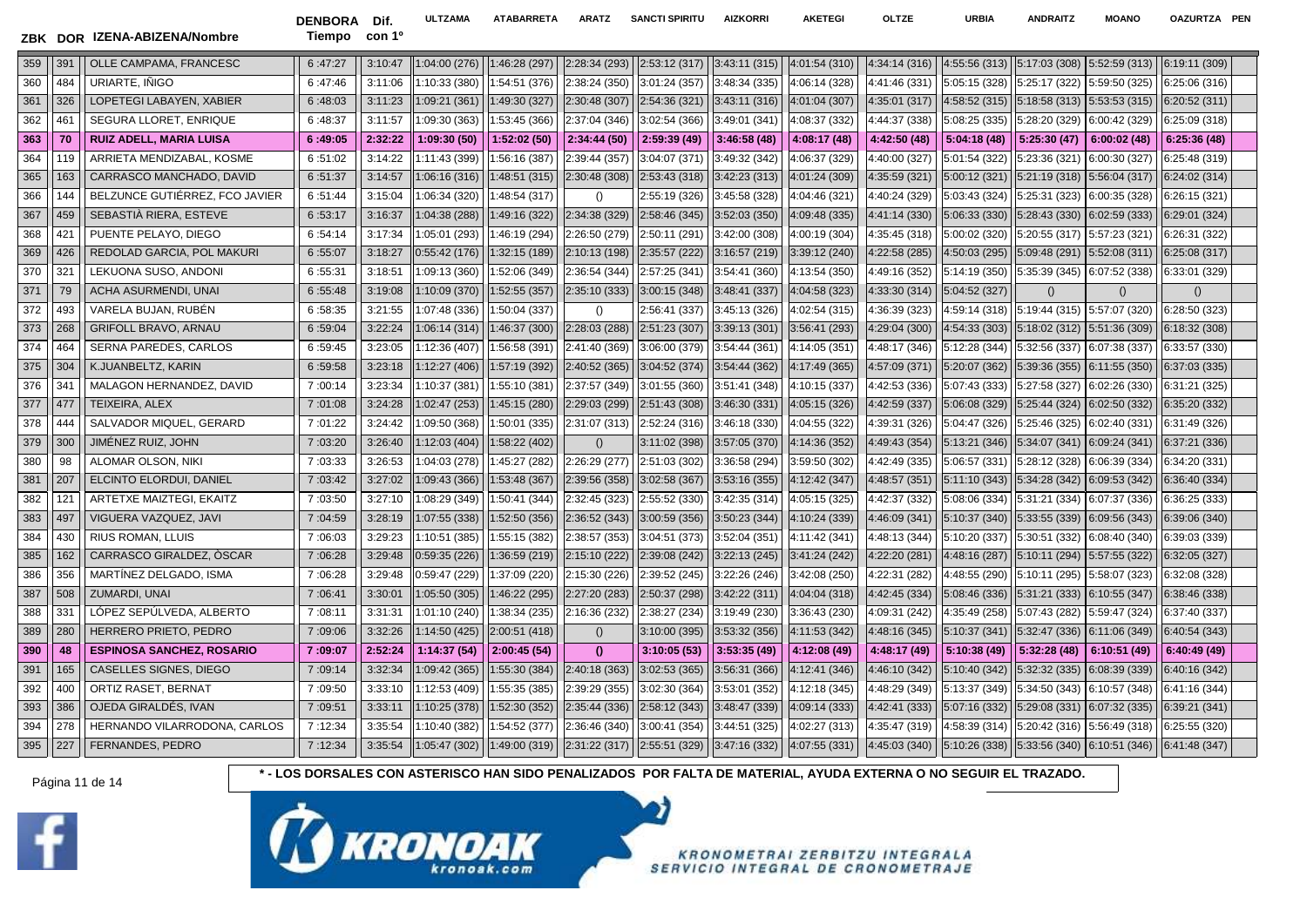**ZBK DOR IZENA-ABIZENA/Nombre Tiempo con 1º** 396 ||382 || NORO, ACILIO || 7 :12:34 || 3:35:54 ||1:11:07 (390) ||1:56:48 (390) ||2:42:50 (373) ||3:06:39 (382) ||3:56:50 (369) ||4:15:37 (355) ||4:48:19 (347) ||5:13:01 (345)||5:35:05 (344) ||5:13:01 (344) ||6: 397 ||476 || TEIXEIRA, ARMANDO || 7 :12:34 || 3:35:54 ||1:05:46 (301)||1:48:56 (318)||2:30:58 (310)||2:55:49 (328)||3:47:16 (333)||4:07:51 (330)||4:44:56 (339)||5:10:29 (339)||5:33:55 (338)||6:10:47 (345) 398 ||419 || PONT SORRIBES, RAMON ||7 :12:35 || 3:35:55 ||1:12:58 (412) ||1:58:16 (400) ||2:44:14 (378) ||3:09:10 (387) ||4:01:00 (383) ||4:20:44 (374) ||4:55:30 (366) ||5:20:00 (361) ||5:42:14 (358) ||6:17:02 (357) ||6:45 399 ||364 || MESA FARINA, GUILLERMO || 7 :13:02 || 3:36:22 ||1:08:42 (352) ||1:53:28 (363) ||2:36:32 (338) ||3:02:13 (362) ||3:58:06 (373) ||4:17:10 (363) ||4:57:08 (370) ||5:22:54 (367) ||5:44:58 (363) ||6:41:58 (363) ||6 400 ||463 || SENS JANE, XAVIER || 7 :14:07 || 3:37:27 ||1:10:52 (386) ||1:55:49 (386) ||2:43:04 (375)||3:09:42 (389)||3:59:35 (378)| |4:19:34 (368)| 4:54:48 (363)| 5:17:54 (357)||5:40:03 (356)||6:20:34 401 || 93 || ALBERDI LASKURAIN, ENAUT || 7 :14:24 || 3:37:44 ||1:10:11 (373) ||1:52:58 (359)||2:35:11 (335)||2:59:21 (347)||3:54:32 (359)||4:16:37 (358)||4:16:37 (358)||4:51:38 (357)||5:16:28 (354)||5:37:59 (352)||6:12:48 402 ||188 || DE LA IGLESIA CREO, MAXI || 7 :14:37 || 3:37:57 ||1:03:24 (264)||1:43:28 (268)||2:26:21 (273)||2:48:14 (283)||3:51:50 (349)| 4:13:16 (348)| 4:48:20 (348)| 5:14:53 (352)||5:35:56 (346) ||5:16:11 (356)| 6:44:39 403 ||184 || DAMIAN AGUIRRE, UNAI || 7 :15:12 ||3:38:32 ||1:11:00 (389) ||1:53:29 (364) ||2:40:00 (359) ||3:05:25 (377) ||3:53:12 (354) ||4:12:07 (344) | 4:48:05 (343) | 5:13:26 (347) ||5:32:8 (348) ||6:46: 404 ||374 || MORENO CARRERA, JOSEP || 7 :16:15 || 3:39:35 ||1:05:25 (297)||1:50:22 (340)||2:35:10 (334)||3:00:22 (352)||3:55:37 (363)||4:15:45 (356)||4:51:44 (358)||5:37:54 (351)||5:15:11 (353)||6:48:05 (355)||6:48:05 (355 405 || 5:21:29 (368) || 5:21:29 (368) || 5:21:29 (364) || 5:21:29 (357) || 5:38:54 (357) || 3:06:48 (368) || 3:06:48 (368) || 4:52:39 (364) || 4:52:39 (364) || 4:52:29 (364) || 4:52:29 (364) || 4:52:29 (364) || 5:21:29 (36 406 ||192 || DEOLA TRASSERRA, FERRAN ||7 :17:00 || 3:40:20 ||1:06:20 (318) ||1:48:49 (314) ||2:33:27 (325) ||3:00:16 (349)||3:51:37 (347)||4:13:54 (349)||4:54:25 (360) ||5:18:45 (359)||5:38:33 (354)||6:18:35 (358)||6:49:53 407 || 99 || ALONSO COLCHON, JESUS || 7 :17:24 || 3:40:44 ||1:10:49 (384)||1:54:02 (369)||2:37:19 (347)||3:02:30 (363)||3:53:01 (353)||4:11:53 (343)||4:50:20 (366)||5:14:44 (351)||5:36:12 (347)||6:15:31 (354)||6:46:24 (352 408 157 CAMBA GONZÁLEZ, LUIS ALBERTO 7 :17:53 3:41:13 1:10:24 (377) 1:54:31 (375) 2:38:35 (351) 3:01:49 (358) 3:50:51 (346) 4:11:04 (340) 4:49:53 (355) 5:16:38 (356) 5:38:12 (353) 6:14:23 (352) 6:43:35 (349) 409 ||481 || TORRES RAMIREZ, DAVID || 7 :18:55 || 3:42:15 ||1:10:32 (379) ||1:53:09 (361) ||2:37:04 (345 ||3:01:50 (359) ||3:56:38 (368) ||4:16:52 (360) | 4:56:42 (367) ||5:24:03 (370) ||5:46:55 (372) ||6:26:47 (372) ||6:5 410 ||166 || CASTELLVI HOMS, ALEIX || 7 :21:12 || 3:44:32 ||1:06:20 (317) ||1:49:47 (332) || () ||2:57:18 (340) ||3:48:52 (340) ||3:10:24 (338) ||4:48:32 (350) ||5:15:26 (353) ||5:37:35 (350) ||6: 411 || 58 || HERRERA PUA, NOELIA || 2:21:17 || 3:04:34 || 1:12:23 (52) || 1:58:52 (53) || 2:46:20 (52) || 3:10:02 (52) || 4:03:21 (52) || 4:21:55 (52) || 4:21:55 (52) || 4:55:52 (51) || 5:43:23 (50) || 5:43:23 (50) || 6:23 412 ||490 || VALERO CANO, JOSÉ || 7:21:25 || 3:44:45 ||1:09:05 (358) ||1:55:00 (379) ||2:41:41 (370) ||3:06:09 (380) ||4:01:37 (386) ||4:20:58 (375) || 4:55:00 (364) ||5:22:51 (366)||5:45:31 (364) ||5:21:48 (363) ||6:53:14 413 || 44 || DIAZ SOLDEVILLA, MARTA || 7 :22:59 || 3:06:16 || 1:09:37 (51) || 1:54:06 (51) || () || 3:04:54 (50) || 3:57:08 (50) || 4:17:24 (50) || 4:17:24 (50) || 4:53:18 (50) || 5:17:23 (50) || 5:39:50 (49) || 6 414 | 114 | ARBULU DUDAGOITIA, MARKEL | 7 :23:59 | 3:47:19 | 1:03:56 (275) | 1:45:24 (281) | 2:27:42 (285) | 2:52:14 (314) | 3:50:35 (345) | 4:16:29 (357) | 4:16:29 (377) | 5:24:12 (372) | 5:41:12 (372) | 5:45:53 (368) | 6 415 ||390 || OLAZIREGI ALBIZU, ARITZ || 7 :24:24 ||3:47:44 ||1:10:42 (383) ||1:54:52 (378) ||2:40:06 (361) ||3:04:35 (372) ||3:58:17 (376) ||4:20:27 (370) ||4:52:17 (376) ||5:24:18 (374) ||5:46:03 (369) ||6:23:36 (365) ||6 416 ||384 || NUNES, ANTONIO || 7 :25:57 || 3:49:17 ||1:06:15 (315) ||1:48:36 (312) ||2:30:54 (309) ||2:56:07 (332) ||3:45:13 (327) ||4:10:15 (336) ||4:49:19 (353) ||5:13:37 (348) ||5:37:13 (349) ||6:54: 417 ||402 || OTERO URANGA, IGOR || 7:26:17 || 3:49:37 ||1:07:09 (331)||1:49:16 (323)||2:31:20 (315)||2:56:33 (335)||3:49:53 (343)||4:09:38 (334)||4:09:38 (334)||5:50:32 (383)||5:53:11 (379)||6:39:22 (397)||7:03:44 (381)| 418 ||160 || CARDOSO, GERMANO || 7:27:45 || 3:51:05 ||1:11:56 (403) ||2:00:24 (415) ||2:48:25 (391) ||3:13:50 (410) ||4:09:09 (396) ||4:27:36 (383) ||5:03:37 (386) ||5:27:54 (379) ||5:03:37 (376) ||6:29:16 (380) ||6:58:49 419 313 LARRAÑAGA AGIRREOA, IÑIGO 7 :27:48 3:51:08 1:08:58 (355) 1:51:19 (347) 2:36:51 (341) 3:04:56 (375) 3:58:06 (374) 4:17:49 (366) 4:58:04 (377) 5:24:10 (371) 5:46:13 (370) 6:26:59 (373) 6:58:37 (369) 420 ||443 || SALGADO MANGAS, JOSÉ ANTONIO || 7 :27:57 || 3:51:17 ||1:12:54 (410)||1:57:27 (394)||2:40:52 (366)||3:08:13 (384)||3:59:20 (377)||4:20:37 (373)||5:01:21 (383)||5:28:18 (381)||5:48:57 (374)||6:28:44 (376)||6:59: 421 || 56:28:18 (52) || 5:28:18 (52) || 5:28:18 (52) || 5:49:12 (51) |5:24:42 (51) || 5:59:01 || 5:59:01 || 5:31:11 || 5:59:01 || 5:37 (53) || 5:28:18 (59 || 5:28:18 (57) || 5:28:18 (52) || 5:28:18 (52) || 5:49:12 (51) || 422 || 92 || ALARCON GARCIA, ALBERTO || 7 :27:58 || 3:51:18 ||1:05:54 (309)||1:48:37 (313)||2:31:09 (314)||2:55:23 (327)||3:57:45 (372)||4:14:43 (353)||4:54:30 (361)||5:17:58 (358)||5:42:15 (359)||6:24:03 (367)||6:56:49 (3 423 || 235 || FONFRIA LOPEZ, SERGIO || 7 :28:00 || 3:51:20 ||1:12:08 (405) ||1:57:32 (395) ||2:43:15 (377)||3:09:53 (391)||3:58:17 (375)||4:21:55 (377)||5:01:13 (381)||5:27:01 (378)||5:49:19 (375)||6:28:44 (377)||6:59:08 ( 424 || 102 || ALONSO MIGUEZ, ALFONSO || 7:28:06 || 3:51:26 ||1:10:18 (376) ||1:53:43 (365) ||2:39:02 (354) ||3:01:58 (361) ||3:55:50 (365) ||4:20:18 (369) ||4:57:17 (372) ||5:26:44 (377) ||5:50:48 (377) ||5:29:32 (381) ||6 425 || 378 || MURGUIA, RAUL || 7 :28:46 || 3:52:06 ||1:13:48 (422) ||1:59:01 (406) || () ||3:09:55 (393) ||4:00:34 (381) | 4:20:33 (371) | 4:57:44 (375) | 5:24:14 (373) ||5:45:51 (367) ||6:2 426 311 LADRÓN DE GUEVARA ANTOÑANA, IK 7:28:55 3:52:15 1:13:47 (421) 1:59:00 (405) () 3:09:55 (392) 4:00:14 (380) 4:20:33 (372) 4:57:46 (376) 5:4:22 (375) 5:4:22 (375) 5:45:32 (365) 6:25:57 (369) 6:25:57 (369) 6:25:57 (369 427 ||291 || IRASTORZA, IGOR || 12:29:09 || 2:29:09 || 3:52:29 ||1:11:22 (395) ||1:54:27 (374) ||2:37:20 (348) ||3:03:16 (368) ||3:55:49 (368) ||3:16:59 (361) || 4:57:02 (369) || 5:23:32 (368) ||5:45:50 (368) ||6:24:49 (36 428 ||106 || ANDRES ALKORTA, BITTOR || 7 :29:59 || 3:53:19 ||1:12:51 (408) ||1:57:55 (396) ||2:42:50 (374) ||3:06:16 (381) ||4:01:23 (385) ||4:01:23 (385) ||4:22:25 (378) ||5:01:18 (382) ||5:28:47 (382) ||5:56:01 (384) ||6 429 || 368 || MIRAZ ROMAN, MARTXI || 7:30:57 || 3:54:17 ||1:06:37 (322) ||1:49:29 (326) ||2:32:44 (322) ||3:00:18 (350) ||3:54:09 (357) ||4:16:39 (359) ||4:58:44 (379) ||5:31:10 (386) ||5:54:27 (381) ||6:34:35 (387) ||7:02 430 | 283 | | BARBURU ZURIARRAIN, ENAITZ | | 7 :32:01 | | 3:55:21 || 1:10:10 (371) || 1:52:56 (358) | | 2:36:46 (339) | 3:00:57 (355) | 3:54:19 (355) | 4:15:26 (354) | 4:15:26 (354) | 5:23:58 (369) | 5:23:58 (369) | 5:46:4 431 ||372 || MONTOLIU ALBET, MANEL || 7 :32:04 || 3:55:24 ||1:13:11 (414)||1:59:02 (407)|| () ||3:09:35 (388)||4:01:09 (388)||4:01:09 (384)||4:21:38 (376)||4:58:31 (378)||5:25:33 (376)||5:48:45 (373)||6:27:23 (374)||7:01 432 | 272 | GUTIÉRREZ VILLEGAS, FRANCISCO J | 7:34:07 | 3:57:27 | 1:13:13 (415) | 1:59:45 (413) | 2:47:00 (386) | 3:13:41 (408) | 4:08:08 (392) | 4:29:14 (386) | 5:35:07 (389) | 5:56:07 (389) | 5:56:07 (389) | 6:35:02 (389

Página 12 de 14 **\* - LOS DORSALES CON ASTERISCO HAN SIDO PENALIZADOS POR FALTA DE MATERIAL, AYUDA EXTERNA O NO SEGUIR EL TRAZADO.**





DENBORA Dif.

**KRONOMETRAI ZERBITZU INTEGRALA** SERVICIO INTEGRAL DE CRONOMETRAJE

**ULTZAMA ATABARRETA ARATZ SANCTI SPIRITU AIZKORRI AKETEGI OLTZE URBIA ANDRAITZ MOANO OAZURTZA PEN**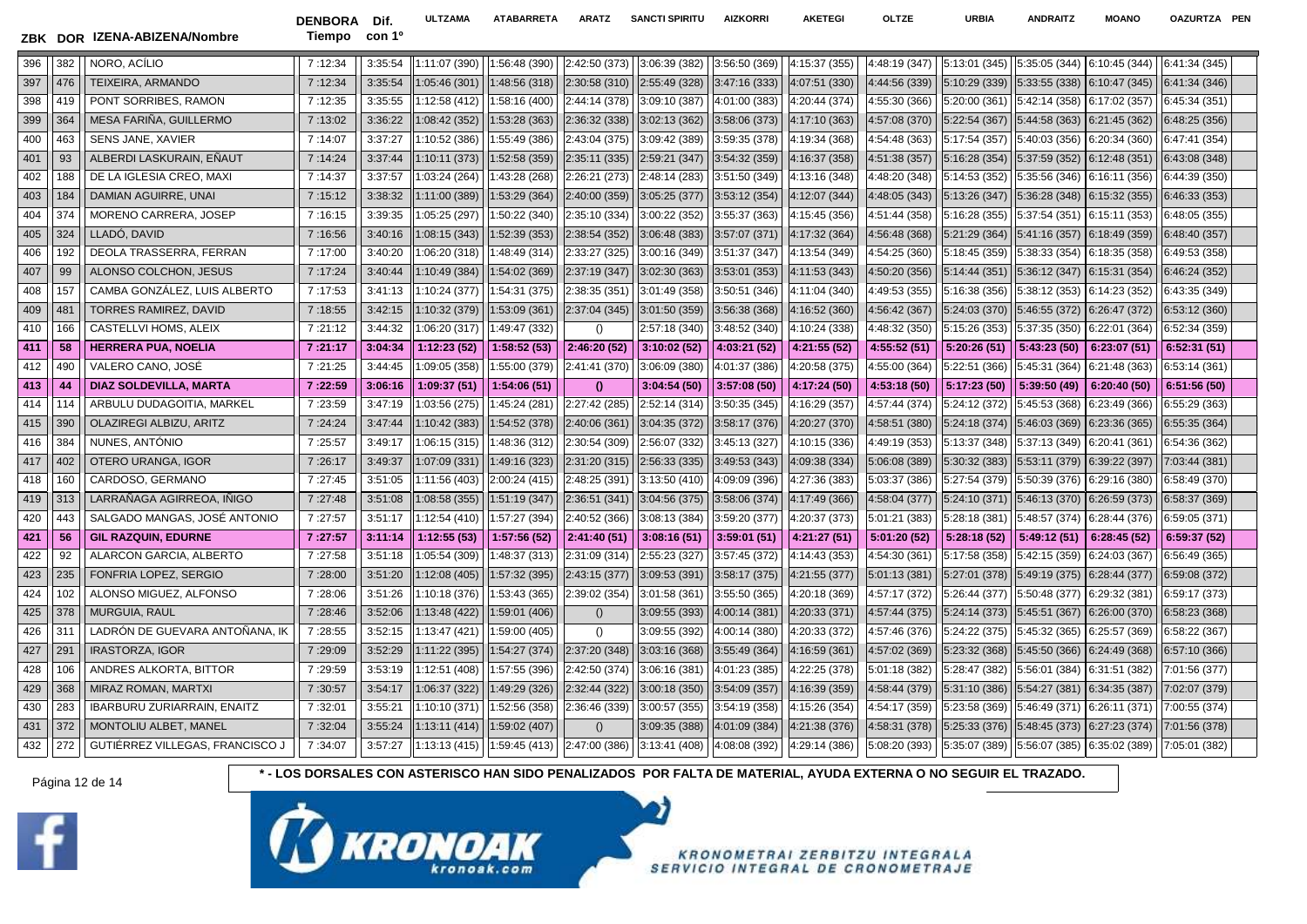г

| ZBK DOR |     | IZENA-ABIZENA/Nombre                | <b>DENBORA</b><br>Tiempo con 1º | Dif.    | <b>ULTZAMA</b> | <b>ATABARRETA</b>              | ARATZ         | <b>SANCTI SPIRITU</b>                                                                            | <b>AIZKORRI</b>                                                     | <b>AKETEGI</b> | <b>OLTZE</b>                                                                         | <b>URBIA</b>                                                  | <b>ANDRAITZ</b>                              | <b>MOANO</b>                                                                            | <b>OAZURTZA</b> |
|---------|-----|-------------------------------------|---------------------------------|---------|----------------|--------------------------------|---------------|--------------------------------------------------------------------------------------------------|---------------------------------------------------------------------|----------------|--------------------------------------------------------------------------------------|---------------------------------------------------------------|----------------------------------------------|-----------------------------------------------------------------------------------------|-----------------|
| 433     | 442 | SAIZ BONET, ROBERT                  | 7:34:07                         | 3:57:27 | 1:11:53(402)   |                                |               | $(1:58:53(404) \mid  2:45:10(382) \mid  3:09:55(394) \mid  4:07:57(391) \mid  4:28:33(385) \mid$ |                                                                     |                | $ 5:07:30(392) $ $ 5:32:14(387) $ $ 5:55:13(383) $ $ 6:33:52(383) $ $ 7:05:06(383) $ |                                                               |                                              |                                                                                         |                 |
| 434     | 358 | MARTÍNEZ OTZETA, AGUSTÍN            | 7:35:23                         | 3:58:43 | 1:00:24 (234)  | 1:39:40 (237)                  | 2:19:03 (242) | $\vert$ 2:44:18 (272) $\vert$ 3:34:14 (288) $\vert$                                              |                                                                     | 4:03:06 (316)  | $(4:55:24(365) \mid 5:21:07(363) \mid 5:44:04(362) \mid 6:28:54(378))$               |                                                               |                                              |                                                                                         | 7:01:46 (376)   |
| 435     | 469 | SOLANA SANCHEZ, DAVID               | 7:35:25                         | 3:58:45 |                | $1:15:49(431)$   2:03:04 (423) |               | $\vert$ 2:50:41 (397) $\vert$ 3:14:28 (414) $\vert$ 4:03:50 (388) $\vert$ 4:22:33 (379)          |                                                                     |                |                                                                                      |                                                               |                                              | $(4:57:36(373) \mid 5:22:44(365) \mid 5:43:56(361) \mid 6:27:33(375) \mid 7:01:34(375)$ |                 |
| 436     | 496 | VIGIOLA BARTOLOMÉ, ANDONI           | 7:37:01                         | 4:00:21 | 1:13:19 (417)  | 1:59:20(410)                   |               | $\vert 2:46:20(385) \vert 3:11:49(402) \vert 4:07:37(390) \vert 4:30:18(390)$                    |                                                                     |                | 5:11:06 (398)                                                                        | $ 5:36:14(391) $ 5:56:20 (386) 6:34:24 (386)                  |                                              |                                                                                         | 7:07:25 (387)   |
| 437     | 174 | <b>CLAUSELL CLARAMONTE, ESTEBAN</b> | 7:37:19                         | 4:00:39 | 1:11:49 (400)  | 1:57:57 (397)                  | ()            |                                                                                                  | $\vert 3:11:05(399) \vert$ 4:02:45 (387) $\vert 4:23:13(380) \vert$ |                |                                                                                      | $ 5:02:02(385) $ $ 5:27:56(380) $ 5:50:57 (378) 6:34:54 (388) |                                              |                                                                                         | 7:06:50 (385)   |
| 438     | 482 | TORRONTERAS, JUANJO                 | 7:38:20                         | 4:01:40 | 1:13:39 (420)  | 2:00:33(416)                   | 2:47:00 (387) | 3:13:59 (413)   4:09:24 (397)   4:27:35 (382)                                                    |                                                                     |                | 5:05:30 (387)                                                                        | $ 5:30:33(384) $ 5:53:22 (380) 6:34:01 (384)                  |                                              |                                                                                         | 7:06:27 (384)   |
| 439     | 233 | FERNÁNDEZ RODRÍGUEZ, JAVIER         | 7:39:47                         | 4:03:07 | 1:11:29 (397)  | 1:59:46(414)                   | 2:49:41(395)  |                                                                                                  | $ 3:14:44(416)   4:14:00(408)   4:33:29(398) $                      |                |                                                                                      | $ 5:11:44(401) $ 5:36:16 (392) 5:58:40 (389) 6:37:48 (390)    |                                              |                                                                                         | 7:07:38 (388)   |
| 440     | 213 | ESCOBAR GARCÍA, JAVIER              | 7:39:57                         | 4:03:17 | 1:11:20 (393)  | 1:56:36 (388)                  | $\Omega$      |                                                                                                  | $ 3:10:09(396) $ 4:09:25 (398)   4:29:48 (388)                      |                | 5:08:21(394)                                                                         |                                                               | $ 5:36:35(394)  5:59:27(390) 6:38:51(392) $  |                                                                                         | 7:11:45 (392)   |
| 441     | 96  | ALDASORO ALBERRO, JOSEBA            | 7:40:34                         | 4:03:54 | 1:13:29 (419)  | 1:59:03 (408)                  | 2:45:33(384)  |                                                                                                  | $(3:08:33(385) \mid  4:11:05(404) \mid  4:32:34(397))$              |                | 5:10:18(395)                                                                         | $ 5:37:50(400)  6:02:34(395) 6:38:51(393)$                    |                                              |                                                                                         | 7:07:52 (389)   |
| 442     | 193 | DESIMONE, SEBASTIÁN                 | 7:40:56                         | 4:04:16 | 1:06:10 (311)  | 1:49:55 (334)                  | 2:34:38 (330) |                                                                                                  | $ 3:00:29(353)  3:56:34(367)  4:17:06(362)$                         |                | 4:54:35 (362)                                                                        |                                                               | $ 5:19:38(360) $ 5:43:27 (360) 6:29:03 (379) |                                                                                         | 7:02:27 (380)   |
| 443     | 267 | <b>GRANELL DOLZ, JAVIER</b>         | 7:41:56                         | 4:05:16 | 1:08:40 (350)  | 1:55:05 (380)                  | 2:44:59(380)  | 3:13:47(409)                                                                                     | 4:09:49(401)                                                        | 4:32:28 (396)  | 5:12:52(405)                                                                         | $ 5:38:18(401)  6:02:47(396) 6:44:54(401)$                    |                                              |                                                                                         | 7:16:08 (398)   |
| 444     | 355 | MARTINEZ DELGADO, ALVARO            | 7:42:01                         | 4:05:21 | 1:13:16 (416)  | 1:59:18 (409)                  | 2:47:15 (388) | $3:13:34(407)$ $4:12:37(406)$ $4:32:10(394)$                                                     |                                                                     |                | 5:06:10 (390)                                                                        | $ 5:31:01(385) $ 5:55:13 (382) 6:34:12 (385)                  |                                              |                                                                                         | 7:07:24 (386)   |
| 445     | 290 | <b>IRAOLA PAGOLA, JOSEBA</b>        | 7:43:02                         | 4:06:22 | 1:10:17 (375)  | 1:54:05(370)                   | 2:39:32(356)  |                                                                                                  | 3:04:03(370)  4:08:16(395)                                          | 4:30:39 (391)  | 5:11:19(400)                                                                         | 5:37:08(396)                                                  |                                              | 5:59:40(391) 6:41:45(399)                                                               | 7:12:46 (394)   |
| 446     | 448 | SANCHEZ PORTALES, DAVID             | 7:43:07                         | 4:06:27 | 1:08:20 (347)  | 1:52:01 (348)                  | 2:41:03 (368) | $\vert$ 3:10:40 (397) $\vert$ 4:10:20 (402) $\vert$                                              |                                                                     | 4:32:27 (395)  | 5:10:19 (396)                                                                        | $ 5:36:08(390)  6:00:38(393) 6:38:47(391)$                    |                                              |                                                                                         | 7:11:23 (390)   |
| 447     | 494 | VARGAS MASÍS, ROBERTO JOSÉ          | 7:43:07                         | 4:06:27 | 1:11:17 (392)  | 1:55:15(383)                   | 2:42:35(371)  | $\vert 3:13:53(411) \vert \vert 4:13:47(407) \vert$                                              |                                                                     | 4:33:29 (399)  |                                                                                      | $ 5:12:49(404) $ 5:37:18 (397)                                |                                              | 6:00:27(392) 6:39:21(396)                                                               | 7:11:58 (393)   |
| 448     | 269 | GRIGELMO DE LA CRUZ, MAURI          | 7:43:56                         | 4:07:16 | 1:08:53 (354)  | 1:54:24 (372)                  |               | $\vert 2:40:02(360) \vert$ 3:03:23 (369) 3:59:51 (379) $\vert$ 4:19:34 (367)                     |                                                                     |                | 5:07:14 (391)                                                                        | $ 5:33:04(388) $ 5:58:02 (387) 6:39:17 (395)                  |                                              |                                                                                         | 7:15:11 (396)   |
| 449     | 362 | MENESES CASTILLO, RAMÓN             | 7:45:24                         | 4:08:44 | 1:13:04 (413)  | 1:58:21 (401)                  |               | $\vert$ 2:44:14 (379) $\vert$ 3:11:12 (400) $\vert$ 4:00:14 (382) $\vert$                        |                                                                     | 4:25:54(381)   | 5:06:05(388)                                                                         | $ 5:36:17(393)  6:03:20(397) 6:44:52(400) $                   |                                              |                                                                                         | 7:16:08 (397)   |
| 450     | 406 | PÉREZ BARRIGÓN, PAU                 | 7:45:29                         | 4:08:49 | 1:07:34 (333)  | 1:54:10 (371)                  |               | $ 2:47:33(389) $ 3:14:48 (417) 4:09:32 (399) 4:30:59 (392)                                       |                                                                     |                | 5:11:14 (399)                                                                        | $ 5:36:55(395)  5:58:32(388) 6:41:43(398) $                   |                                              |                                                                                         | 7:14:38 (395)   |
| 451     | 299 | JEAN-SEBASTIEN, MAYEN               | 7:45:40                         | 4:09:00 | 1:11:52 (401)  | 1:58:16 (399)                  |               | $\vert$ 2:45:26 (383) $\vert$ 3:13:12 (406) $\vert$ 4:08:10 (393) $\vert$                        |                                                                     | 4:30:16 (389)  | 5:12:28(403)                                                                         | $ 5:37:48(399)  6:01:17(394) 6:39:16(394)$                    |                                              |                                                                                         | 7:11:36 (391)   |
| 452     | 440 | SABANDO PEREZ, JUAN MANUEL          | 7:53:10                         | 4:16:30 | 1:11:23 (396)  | 1:56:37 (389)                  |               | 2:44:59(381)  3:12:03(404)                                                                       | 4:04:36 (389)   4:29:35 (387)                                       |                | 5:13:39 (406)                                                                        | 5:38:48(402)                                                  |                                              | 6:04:13(398) 6:45:39(403)                                                               | 7:20:04 (399)   |
| 453     | 348 | <b>MARTI ROS, MARC</b>              | 7:53:30                         | 4:16:50 | 1:07:36 (334)  | 1:52:19 (350)                  |               | $\vert$ 2:41:00 (367) $\vert$ 3:09:48 (390) $\vert$                                              | 4:11:28(405)                                                        | 4:33:49 (400)  | 5:12:03(402)                                                                         | 5:39:24(403)                                                  |                                              | 6:04:32(400) 6:45:42(404)                                                               | 7:20:05 (400)   |
| 454     | 456 | SANZ FERNANDEZ, FRANCESC            | 7:53:30                         | 4:16:50 | 1:08:49 (353)  | 1:53:10 (362)                  | 2:40:14 (362) |                                                                                                  | $3:05:32(378)$   $4:09:32(400)$   $4:32:01(393)$                    |                | 5:10:21 (397)                                                                        | $5:37:47(398)$ 6:04:24 (399) 6:45:24 (402)                    |                                              |                                                                                         | 7:20:08 (401)   |
|         |     | DNF   115   ARCA CASAL, FERNANDO    |                                 |         |                |                                |               |                                                                                                  |                                                                     |                |                                                                                      |                                                               |                                              |                                                                                         |                 |

DNF 422 RAMÍREZ JIMÉNEZ, FELIPE DNF 234 FERRER MURO, MIGUEL DNF 82 AGIRRE MADARIAGA, ANARTZ DNF 177 COLLELL NADAL, ERNEST DNF 339 MAGRANER ESTEVE, MARCOS DNF 218 ESTEPA OÑATE, ANTONIO DNF 397 | OROZ ALONSO, DAVID

DNF 314 LARRAÑAGA LARRAÑAGA, IMANOL DNF | 146 | BEREAU BALEZTENA, MARTXEL

DNF 330 LÓPEZ GARCÍA, XAVI DNF 217 ESPALLARGAS MIGUEL, IVAN

DNF | 468 | SIMON AYMERICH, ANDREU DNF 361 MENENDEZ FERNANDEZ, FAUSTINO

DNF 172 CHOUAIB, KARIM



Página 13 de 14 **1999 - 1999 - 1999 - 1999 - 1999 - 1999 - 1999 - 1999 - 1999 - 1999 - 1999 - 1999 - 1999 - 1999 - 1999 - 1999 - 1999 - 1999 - 1999 - 1999 - 1999 - 1999 - 1999 - 1999 - 1999 - 1999 - 1999 - 1999 - 1999 - 19**